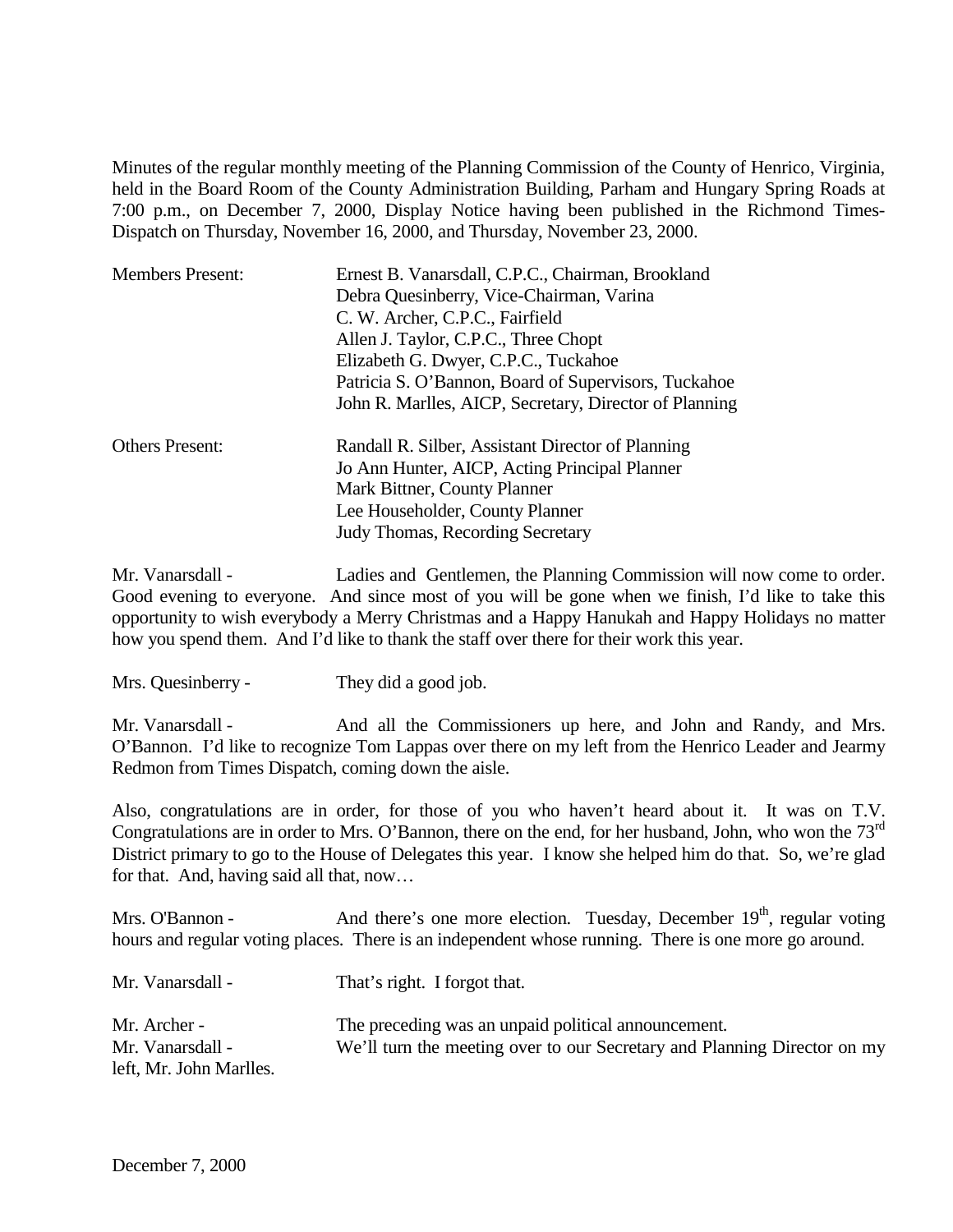Mr. Marlles - Good evening, Mr. Chairman, members of the Commission, ladies and gentlemen. We do have a quorum tonight. All of our Commission members are present and we can conduct business.

The first item on the agenda is requests for withdrawals and deferrals. That will be handled by Mrs. Jo Ann Hunter.

Mr. Vanarsdall - Good evening, Mrs. Hunter.

Mrs. Jo Ann Hunter, Acting Principal Planner - Good evening. There is only one case that's requested for a deferral this evening, and that's on Page 1 of the agenda in the Three Chopt District. It's Case P-12- 00.

## **Deferred from the November 9, 2000 Meeting:**

**Christopher King for Sprint PCS:** Request for a provisional use permit in accordance with Sections 24-95 (a) (3) and 24-122.1 of Chapter 24 of the County Code in order to construct and operate a 120 foot cellular communications tower and antenna, on part of Parcel 49-9-A-3B, (North Carolina Furniture Company) containing 1,258 square feet, located on the south side of West Broad Street (U. S. Route 250) approximately 250 feet east of its intersection with Pemberton Road. The site is zoned B-2C Business District (Conditional).

They have requested a deferral to February 15, 2001.

Mr. Vanarsdall - Any one in the audience in opposition to the deferment of this case? This case is P-12. No opposition. Mr. Taylor.

Mr. Taylor - Mr. Chairman, I would recommend that Case P-12-00 Sprint PCS be deferred until February 15, 2001 at the request of the applicant.

Mrs. Quesinberry seconded the motion.

Mr. Vanarsdall - Motion made by Mr. Taylor, seconded by Mrs. Quesinberry. All those in favor say aye—all those opposed by saying nay. The vote is 5-0 (Mrs. O'Bannon abstained). It's the only one. Any one else have a case to be deferred? Any one in the audience have a case to be deferred? All right.

Mr. Marlles - Mr. Chairman, just for the ladies and gentlemen in the audience, I would like to point out that Mrs. O'Bannon is our liaison member from the Board of Supervisors, and, traditionally, does not vote on items on the agenda.

Mr. Vanarsdall - All right. So noted. Thank you.

Mr. Marlles - The next item on the agenda, members of the Commission, is requests for placement on the expedited agenda. And, again, Mrs. Hunter will handle those.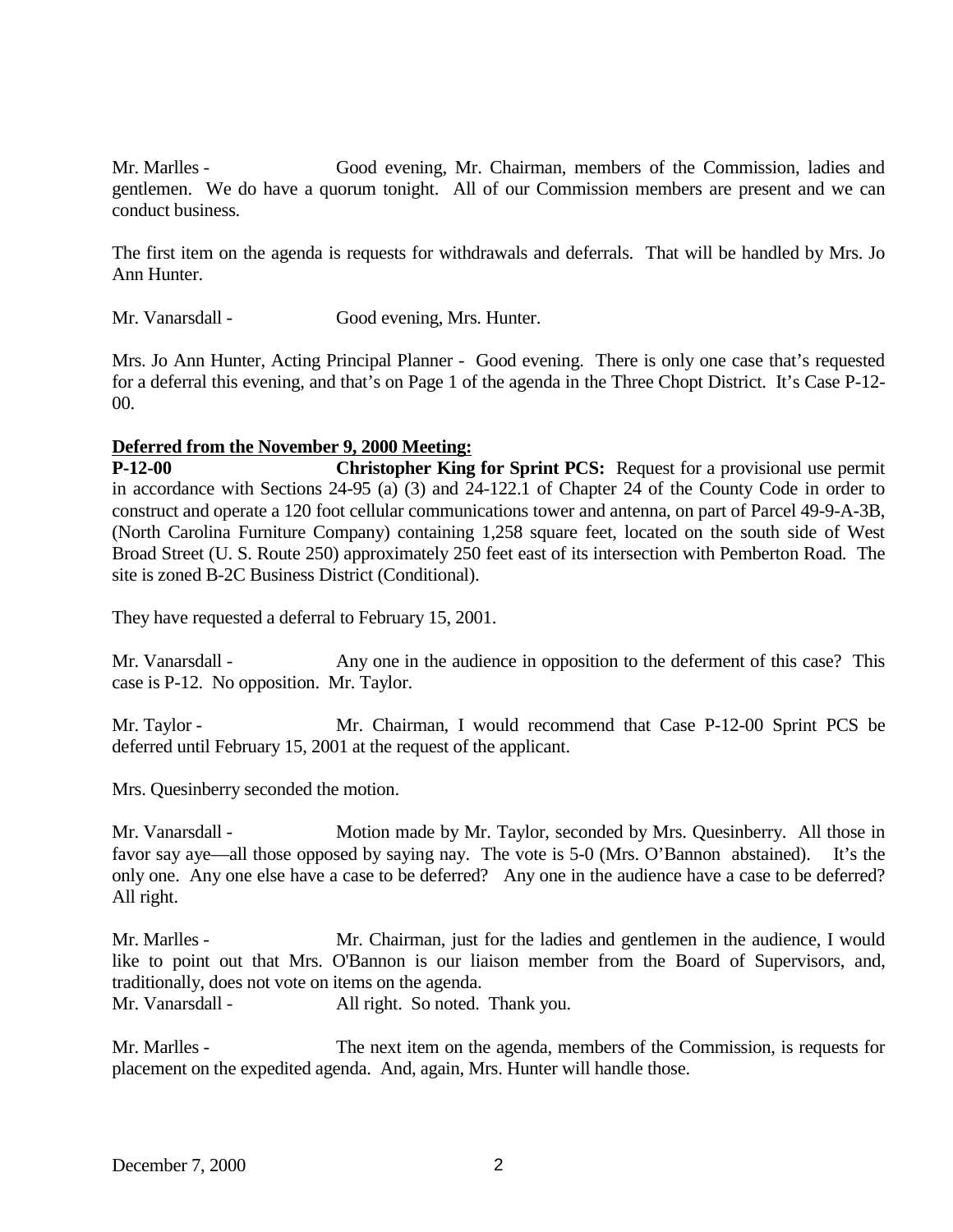Mrs. Hunter - Also, one case on the Expedited Agenda, in the Fairfield District on Page 1 of your agenda. It's Case C-78-00.

**C-78-00 Henry L. Wilton for Overlook At Brook Run Assoc., L. P.:** Request to rezone from R-6 General Residence District and C-1 Conservation District to C-1 Conservation District, part of Parcel 95-A-2C, containing approximately 25.5 acres, located on the north line of Adumbration Road approximately 328 feet northwest of Old Wilmer Avenue. A conservation district is proposed. The Land Use Plan recommends Environmental Protection Area.

There's a picture of it on the screen for you (referring to slide).

Mr. Vanarsdall - Any one in the audience in opposition to this case? This is C-78-00 Henry Wilton, Overlook at Brook Run.

- Ms. Anu Palo What does it mean?
- Mr. Vanarsdall What did she say?

Mrs. Hunter - The question was, "What does it mean?" The C-1 District is the district that we use for environmental protection areas. It's limited to what can be developed. If you can see on the site plan, (referring to slide), this area, this is the Ukrop's here. This is the church. The apartments wrap around here. This area is located within the floodplain. Down here, they will have a stormwater management pond with some recreational facilities, and the rest of it will remain in its current state. It wouldn't be developed in any way. The open space could be used for recreation.

| Mr. Vanarsdall -                | It won't be anything built on it.                                              |
|---------------------------------|--------------------------------------------------------------------------------|
| Ms. Palo -                      | Are you going to plant trees, plant bushes?                                    |
| Mrs. Hunter -<br>if you'd like. | We can pull this off the Expedited Agenda and go ahead and hear the case,      |
| Mr. Vanarsdall -                | Okay. Thank you. All right, Mr. Secretary.                                     |
| Mr. Marlles -<br>00.            | The first item on the agenda is in the Fairfield District and it is Case C-78- |

**C-78-00 Henry L. Wilton for Overlook At Brook Run Assoc., L. P.:** Request to rezone from R-6 General Residence District and C-1 Conservation District to C-1 Conservation District, part of Parcel 95-A-2C, described as follows:

Beginning at the western terminus of Old Wilmer Avenue and Dumbarton Road, thence with the northern right-of-way line of Dumbarton Road N49°51'12"W 20.74' to a point; thence N49° 51°24"W 274.15' to a point, thence along a curve to the left having a radius of 1193.53', a delta of 1°35'07", a length of 33.03', a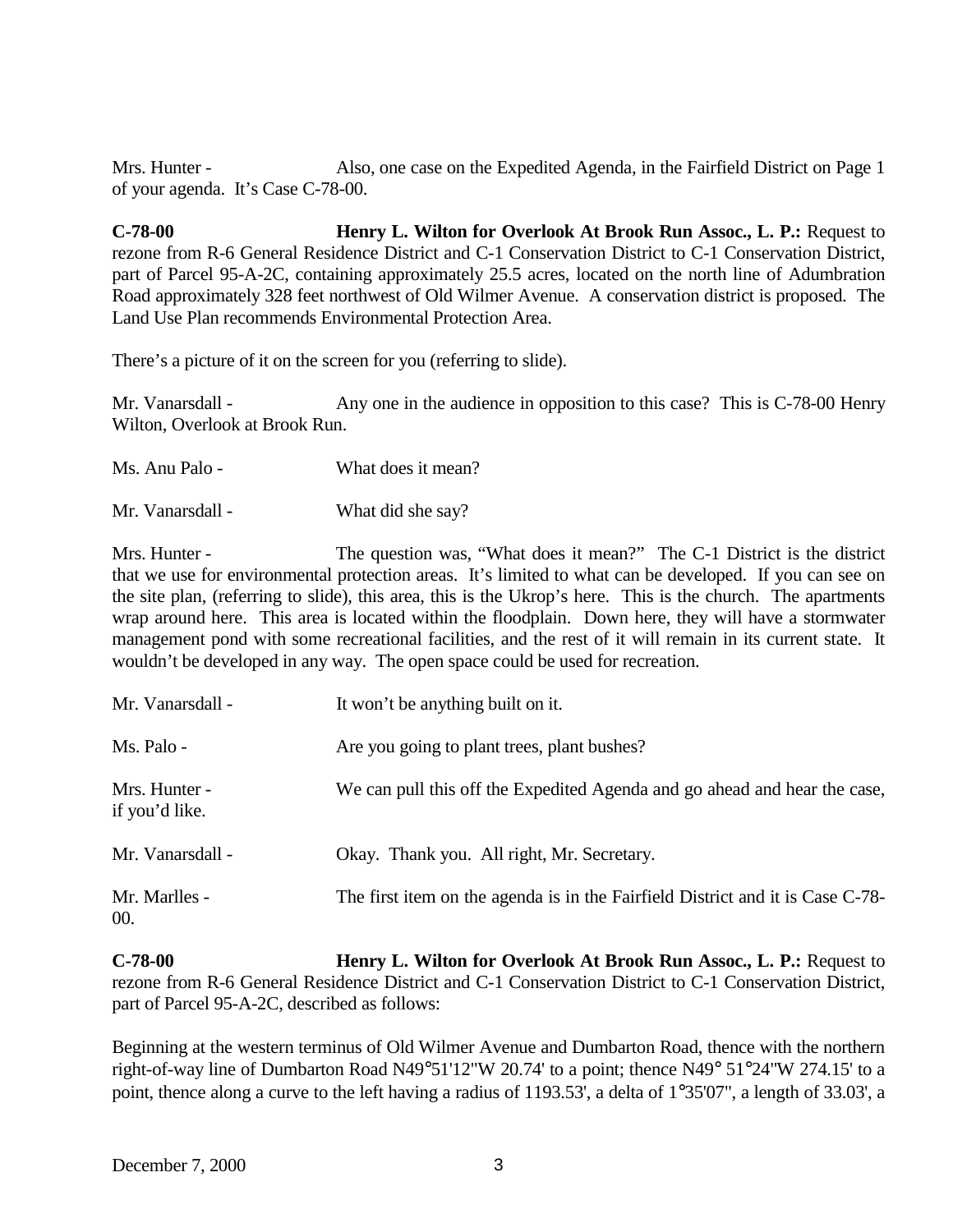chord bearing of N50°38'58"W, and a chord length of 33.02' to a point, said point being the true and actual Point of Beginning, labeled P.O.B.; thence along a curve to the left having a radius of 1193.53, a delta of 6°35'19", a length of 137.25', a chord bearing N54°44'11"W, and a chord length of 137.17' to a point, said point being 0.24' west of a right-of-way monument found; thence N48°0'34"W 160.99'to a point, said point being 0.34' west of a rod found; thence N23°04'40"W 71.41' to a point, said point being 0.23' west of a rod found; thence N46°01'14"W 58.52' to a point, said point being 0.47' west of a rod found; thence N80°59'24"W 479' +- to the centerline of a creek, and 473.03' to a point, said point being the beginning of a survey tie line; thence along the centerline of a creek 2750'+- to a point, (said creek having a survey tie line leaving the above referenced point N51°40°28"W 220.45' to a point; thence N59°09'30"W 671.18' to a point; thence N35°18'28"W 381.65' to a point; thence N43°38'29"E 497.09' to a point; thence S61°05'41"E 320.19' to a point; thence N62°48'17"E 348.97' to a point; thence N5°52'56"E 151.40' to a point;) thence with the lands of Brook Run General Partnership S87°44'48"E 223' +- from the creek centerline and 187.27' from the above mentioned tie line to a rod found; thence S 2°15'12"W 25.00' to a rod found; thence along a curve to the left having a radius of 275.00', a delta of 64°07'10", a length of 307.75', a chord bearing of S29°48'23"E, and a chord length of 291.94 to a rod found; thence with the lands of Overlook At Brook Run Associates L.P. S 88°04'31"w 25.00' to a point; thence N61°58'39"W 80.00' to a point; thence N38°22'35"W 66.00' to a point; thence S67°34'02" W, 60.00' to a point; thence S39°13'07"W, 84.00' to a point; thence S29°48'28"W 52.00' to a point;' thence S0°28'57"E, 206.00' to a point; thence S61°42'01"E 144.29' to a point; thence along the western line of Brook Run Drive, a variable width private road, S28°08'02"W 58.57' to a point; thence along a curve to the left having a radius of 325.00', a delta of 89°12'25", a length of 506.01, a chord bearing of S16°28'10"E, and a chord length of 456.43' to a point; thence S61°04'23"E 399.16' to a point; thence along a curve to the right having a radius of 350.00', a delta of 33°49'30", a length of 206.63', a chord bearing of S44°09'38"E, and a chord length of 203.64' to a point; thence S20°51'38"E 98.08' to a point; thence along a curve to the right having a radius of 146.77', a delta 61°57'30", a length of 158.71', a chord bearing of S10°07'23"W, and a chord length of 151.09' to the point of beginning and containing 25.5± acres of land.

Mr. Marlles - The staff report will be by Mrs. Jo Ann Hunter.

Mr. Vanarsdall - So we do have opposition this evening on this case. Mrs. Hunter.

Mrs. Hunter - This property is part of the Overlook At Brook Run Apartments which was approved by the Planning Commission on March 22, 2000. The purpose of this rezoning was to fulfill a commitment made by the developer at the time of Plan of Development approval to request C-1 zoning for 25.5 acres that was located in the 100-year flood plain. The total site for the entire project is 53.4 acres, and will have 282 apartment units in 27 buildings.

A large portion of the land proposed for the inclusion in the C-1 District is predominantly inundated with water. It has steep slopes and may have minimal usefulness as an active recreational area. This area should be promoted as an environmental preservation area, rather than a recreation/open space amenity for the neighborhood.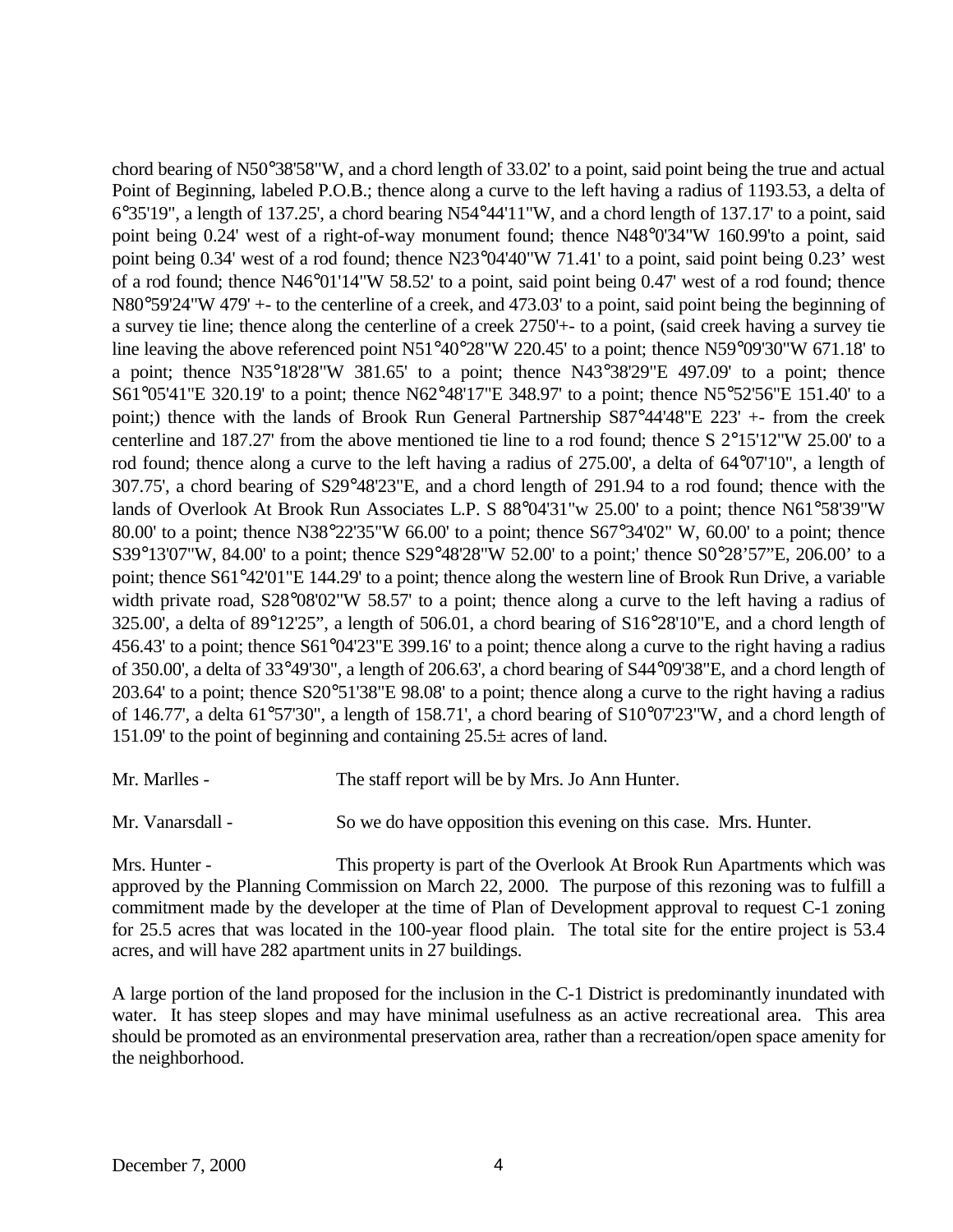A small portion, as I showed you earlier here, (referring to slide), will be used for recreational amenities and for stormwater management. These uses are permitted in the C-1 District. This proposal implements the County's ongoing efforts to zone designated environmental protection areas to C-1, and staff finds the request reasonable and consistent with the Goals and Policies with the 2010 Land Use Plan.

The applicant is here, and he may be able to answer additional questions about whether he's going to be planting trees and things like that, but, staff does support this request.

| Mr. Vanarsdall -                        | Any questions for Mrs. Hunter by Commission members?                    |
|-----------------------------------------|-------------------------------------------------------------------------|
| Mrs. O'Bannon -                         | This is Upham Creek? This is part of the water shed? Is that correct?   |
| Mrs. Hunter -                           | Yes ma'am.                                                              |
| Mrs. O'Bannon -<br>that's been studied? | There's some ongoing studies along Upham Creek. Is this that part of it |

Mrs. Hunter - I'm not sure. Public Works didn't indicate anything to us about that. They just indicated they didn't have any comments about it.

| Mr. Vanarsdall - | So, this C-1 area will be managed, maintained?          |
|------------------|---------------------------------------------------------|
| Mrs. Hunter -    | By the management association of the apartment complex. |
|                  |                                                         |

Mr. Vanarsdall - It's 25 acres, isn't it? Any other questions for Mrs. Hunter? All right, the applicant is here. We'd like to hear from the applicant, please. Good evening, Mr. Wilton.

Mr. Henry L. Wilton - Good evening. For the record, my name is Henry Wilton, and I represent Varina Station Associates, tonight, on this particular case. It was a commitment that we come back, after we found out exactly how much of the property of the R-6 property that we actually needed to develop for the 282 units. And then our commitment to come back after that to rezone it to C-1, so that the County and everybody else around it understood that nothing would be developed in there. We will maintain it. It will be owned by Varina Station Associates who owns the apartments, and maintain it in regard to dead, diseased trees, and cutting it when it needs it. Around the actual BMP area, we had suggested there be some walking trails, a gazebo, but that's further away, I think, from the residential area that you're speaking of. That's at the other end by the shopping center in that particular zone.

So, the area, basically, closest to the residential properties up on the hill, there will be no development. And the C-1 will guarantee that there will be no development for you.

Mr. Vanarsdall - Ma'am, you'll have to come down. We're taping this. It's on audio and we'd appreciate you coming down so we can hear your remarks. State your name please for us.

Ms. Anu Palo - My name is Anu Pallo and I live at 1223 Wilmer Avenue.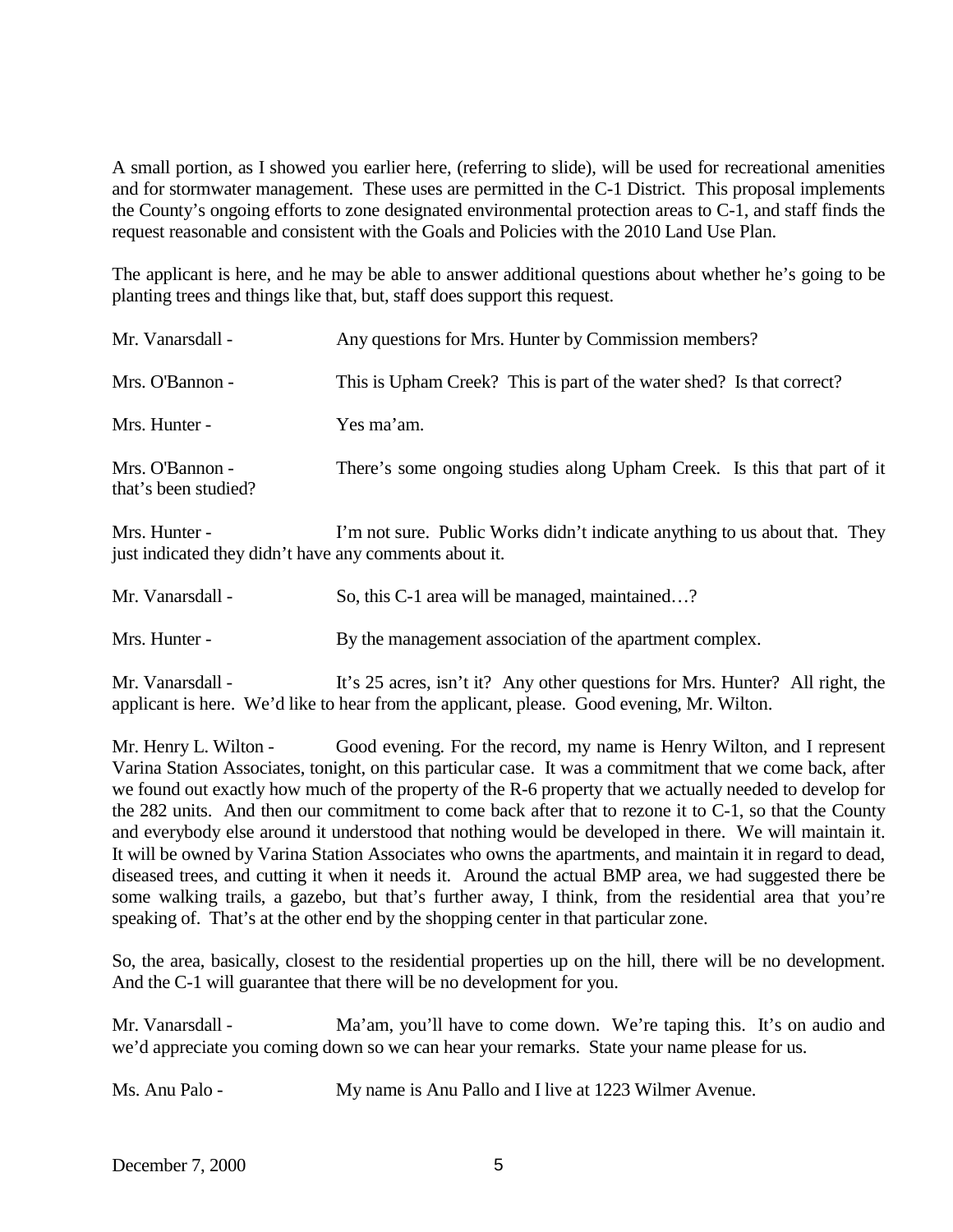Mr. Vanarsdall - Thank you.

Ms. Palo - ... which is the house right at the cul-de-sac. I'm wondering why there are tractor tracks leading down that hill? It just looks like the land is being eaten up by larger vehicles. And, now, people are hot roding down the hill. They're not exactly motorcycles, but they have four wheels.

Mr. Wilton - It could be some of the people in the adjacent neighborhoods are coming down there. But, certainly, we can put some logs up to hopefully stop that type of traffic. We're in the development stage; construction stage right now. Obviously, probably some heavy equipment has also gone down there to get maybe to the BMP area, but I really can't tell you on that.

Ms. Palo - What I'm concerned about is, this area really has wild turkeys. We've seen deer there. There are peeping fogs in the spring. It's a really natural area. So, I don't want anything destroyed there. It's the concern of the whole neighborhood. So, I'm representing the whole street; eight houses.

Mr. Archer - Ma'am, you do understand that the purpose of the district is to preserve the area?

Ms. Palo - Right. I understand. I want them to be sure they're not just trying to get a lower tax base so they won't have to do nothing and not pay higher taxes and just leave it.

Mr. Archer - You wouldn't do that, would you?

Mr. Wilton - Actually, I believe this was your idea to come back and zone it C-1. I didn't have a problem with leaving it R-6.

Ms. Palo - I feel it should be undisturbed or made prettier, but not trashed up, is my point.

Mr. Wilton - And I'll be happy to go ahead and meet with the neighborhood out there and answer what we're going to do. I have no problem with that. And, as far as people trespassing on the property, we will find out some type of measure to go ahead and stop that also.

| Mr. Archer -                   | Will that be satisfactory to you, ma'am?                         |
|--------------------------------|------------------------------------------------------------------|
| Mr. Vanarsdall -<br>Thank you. | Mr. Wilton, would you get her name and address and phone number? |
| Mr. Wilton -                   | I will.                                                          |
| Mrs. Dwyer -                   | Mr. Wilton, you said you represented Varina Station?             |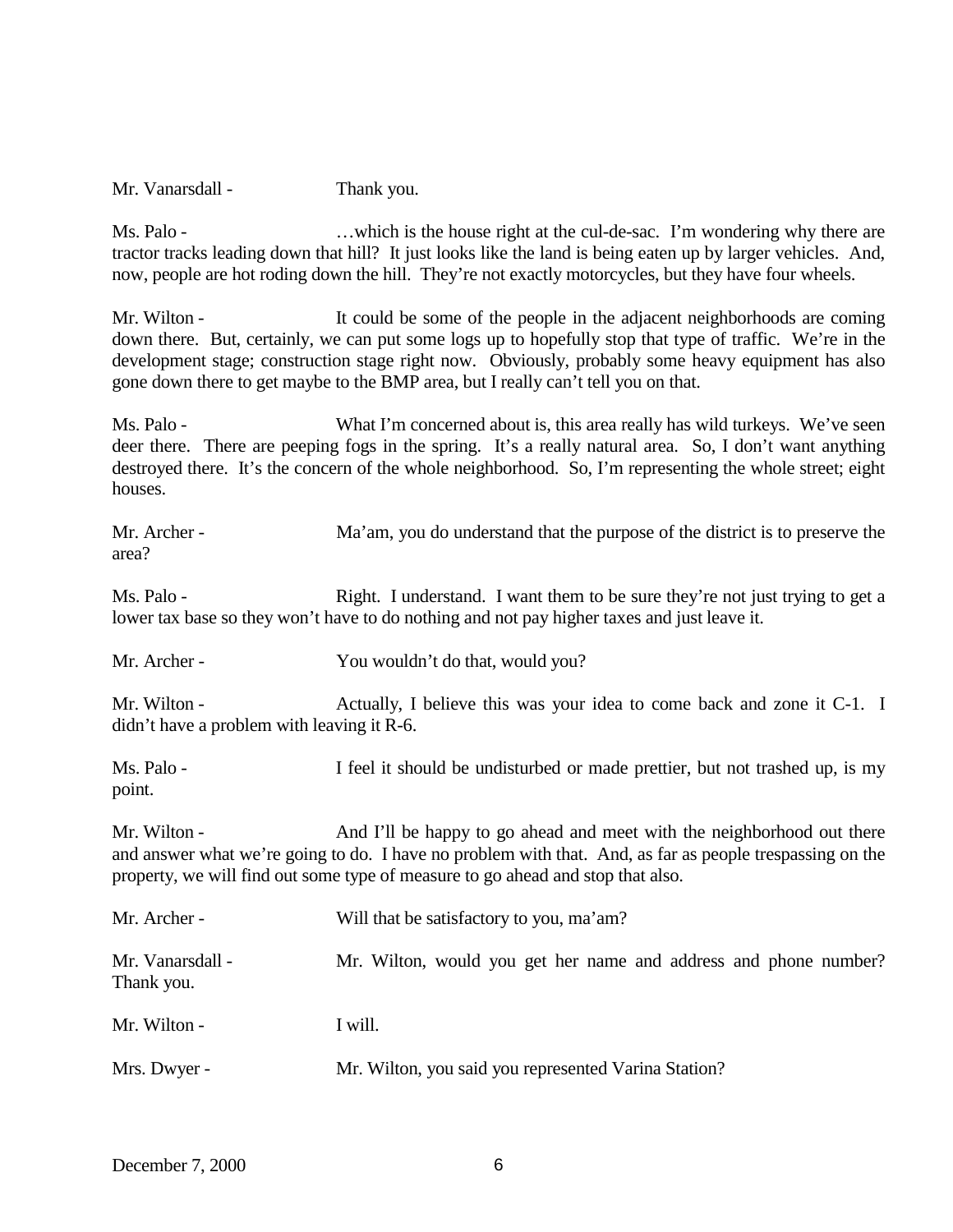Mr. Wilton - Varina Station is one of the owners of the Overlook Apartments. There are a couple of LLC's in there, but, basically, Mr. Kornbleu and myself are the owners.

Mr. Vanarsdall - Any other questions? Thank you.

Mrs. O'Bannon - Can I just ask a technical question? I'm not sure who can answer this. Does the Upham Brook flow from north to south at this location, or south to north? It goes toward the north at that location.

The Environmental Protection Agency has been looking at Upham Brook. I think this is a good use of the land to keep it a conservation area. I know that was part of the plan in discussing it with the developers. But, our State Senator, Bobby Scott, has also been looking at this. I just thought I'd point that out to the members of the Planning Commission.

Mr. Vanarsdall - I think it's a good use for it. Thank you. If there are no other questions, Mr. Archer, are you ready for a motion?

Mr. Archer - I think so, Mr. Chairman. It appears as though, when it is finally finished, that it will be an amenity to the new neighborhood as well as the existing neighborhood. So, with that, I will recommend to the Board approval of C-78-00 Overlook at Brook Run Associates, L.P.

Mrs. Quesinberry seconded the motion.

Mr. Vanarsdall - Motion made by Mr. Archer, seconded by Mrs. Quesinberry. All those in favor say aye—all those opposed by saying nay. The vote is 5-0 (Mrs. O'Bannon abstained).

REASON: Acting on a motion by Mr. Archer, seconded by Mrs. Quesinberry, the Planning Commission voted 5-0 (one abstention) to recommend that the Board of Supervisors **grant** the request because it conforms with the objectives and intent of the County's Comprehensive Plan.

Mr. Vanarsdall - Good evening, Mr. Bittner.

Mr. Mark Bittner, County Planner - Good evening, sir.

Mr. Vanarsdall - All right, Mr. Secretary.

## **Deferred from the November 9, 2000 Meeting:**

**C-71C-00 Henry L. Wilton for Wilton Development Corporation:** Request to conditionally rezone from A-1 Agricultural District to R-2AC One Family Residence District (Conditional), Parcel 10-A-15, described as follows:

Commencing at the Southwest corner of Lot 10, Bridlewood, as recorded in Plat Book 75 at page 85 and 86 in the Clerks office of Henrico County Virginia. Said comer is located on the right-of-way of Hames Lane and is also a common comer with Lot 9 of the aforementioned Bridlewood. Thence, North 29°-13'-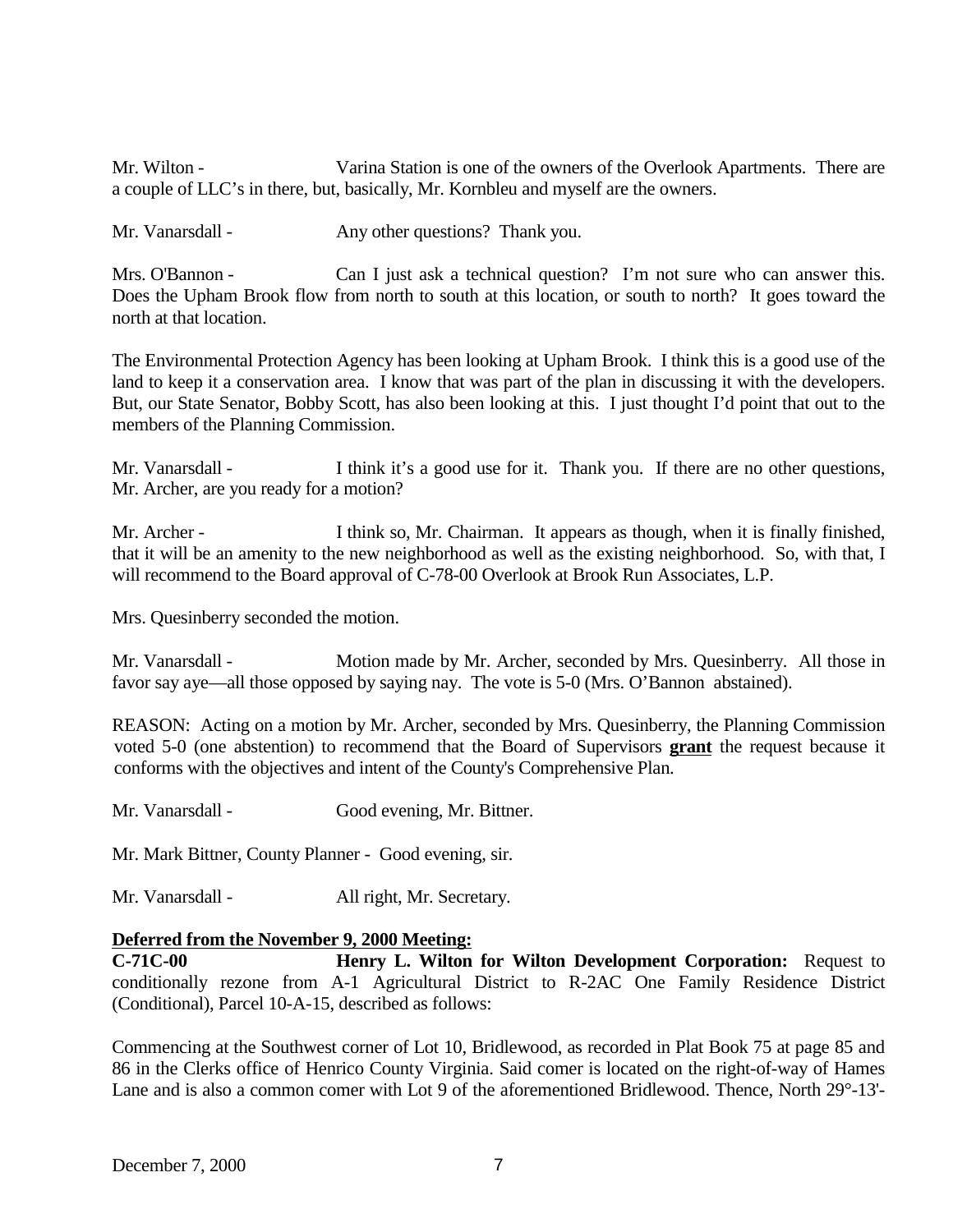30" East 1145.69 Feet to the point of beginning. Thence, along said Lot 9 and the Southern line of the right-of-way for future Nuckols Road, North 57°-46'-43" West 351.19 Feet to a point. Thence, along said Lot 9 and the land now or formerly of Robert P. Bain et. al. South 52°-13'-25" West 460 Feet more or less to a point in a stream. Thence, crossing the land now or formerly of said Robert P. Bain et. al., in a Northwesterly direction along the said stream, 210 Feet more or less to a point in the line now or formerly of Dominion Land & Development Partnership. Thence, along the land now or formerly of said Dominion Land & Development Partnership, North 41°-43'-13" East 420 Feet more or less to a point in the line of Lot 10 Bridlewood. Thence continuing along the land now or formerly of Dominion Land  $\&$ Development Partnership, North 50°-16'-05" West 281 Feet more or less to a point in a branch and in the line now or formerly of Southern Title Services Inc. Thence, in a Northeasterly direction along the centerline of the said Branch, being the line now or formerly of said Southern Title Services Inc. and now or formerly of Stephen F. Parrish, 950 Feet more or less to a point. Thence, leaving the said branch along the land now or formerly of Richard C. Brown, Gordon W. & B.L. Smith, Barbara L. Smith and Geraldine H. Lloyd the following courses and distances: South 17°-47'-10" East 667 Feet more or less to a point. Thence, South 46°-12'-50" West 124.09 Feet to a point. Thence, South 21°-49'-55" East 203.05 Feet to a point. Thence, South 27°-16'-10" East 151.80 Feet to a point. Thence, South 41°-15'-40" East 211.08 Feet to a point. Thence, South 47°-15'-40" East 326.70 Feet to a point. Thence, South 39°-15'-43" East 132.00 Feet to a point. Thence, South 45°-45'-40" East 146.52 Feet to a point in the line of Lot 12 Bridlewood. Thence along the Southern right-of-way line of future Nuckols Road and the Northern line of Lots 11 & 12 Bridlewood, the following courses and distances: on a curve to the right with a radius of 1455.00 Feet, a central angle of 13°-54'-24" and an arc length of 353.16 Feet to a point. Thence North 57°-46'-43" West 164.87 Feet to the point of Beginning and containing approximately 14 acres.

Less and except the right-of-way for furore Nuckols Road described as follows: From the point of Beginning as described above, thence, along Lot 9 and the Southern line of the right-of-way for said future Nuckols Road, North 57 °-46'-43" West 351.19 Feet to a point. Thence, along the line now or formerly of Robert P. Bain and Dominion Land & Development Partnership, North 50°-16'-05" West 328.90 Feet to a point. Thence, along the Southern line of Lot 10 Bridlewood, the following courses and distances: on a curve to the right with a radius of 1455.00 Feet, a central angle of 12°-57'-02", a chord beating of South 64°-15'-14" East and a cord distance of 328.17 Feet. Thence, South 57°-46'-43" East 516.09 Feet to a point. Thence, on a curve to the left with a radius 1375.00 Feet a central angle of 6°-37'- 19" a chord beating of South 61°-05'-23" East and a chord distance of 158.83 Feet to a point in the line of the land now or formerly Geraldine H. Lloyd. Thence along the land now or formerly of said Geraldine H. Lloyd, South 39°-15'-43" East 50.44 Feet to a point. Thence, South 45°-45'-40" East 146.52 Feet to a point in the line of Lot 12 Bridlewood. Thence, along the Southern right-of-way line of future Nuckols Road and the Northern line of Lots 11 & 12 Bridlewood, the following courses and distances: on a curve to the right with a radius of 1455.00 Feet, a central angle of 13°-54'-24" a chord bearing of North 64°-43'- 56" West and a chord distance of 352.29 Feet to a point. Thence North 57 °-46'-43" West 164.87 Feet to the point of Beginning and containing approximately 1.8 acres.

The parcels herein described are located in the Three Chopt District of Henrico County Virginia and are shown as tax parcels 10 (1) 2-10 in part, 17-A-9A in part and contain approximately 12.2 acres.

Parcel 10-A-15: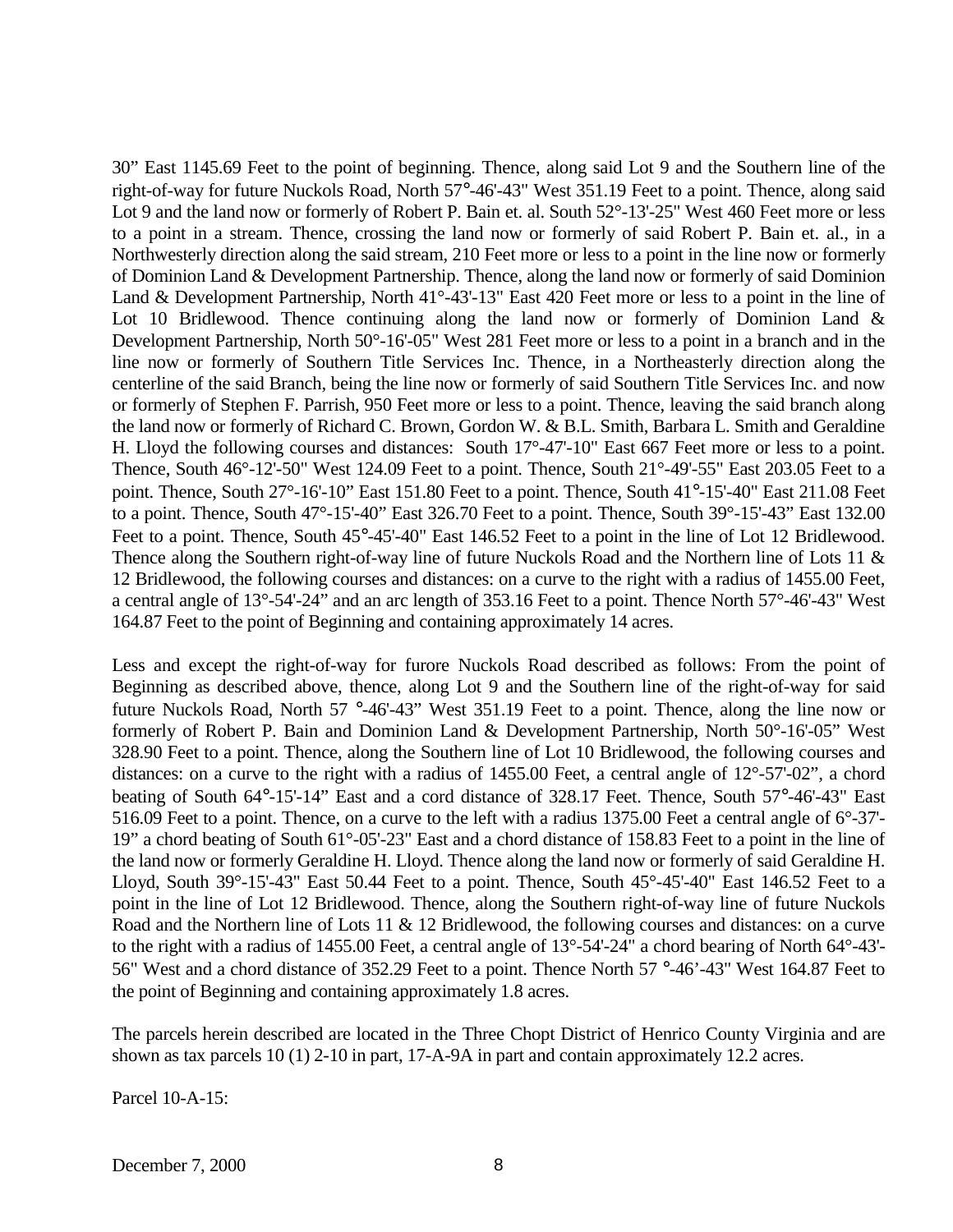Beginning at a point on the Western right-of-way line of Shady Grove Road, said point being located approximately 700 feet Northeast of the intersection of said Shady Grove Road and Old Nuckols Road. Thence, leaving the right-of-way of said Shady Grove Road, North 77°11'19" West 608.21 Feet to the point of beginning. Thence, along the land now or formerly of Gordon W. & B. L. Smith, South 11°22'17" West 199.70 Feet to a point. Thence, North 71°41 '43" West 158.00 Feet to a point. Thence, North 69°15'27" West 504.76 Feet to a point. Thence, North 54°05'06" West 393.00 Feet to a point. Thence, along the land now or formerly of said Smith and Richard C. Brown North 24°27'54" East 696.74 Feet to a point in the line now or formerly of Willie Alvin Bell Jr. Thence, along the line of said Bell and the land now or formerly of Ernest J. Wingo South 34°49'56" East 999.46 Feet to a point. Thence South 47 °-23'- 56" East 61.27 Feet to a point. Thence South 64°44'56" East 83.14 Feet to the point of beginning and containing approximately 10 Acres.

Mr. Marlles - The staff report will be given by Mr. Mark Bittner.

Mr. Vanarsdall - Any one in the audience in opposition or here about this case. This is Case C-71C-00. We do have opposition. Thank you. Mr. Bittner.

Mr. Bittner - Thank you, Mr. Vanarsdall. This proposal would be an expansion of the recently approved Case C-39C-00. That case involved this property surrounding the property in question tonight.

The submitted proffers, which we are just handing out right now, contain the same items that were included with the adjacent rezoning. The applicant has added a proffer stating that an application for rezoning any flood plain or wetlands areas on the property to C-1 shall be submitted prior to final recordation of the subdivision. Staff finds this proffer to be acceptable.

The applicant deferred this case from the previous Planning Commission to try and address some issues raised by the residents of the adjacent Bridlewood Subdivision. Bridlewood is located here to the south of the area in question (referring to slide).

This application includes Lot 10 which is currently part of Bridlewood. This is Lot 10 right here (referring to slide). There are covenants in Bridlewood prohibiting the re-subdivision of any property within its borders unless approved by a majority of homeowners. The Bridlewood residents are concerned that if Lot 10 is removed from their subdivision, other property owners may seek to do the same.

They are also concerned with the possibility of automobile and pedestrian traffic entering their neighborhood. The County does not enforce covenants, but it does consider them when making zoning decisions.

From a Planning perspective, removal of Lot 10 from Bridlewood appears to be reasonable. Lot 10 is vacant and is situated at the outer edge of Bridlewood, far removed from the other lots in the subdivision. I think this other slide will show that a little bit better. Bridlewood is in yellow on the south side of this map, other than Lot 10 here (referring to slide). And, as you can see, it is at the outer edge of Bridlewood compared with the other lots in the subdivision.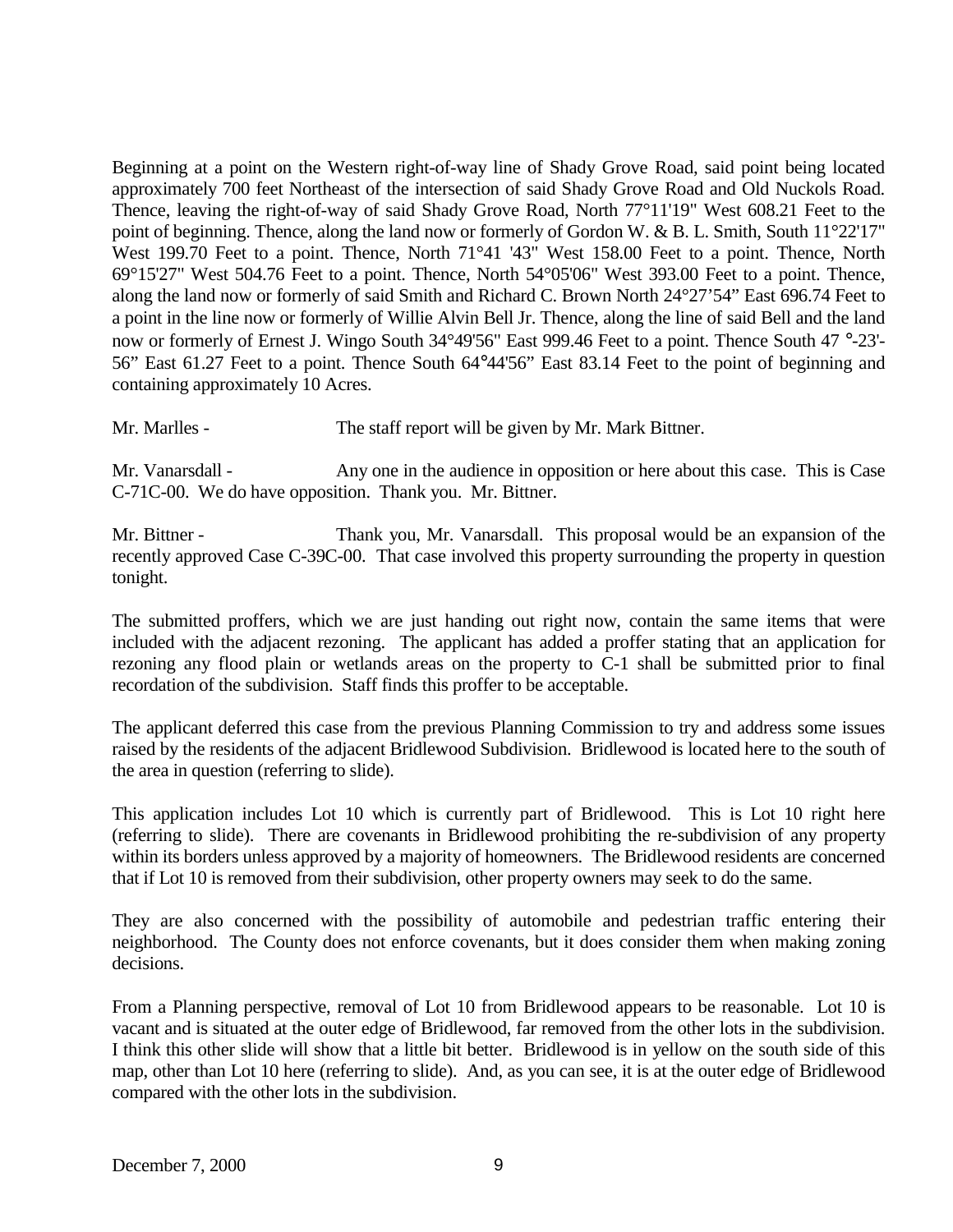The applicant has also proffered a conceptual plan showing no connection between Bridlewood and his proposed subdivision. The applicant has further proffered that there would be no road connection between his subdivision and Hames Lane, which is the road that serves Bridlewood.

If this request were to involve an interior lot of Bridlewood, instead of Lot 10, staff would not support it. Staff would prefer to see all issues related to the Bridlewood covenants and removal of Lot 10 settled before this application is approved. However, as stated before, covenants are not enforced by the County.

Staff feels this is a reasonable request and recommends approval. I'd like to point out we did receive those proffers in time, so there's no need to waive the time limit on them. With that, I'd be happy to answer any questions you may have.

Mr. Vanarsdall - Any questions for Mr. Bittner by Commission members?

Mrs. Dwyer - Mr. Bittner, how would access be obtained from Bridlewood to Lot 10 anyway? Is this some sort of access drive that we see coming from the end of the cul-de-sac? Mr. Bittner - Yes. This thin strip or stem is actually part of Lot 10, when this subdivision was subdivided, I believe, in 1983. It is 20 feet wide. It goes Lot 10. Lot 10 is presently vacant. There is no house on it. But if a house were to be built on it today, that's how they would achieve access to it.

Mrs. Dwyer - From a Planning perspective, it seems to me it makes more sense not to have that lot as a part of Bridlewood because it doesn't even appear to be a part of it, looking at the lay of the land.

Mr. Bittner - Right.

Mrs. Dwyer - You agree?

Mr. Bittner - Yes.

Mr. Vanarsdall - That makes more sense.

Mrs. Dwyer - And this other purple sort of trapezoid that is next to Lot 10, what's the status of that piece (referring to slide)?

| Mr. Bittner - | That's part of Mr. Wilton's rezoning, and it is not a part of Bridlewood. |
|---------------|---------------------------------------------------------------------------|
| Mrs. Dwyer -  | So, that would be part of the new subdivision?                            |
| Mr. Bittner - | Yes.                                                                      |
| Mrs. Dwyer -  | That would be another lot sort of more adjacent to Briarwood?             |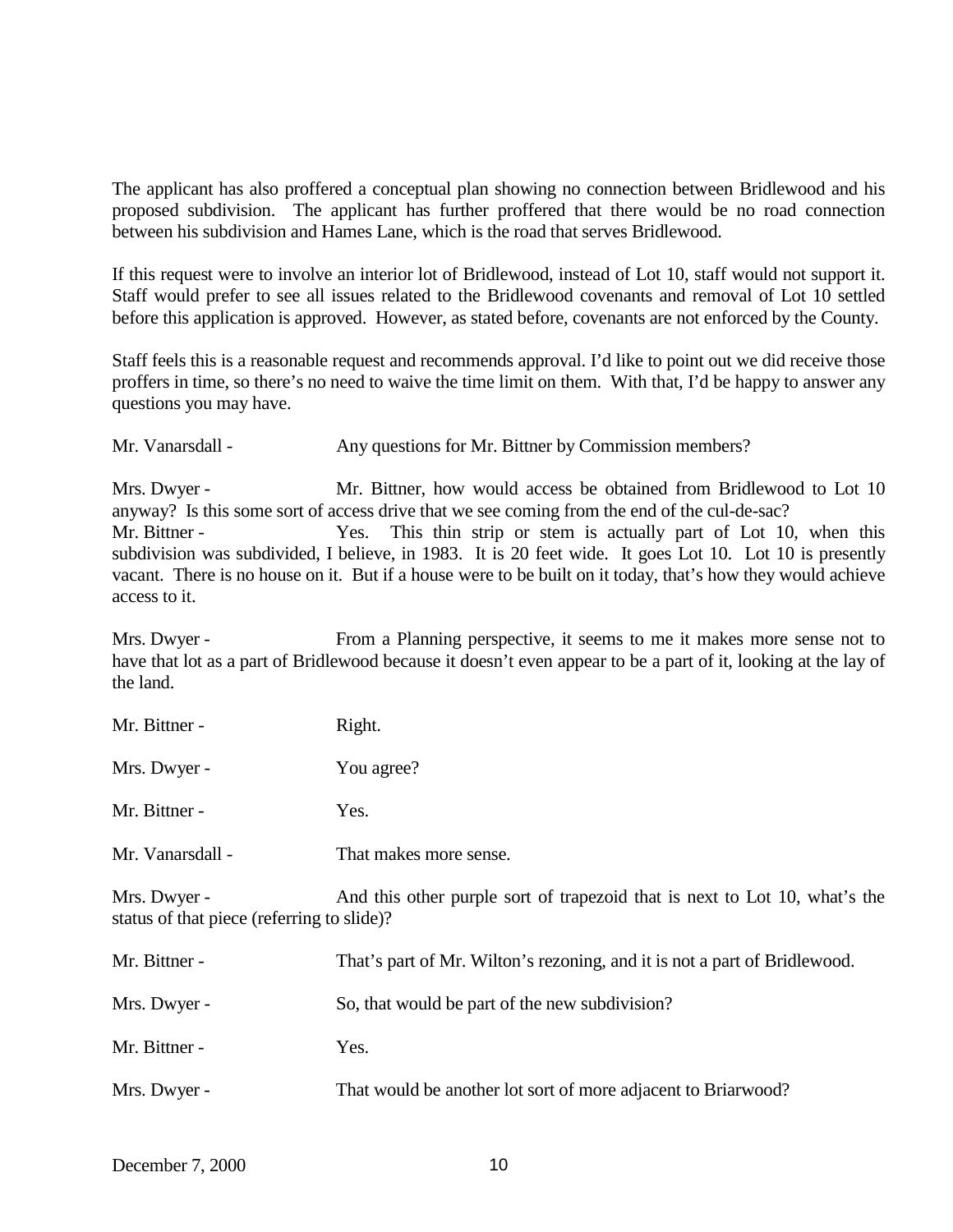| Mr. Bittner -<br>to slide).                                                                                                                                                                                                                                                                                                                                                                                                 | You might be able to see it better on the conceptual layout plan (referring                                                                                                          |  |  |
|-----------------------------------------------------------------------------------------------------------------------------------------------------------------------------------------------------------------------------------------------------------------------------------------------------------------------------------------------------------------------------------------------------------------------------|--------------------------------------------------------------------------------------------------------------------------------------------------------------------------------------|--|--|
| Mrs. Dwyer -                                                                                                                                                                                                                                                                                                                                                                                                                | I think we have a copy of that in the packet.                                                                                                                                        |  |  |
| Mr. Bittner -                                                                                                                                                                                                                                                                                                                                                                                                               | This is the area you were just referring to, Ms. Dwyer, (referring to slide).                                                                                                        |  |  |
| Mrs. Dwyer -                                                                                                                                                                                                                                                                                                                                                                                                                | That might not make as much sense to have in this subdivision looking at<br>the arrangement of the lots. What are your thoughts on that piece?                                       |  |  |
| Mr. Bittner -<br>I agree that it doesn't square things off perfectly. But, I think, given the<br>situation this is the property we're dealing with, and we are getting rid of a flag lot with an extremely long<br>and narrow driveway, which a lot that could not be created today under our existing ordinance. So, again,<br>all things considered, we think the proposal makes sense.                                   |                                                                                                                                                                                      |  |  |
| Mrs. Dwyer -                                                                                                                                                                                                                                                                                                                                                                                                                | What's happening to the property that's between, I guess, its Nuckols, and<br>Lot 10, all that area apparently undeveloped, the white (referring to slide)?                          |  |  |
| Mr. Bittner -                                                                                                                                                                                                                                                                                                                                                                                                               | This area right here (referring to slide)?                                                                                                                                           |  |  |
| Mrs. Dwyer -                                                                                                                                                                                                                                                                                                                                                                                                                | Yes. What's the status of that?                                                                                                                                                      |  |  |
| Mr. Bittner -<br>No active status that I'm aware of. We would anticipate that some day it<br>will probably be rezoned likely for single-family homes. But, I'm not aware of any case or rezoning<br>application or inquiry on this property.                                                                                                                                                                                |                                                                                                                                                                                      |  |  |
| Mr. Vanarsdall -                                                                                                                                                                                                                                                                                                                                                                                                            | Any other questions?                                                                                                                                                                 |  |  |
| Mr. Archer -<br>How real is that possibility?                                                                                                                                                                                                                                                                                                                                                                               | Mr. Bittner, it's stated, in the notes, that the Bridlewood residents are<br>concerned that Lot 10, if removed from this subdivision, other private owners will seek to do the same. |  |  |
| Well, there are residents in Bridlewood here tonight. I think they can give<br>Mr. Bittner -<br>you a better understanding as to how real it may be. Again, we looked at it from a planning perspective.<br>If it were any other lot in Bridlewood, we would not support it. But, given the location of this one, which<br>is almost sort of a tag along piece to the rest of the subdivision, we think this is reasonable. |                                                                                                                                                                                      |  |  |
| Mr. Archer -                                                                                                                                                                                                                                                                                                                                                                                                                | Okay. Thank you.                                                                                                                                                                     |  |  |
| Mr. Vanarsdall -<br>somebody wants to be first?                                                                                                                                                                                                                                                                                                                                                                             | Any other questions for Mr. Bittner? Thank you, Mr. Bittner. All right,                                                                                                              |  |  |

Mrs. Dwyer - Shouldn't the applicant speak first?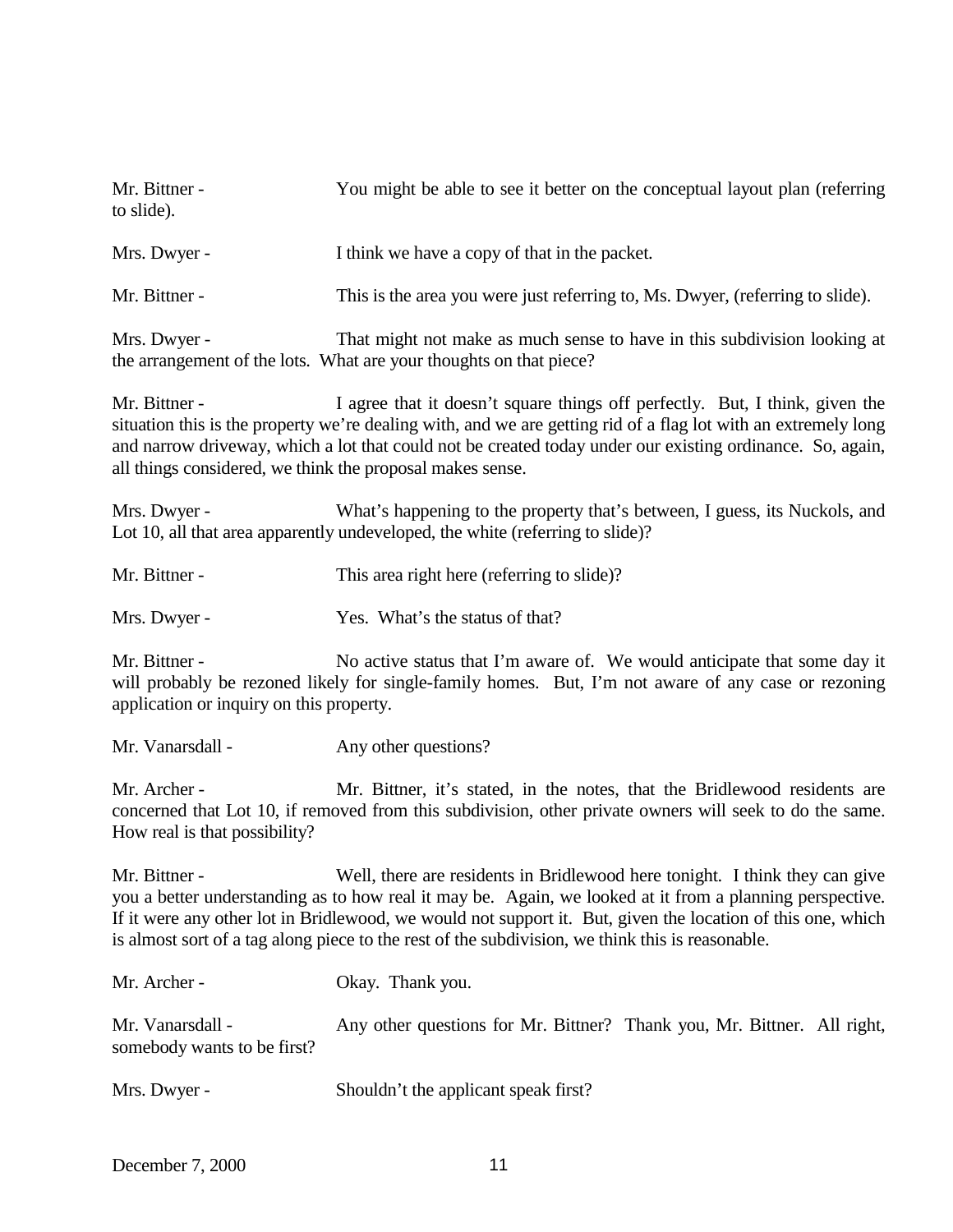Mr. Vanarsdall - I guess you want some rebuttal for this one. You didn't ask for any.

Mr. Henry L. Wilton - I hope I don't any. But, I'll go through this, but a lot of the case is pretty much a mirror image of the case that was approved earlier in October.

Again, for the record, my name is Henry Wilton, and I represent Wilton Development Corp. in this particular case.

Mr. Marlles - Mr. Wilton, before you get into your presentation, just let me remind, particularly the citizens, that when there is opposition to a case, it is the policy of the Commission to grant 10 minutes to the applicant and 10 minutes to the opponents to voice their comments. In the case of the applicant, obviously, its always a good idea to reserve some time for rebuttal. Mr. Wilton - T'll reserve two minutes.

Mr. Marlles - ... for rebuttal. And, of course, that 10-minute time for both the opponents and the applicant does not include time answering questions from the Commission. So, I wanted to explain that before you got started.

Mr. Wilton - We are requesting approximately 22 acres be rezoned to an R-2AC for residential development. Again, this is a part of a larger case that was approved October 10th by this Commission. The case is actually split up in two parcels; one which is the donut hole, which I had told you I would be back here, once I got it under contract. And I finally got it under contract. And, then Lot No. 10, along with some additional acreage I guess to the south of Lot 10, where I've extended a cul-desac. It seems to make sense, if you look at the entire layout.

Again, the proffers are a mirror image of what we've done on the other 75 acres or 70 acres that I've rezoned previously.

I've entered into a letter of commitment with Bridlewood Subdivision to gain their support for this rezoning. I hope I have the majority of them.

I've also introduced proffers to address concerns, especially Proffer No. 12 in regard to not connecting to Hames Road.

I've also agreed to help them with an entrance and do some other things with them. But, again, overall, I'd like to go ahead and take this opportunity to thank them for working closely with me. And I would think we would have everything put together, so to speak, between now and the Board of Supervisors.

As the proffers are, and have been approved before, instead of going through the actual proffers, if you have any questions, I'd be happy to answer them.

In regard to the densities, it's proffered at 2.1. But my overall project will only be 1.9 when I finish, and, hopefully, I'll finish soon. But, we did proffer 2.1 in the case. But, again, the overall density; and there's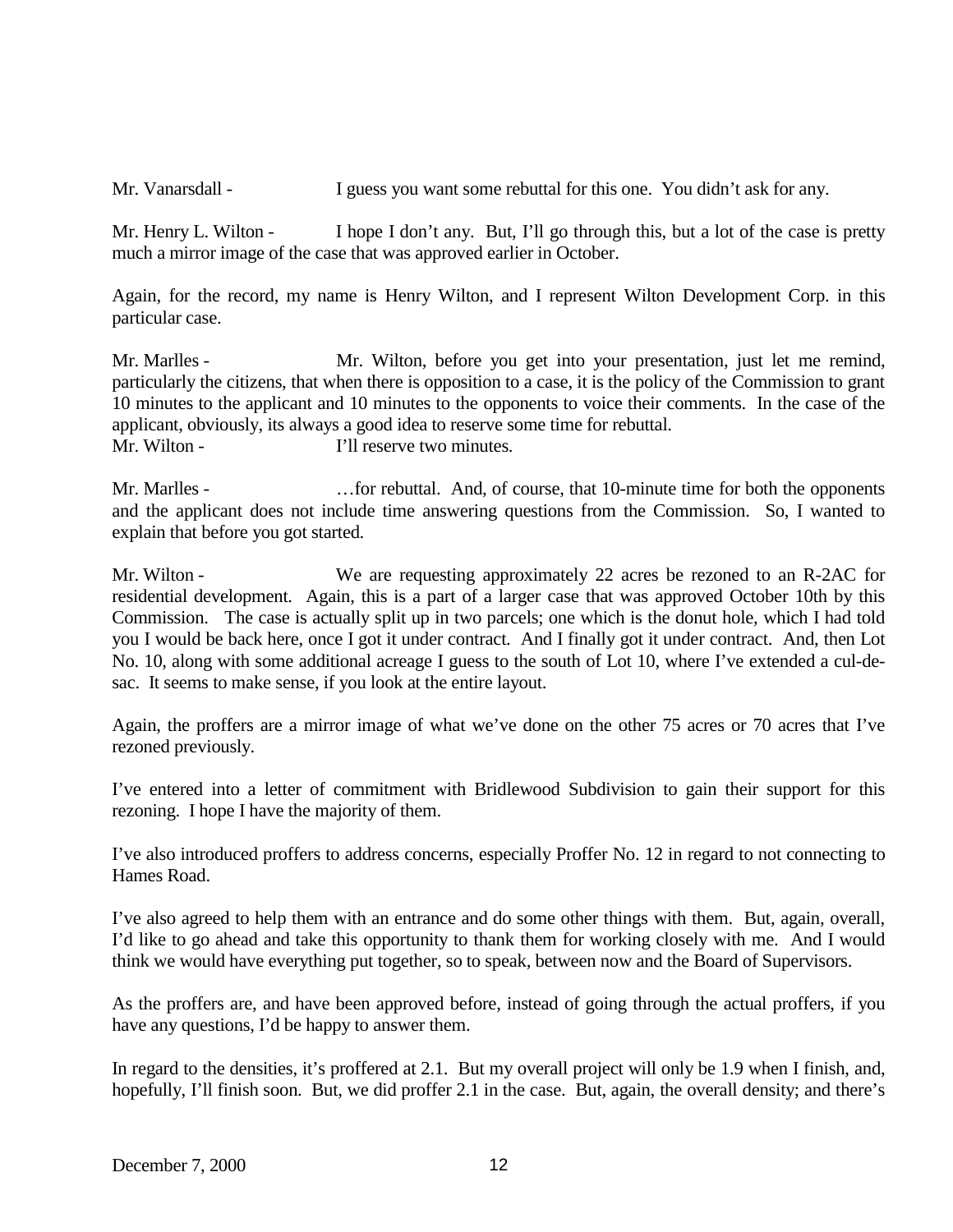a letter to Mr. Hazelett, in regard to this entire 100-acre tract that my density won't be any greater than 1.9.

It does follow the Goals and Objectives of the 2010 Plan. And, again, the proffers, and I think we've proffered a quality development with the proffers. So, if you have any questions about those, I'd be happy to answer them. Otherwise, I'll stop my comments.

Mr. Vanarsdall - Any questions for Mr. Wilton by Commission members? Thank you, Mr. Wilton.

Mrs. Dwyer - Let me just follow up with that other question I had. That sort of rectangular shaped piece is dangling off the end there (referring to slide). It doesn't look, from your site plan, that can be used as full lots. Do you need to acquire additional property to be able to use them?

Mr. Wilton - I'm not planning to extend that any further. What we did we extended a cul-de-sac in there. I think we picked up approximately six large lots in that little dangling piece of the property. So, it fits in well. I have no plans to extend that cul-de-sac further down there. I think development will be coming from the other side. Pouncey Tract coming up that way from Mr. Pruitt's property and also Mr. Windsor's property that they own on that side of the Bridlewood Subdivision.

Mrs. Dwyer - The way you've drawn this, it looks like you do need to acquire some additional property to be able to acquire lots around that cul-de-sac.

Mr. Wilton - Yes ma'am. Some of that property is going to be in the vacated right of way of Old Nuckols Road extended, which was taken off the Thoroughfare Plan. We will request, or we have plans to request vacation of that road. And then the vacation will give me that property on the dangling part, part of that property. And, obviously, if you go further back, I think everybody knows what happened to the rest of that. The rest of that right of way, in question, would go to the different property owners. Some of them are here tonight. If you'd like me to put this up, I'd be happy to.

We've already met with Keith Adams, and he's been to one of the neighborhood meetings also. Everybody knows what they're getting from the County of Henrico when the Board of Supervisors chooses to vacate that property.

| Mr. Vanarsdall - |  | Any other questions? Thank you. Yes sir. Come on down and state your |
|------------------|--|----------------------------------------------------------------------|
| name.            |  |                                                                      |

Mr. Tom Cassara - This will be brief. My name is Tom Cassara. I am the owner of Lot 11 in Bridlewood, which will border Mr. Wilton's property. And, as a representative of Bridlewood, we'd just like to say that we are not opposed to this removal of Lot 10, based on the tentative agreements that we've reached with Mr. Wilton. So, we're not opposed, based on those agreements.

Mr. Vanarsdall - All right, thank you very much for that.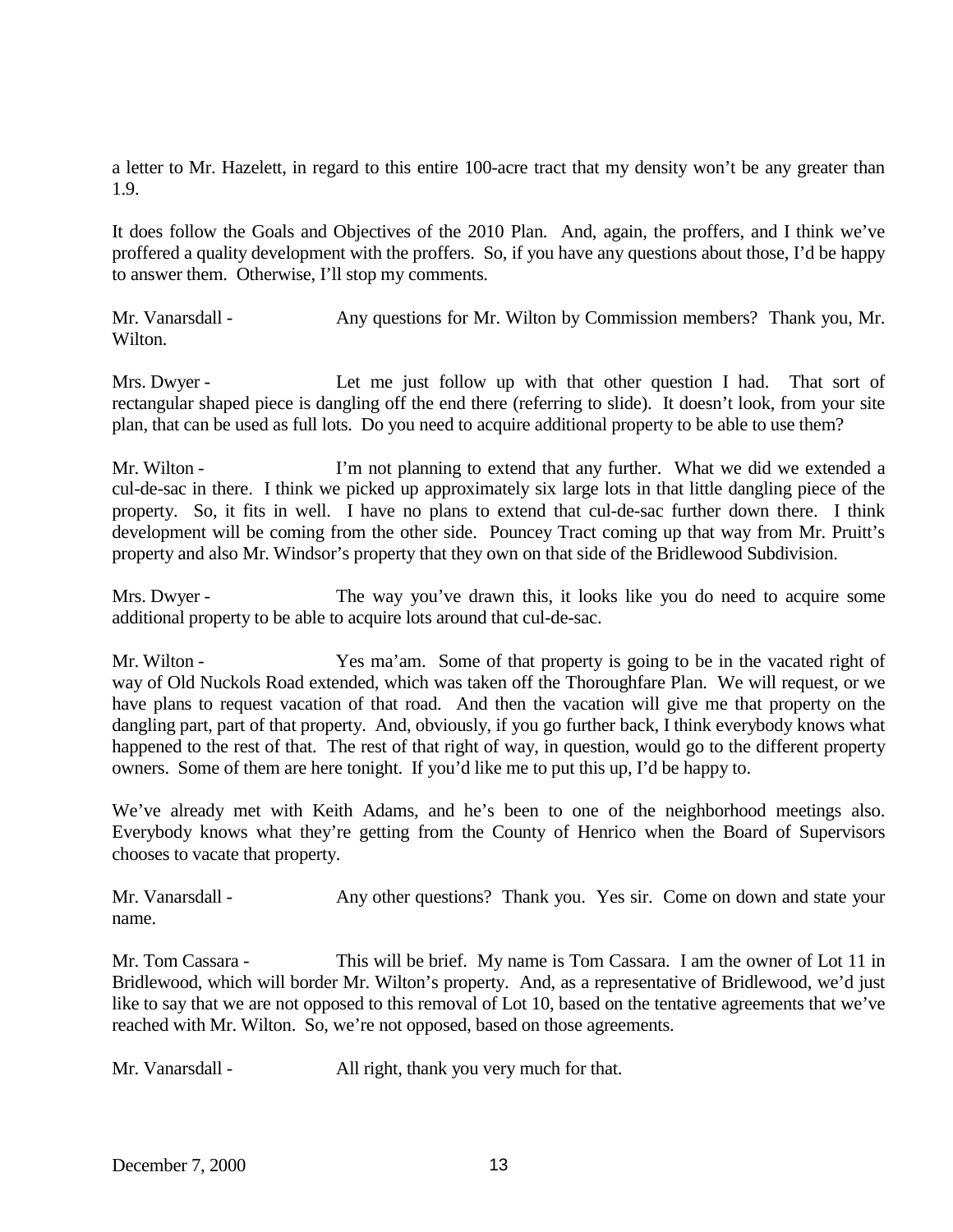| Mrs. Dwyer -     | Those are private agreements between the two of you, right? |
|------------------|-------------------------------------------------------------|
| Mr. Cassara -    | Between the neighborhood and Mr. Wilton.                    |
| Mr. Vanarsdall - | All right.                                                  |

Mr. Wilton - With the exception of that one proffer in regard to Hames Boulevard not being connected. Also that stem of 20 feet, which is 1,200 feet long between Lots 9 and 10 will have to be, obviously, given to each property owner before we plat the lots in Lot No. 10, and that's a part of the agreement too.

| Mr. Vanarsdall - | All right. Any one else? Thank you. |  |
|------------------|-------------------------------------|--|
|                  |                                     |  |

Mrs. O'Bannon - You had a question? Ma'am, you had a question back there? Did you want to come forward and just ask that?

Lady from Audience - (Comments unintelligible-not at microphone).

Mrs. Dwyer - You mentioned some agreements. And, those are private agreements not enforceable by the county. But, there were two agreements involving your neighborhood that are proffered, which are enforceable.

| Lady from Audience - | Thank you.                                                        |
|----------------------|-------------------------------------------------------------------|
| Mr. Vanarsdall -     | Thank you.                                                        |
| Mrs. Dwyer -         | One being the access to Hames Lane and the other rezoning to C-1. |
| Mr. Vanarsdall -     | All right, Mr. Taylor.                                            |

Mr. Taylor - Mr. Chairman, before I make my motion, I just want to make a few comments. First, I want to thank the residents of Bridlewood for their efforts in this project. By its geometric nature, it is somewhat complicated by virtue of the fact that there's a right of way that's in there for Nuckols Road extension. And because of what that does to the various property owners because of their rights when that is abandoned, it is somewhat complicated.

I wanted to thank Mr. Wilton for his cooperation and resolve in the concerns and the meetings that have been held to explain the complicated nature and the different lot aspects to everyone. And, particularly, Mr. Bittner who helped us through this. I'm happy that it has gotten to the stage that it has. So, with that, I will move approval of Case C-71C-00.

Mr. Vanarsdall - Do I have a second?

Mrs. Quesinberry seconded the motion.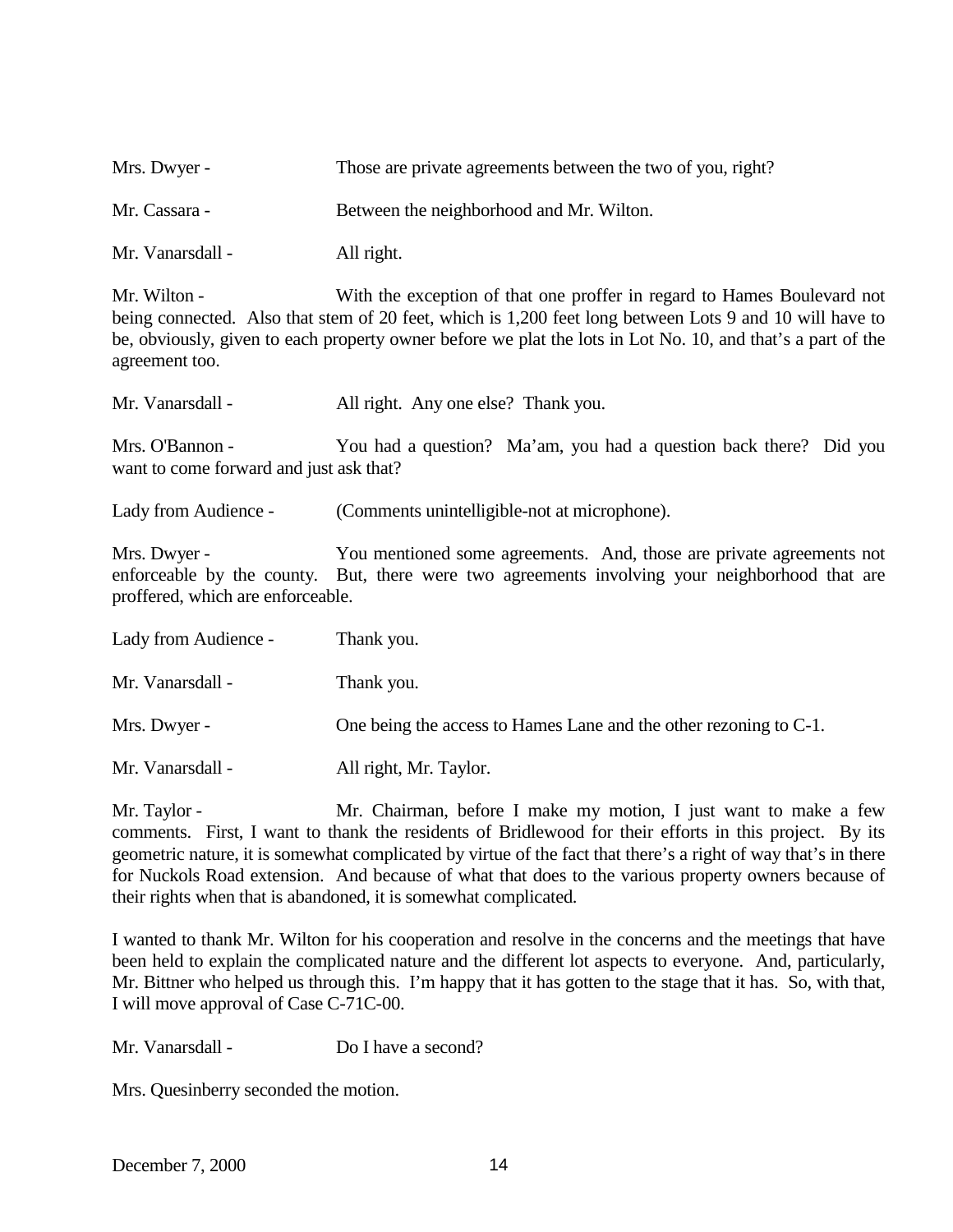Mr. Vanarsdall - Motion made by Mr. Taylor, seconded by Mrs. Quesinberry. All those in favor say aye—all those opposed by saying nay. The vote is 5-0 (Mrs. O'Bannon abstained). Thank you for coming.

REASON: Acting on a motion Mr. Taylor, seconded by Mrs. Quesinberry, the Planning Commission voted 5-0 (one abstention) to recommend that the Board of Supervisors grant the request because it would permit development of the land for residential use in an appropriate manner; and it reflects the type of residential growth in the area.

**C-79C-00 Archie Cribb for Branch Banking & Trust:** Request to amend proffered conditions accepted with rezoning case C-105C-88 on Parcel 59-A-57, containing 3.36 acres located on the west line of Skipwith Road approximately 120 feet south of its intersection with (U. S. Route 250), W. Broad Street (3214 Skipwith Road). The amendment is related to Proffered Condition #10 with respect to signage on the site.

Mr. Marlles - The staff report will be given by Mr. Mark Bittner.

Mr. Vanarsdall - Any one in the audience in opposition to this case; C-79C-00? No opposition. Mr. Bittner.

Mr. Bittner - Thank you, Mr. Chairman. This request would amend the proffers for C-105C-88 to allow increased signage at the BB&T Bank on Skipwith Road, near W. Broad Street.

The site is zoned B-3C, but the applicant is proposing B-2 signage standards. On this site, B-2 standards would permit 360 total square feet for all signage. That would include attached and detached signage.

The proffers currently limit overall signage to 167 square feet. There is an existing non-conforming freestanding sign on the property measuring 180 square feet in size, and 32 feet in height. I have a picture of it right here (referring to slide).

The applicant originally intended on using this sign for his freestanding sign and simply replacing the face. However, he has since amended the proffers to say that this sign shall either be removed or altered to meet B-2 size standards. The B-2 standards would be 150 square feet of signage and a height of 30 feet. Staff feels that B-2 signage standards are a reasonable request. Much of the surrounding property is zoned B-3 unconditional. Signage permitted on this site would still be less than signage permitted on many surrounding sites.

The site is also near several offices along Skipwith Road. A step down from B-3 to B-2 signage would be a good transition between commercial development along W. Broad Street and office development along Skipwith Road.

Because the applicant has amended the proffers to require a freestanding sign that meets B-2 standards, staff recommends approval of this application. I'd be happy to answer any questions you may have.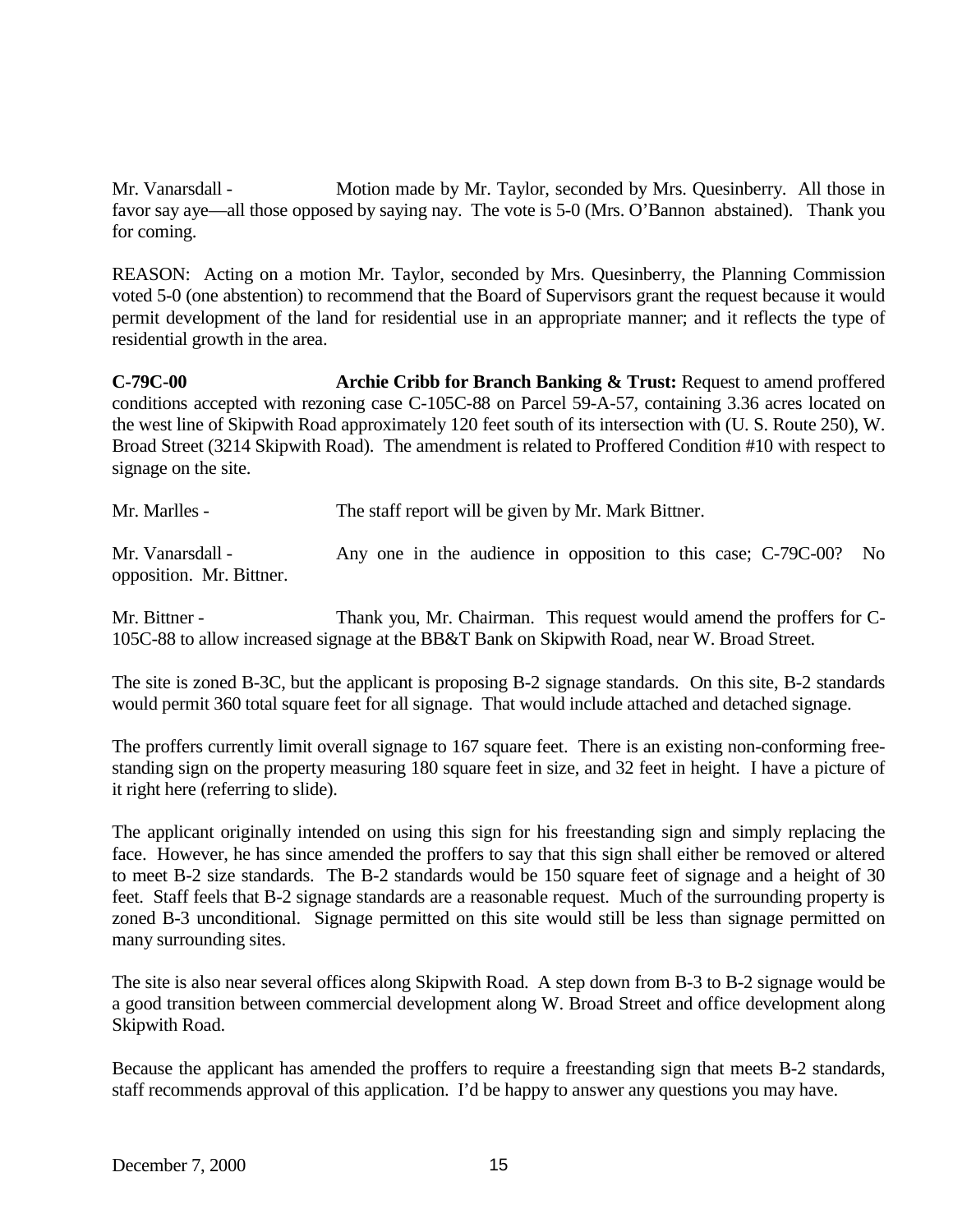| Mr. Vanarsdall -                                                              | Any questions for Mr. Bittner by Commission members?                            |
|-------------------------------------------------------------------------------|---------------------------------------------------------------------------------|
| Mrs. Dwyer -<br>well? Do you know?                                            | Does a B-3-zoned property in the area, do they have sign limitations as         |
| Mr. Bittner -                                                                 | Not if its unconditional B-3.                                                   |
| Mrs. Dwyer -                                                                  | Some of its B-3C.                                                               |
| Mr. Bittner -<br>sure. I don't know if they have any sign limitations or not. | If you're referring to say for this property here (referring to slide), I'm not |
| Mrs. Dwyer -                                                                  | It just seemed that this was the biggest sign in the neighborhood.              |
| Mr. Taylor -                                                                  | Yes. And one of the older ones, too.                                            |
| Mr. Vanarsdall -                                                              | I know it.                                                                      |
| Mr. Taylor -                                                                  | Is Mr. Cribb here tonight?                                                      |
| Mr. Bittner -                                                                 | I believe he is, yes.                                                           |
| Mr. Taylor -                                                                  | Welcome.                                                                        |
| Mr. Vanarsdall -                                                              | Was that the old skating rink sign?                                             |
| Mr. Archie Cribb -                                                            | Yes.                                                                            |
| Mr. Taylor -<br>been led to believe it dates from 1952.                       | And I understand from Mr. Cribb that dates from 1952? Somewhere I have          |
| Mr. Bittner -                                                                 | I'm not sure. I'ts a little bit younger than that, I think.                     |
| Mr. Cribb -                                                                   | 1972.                                                                           |
| Mr. Taylor -                                                                  | Anybody have been skating that long?                                            |
| Mrs. O'Bannon -<br>either.                                                    | There was nothing out there in 1952. Wasn't much out there in 1972              |
| Mr. Taylor -                                                                  | I think a lot of people from this part have skated there.                       |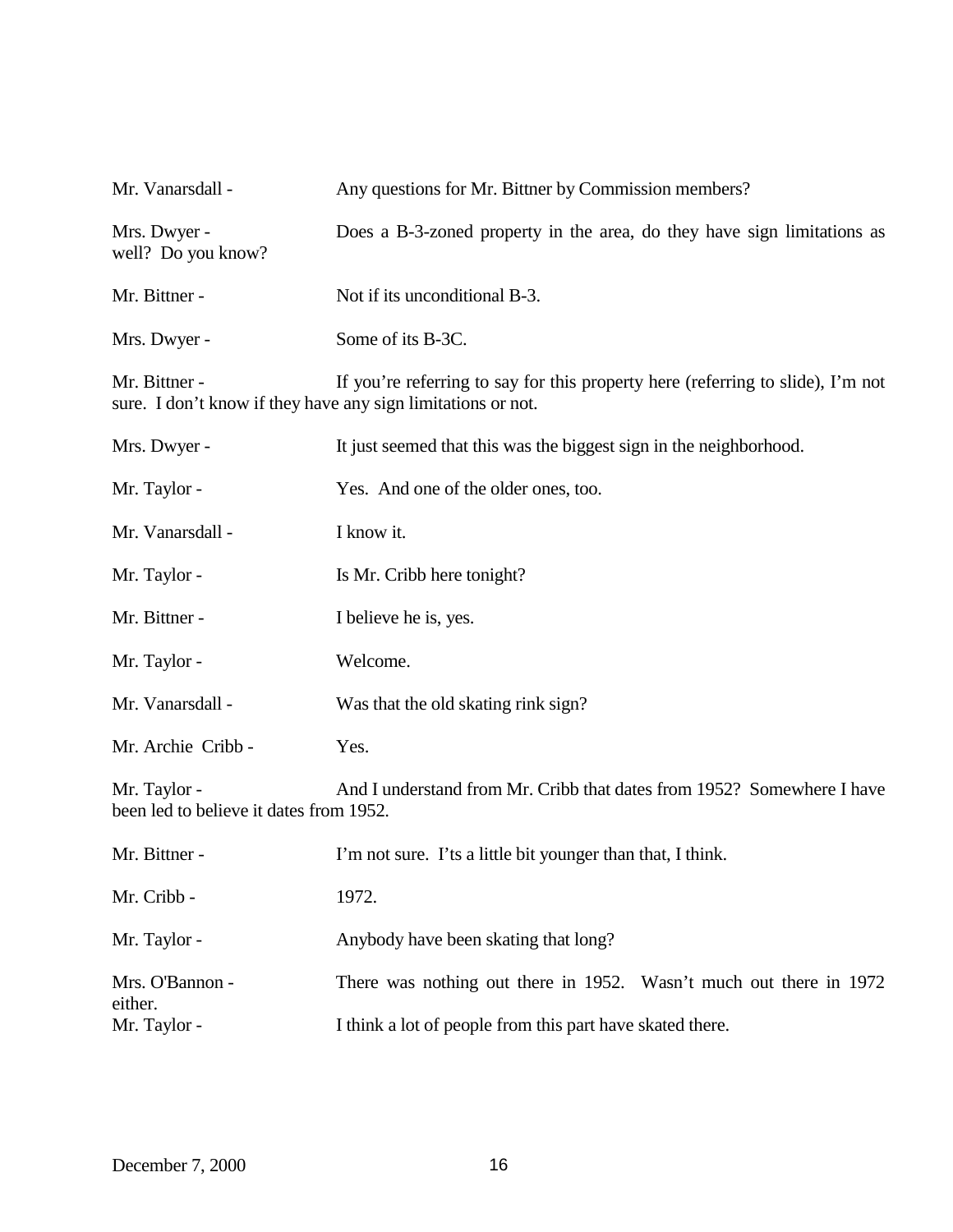Mrs. O'Bannon - I was involved in a case in 1973, where the citizens wanted to put a signal at an intersection along there, West End Drive, and it was not warranted. It wasn't anything out there, which is very close to this, just west of this.

| Mrs. Dwyer -                | Do they plan to put a 30-foot sign?                                      |
|-----------------------------|--------------------------------------------------------------------------|
| Mr. Bittner -<br>in height. | Yes. With this proffer amendment they would have to have 30 feet or less |

Mr. Taylor - Commissioner Dwyer, what we did is, looking at this sign, it's a couple of feet over height limitation, and it was made of structural steel. So, when we looked at it, to meet the standards, the choices are that the sign could be removed. The structural steel could be modified. It could be taken to a shop, cut up, welded, re-welded and re-erected. And that's one alternative. But, looking at the economics of this, I recommended to Mr. Cribb, in a review that we had, to meet the standards of 150 and 30 feet, that he look at using a modern sign. Because I think the economics are going to be such that, if this sign is re-configured, it will be a certain expense that, perhaps, compares with a new sign. So, that's why we have left it in the proffer to use this landmark sign, and have it meet the standards or have him have the freedom to replace it with a modern sign. And, if you've been down there, the building that you're building is truly a striking building. And I hope that the sign matches the striking nature of the architecture of the building. With that, if I might, I will move approval of Case C-79C-00.

Mr. Archer seconded the motion.

Mr. Vanarsdall - Motion made by Mr. Taylor, seconded by Mr. Archer All those in favor say aye—all those opposed by saying nay. The vote is 5-0 (Mrs. O'Bannon abstained).

Mr. Taylor - Again, I want to thank Mr. Bittner.

REASON: Acting on a motion Mr. Taylor, seconded by Mr. Archer, the Planning Commission voted 5-0 (one abstention) to recommend that the Board of Supervisors grant the request because it is not expected to adversely impact surrounding land uses in the area; and it was determined to be reasonable.

**C-80C-00 Henry L. Wilton for Wilton Development Corp.:** Request to conditionally rezone from A-1 Agricultural District to RTHC Residential Townhouse District (Conditional), Parcel 38-A-44, described as follows:

Beginning at a point on the Eastern right-of-way line of Springfield Road, said point being located approximately 1000 feet North of the intersection of said Springfield Road and Hungary Road and is the Northwest corner of the herein described parcel. Thence, leaving the right-of-way of said Springfield Road along the land now or formerly of Kenneth E. Mills Jr. et al, North 72°48'14" East 793.28 feet to a point in the line now or formerly of the Catholic Diocese of Richmond. Thence, along the line of said Catholic Diocese of Richmond, South 89°12'16" East 300 feet more or less to a point at the approximate location of the 100 year flood plain. Thence, along the meandering of the said 100 year flood plain a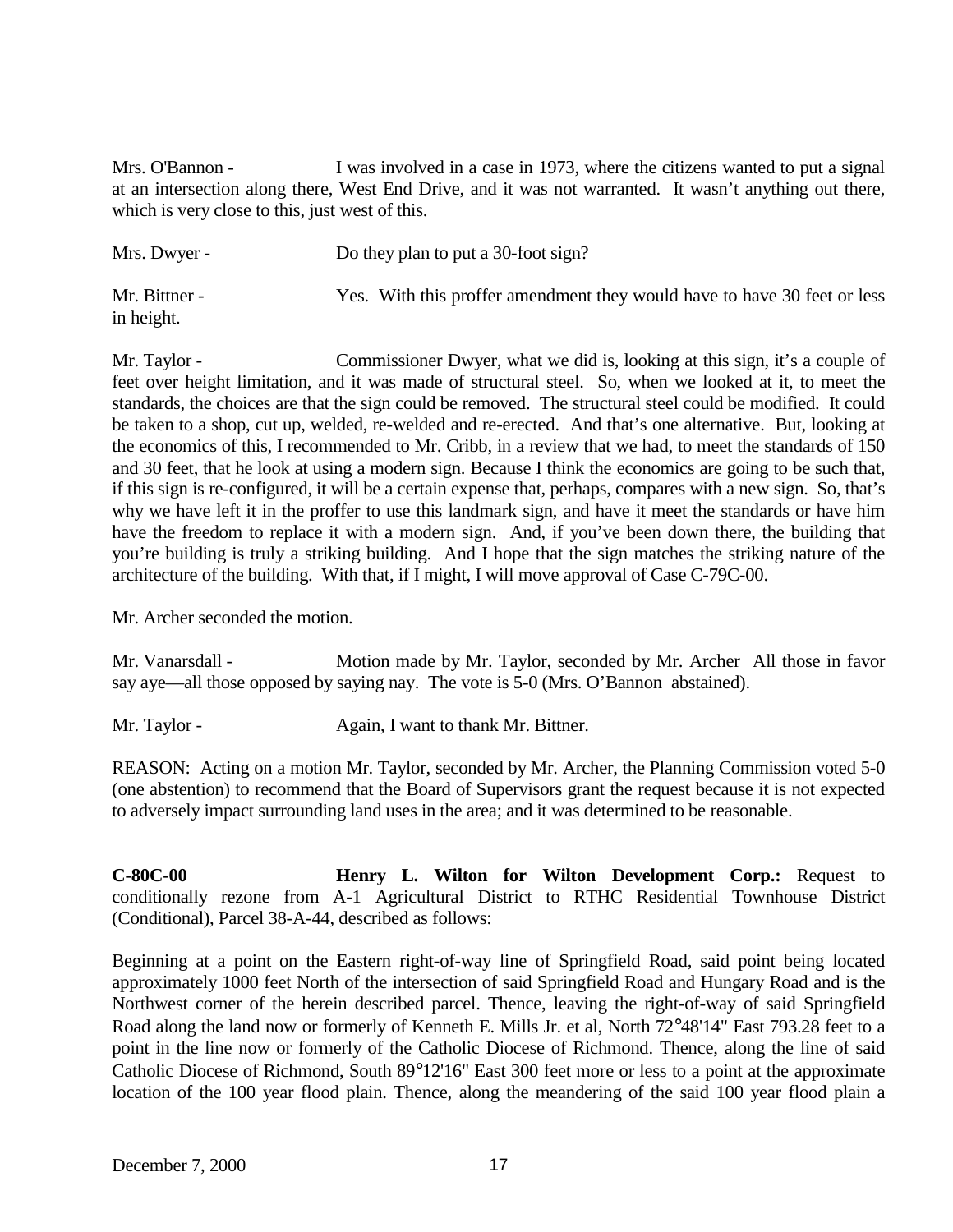Southerly direction 355 feet more or less to a point irt the line of Lot 10, Block F, Section A, Broad Meadows. Thence, along the line of said Lot 10, Broad Meadows and the land now or formerly Clarence E. and Marie M. Padgett South 01°59'48" West 730 feet more or less to a point, Thence, along the land now or formerly Robert S. Burnett, Jr. and Wands Burnett the following courses and distances: South 88°50'14" West 208.71 feet to a point. Thence, South 01°29'44" West 186,47 feet to a point on the Northern right-of-way line of Hungary Road. Thence, along the Northern right-of-way line of said Hungary Road the following courses and distances: North 89°54'41" West 567.75 feet to a point. Thence, North 83°04'07" West 100.72 feet to a point. Thence, North 89°54'41" West 143.86 feet to a point at the intersection of said Hungary. Road and Springfield Road. Thence, along the eastern right-of-way line of said Springfield Road the following courses and distances: North 45°26'09" West 55.10 feet to a point. Thence, North 12°43'49" West 146.72 feet to a point. Thence North 00°12'35" East 100.99 feet to a point. Thence North 11°10'35" West 76.80 feet to a point. Thence, North 25°07'57" West 122.94 feet to a point, Thence, North 12°10'22" West 431.75 feet to a point. Thence, North 73°-56'-20" East 113.94 feet to a point. Thence, North 12°-13'-00" West 66.54 feet to the point of beginning and containing approximately 29.06 acres.

Mr. Marlles - The staff report will be given by Mr. Householder.

Mr. Vanarsdall - Any one in the audience in opposition to this case? All right, thank you. Mr. Householder, good evening.

Mr. Lee Householder - Mr. Chairman, members of the Commission, this application proposes to rezone approximately 29.75 acres from A-1 to RTHC Residential Townhouse District. The applicant is proposing townhouses for sale at a density of six units per acre. As you can see on this slide, the property is located at the northeast corner of Springfield and Hungary Roads.

The surrounding zoning in the area is varied. To the north, on this R-3 area, you have a church, St. Michael's Church, and some vacant A-1. To the south across Hungary Road is the Westbury Apartments. To the east, this subdivision here (referring to slide) is called Broad Meadows. And, then to the west across Springfield Road, we have a variety of office zoning with a veterinary office, apartments behind, and then the Woodbury Subdivision there.

It's at a prominent location where there have been many inquiries in the past as to possible development options for this property. It is also located at a very busy intersection. Recently VDOT has completed an extensive road widening project in this area which has significantly improved the traffic flow.

On the subject property, as you can see in this area here, (referring to slide), there's a significant amount of floodplain area which is associated with the Meredith Branch, and it is estimated to be about 13 acres of the subject property. It is currently undeveloped, mostly wooded. Originally, this zoning request did include this corner here I'm pointing to, outside of the floodplain area that they were going to rezone RTH. They had no intention of developing it for that purpose, and staff recommended they just remove it from the request and it remain A-1, and they have done so.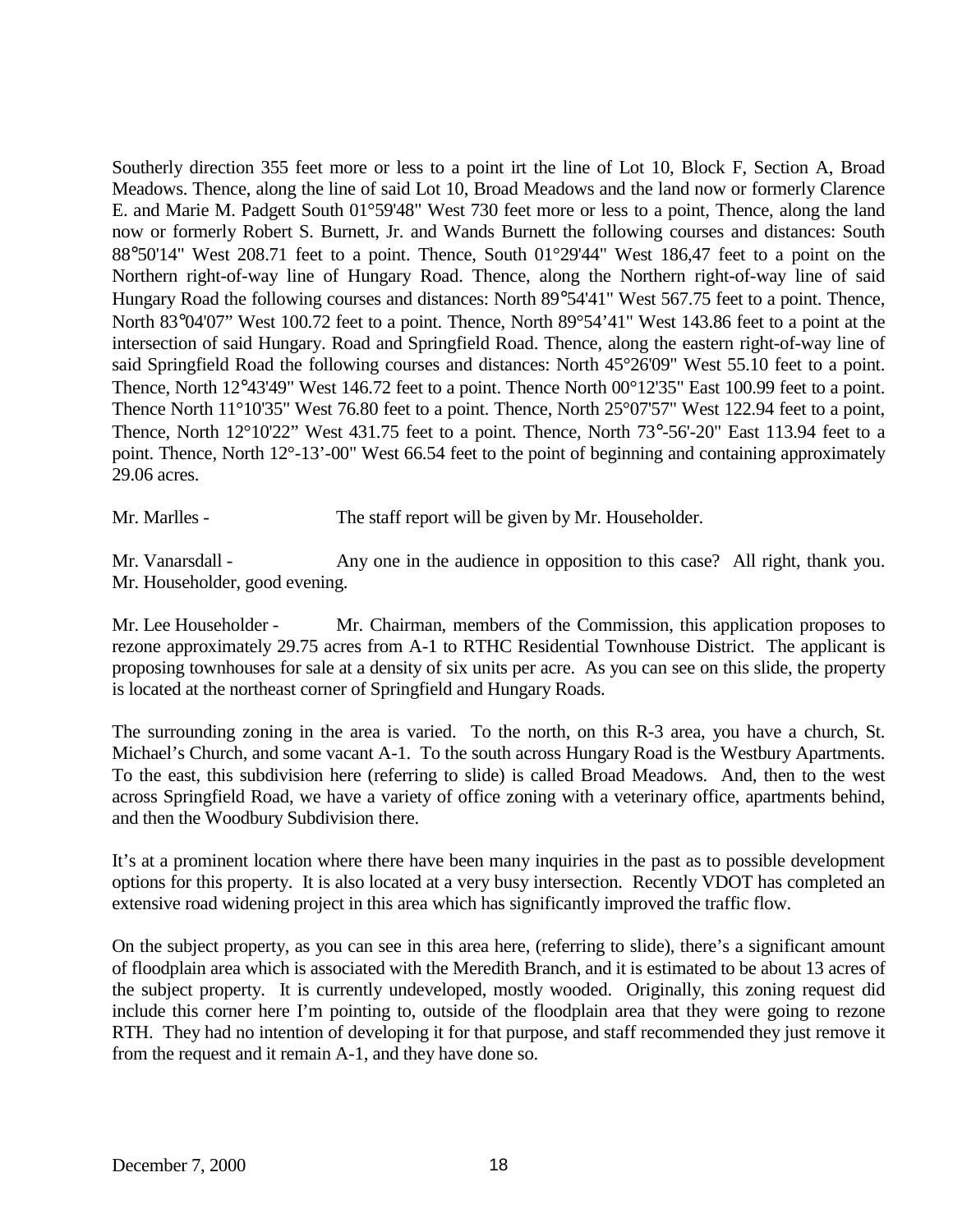The 2010 Land Use Plan recommends Urban Residential and Environmental Protection Area for the site. The applicant has proffered the six unit per acre density. And this is consistent with the recommendation of the plan.

At the time the staff report was written, the applicant had proffered very few elements that would ensure a quality development on this site. Since that time, they submitted new proffers that were handed out to you tonight. And these proffers do address most of staff's concerns.

These elements include: minimum house size of 1,700 square feet; quality building materials, including sound suppression; road built to County standards; sidewalks, increased parking; lighting at a residential scale; commitment to zone the floodplain areas to C-1; and underground utilities. They've also proffered a conceptual layout, which I'll bring up and go over. You also have that attached in your proffers. Some of the elements of this plan that conform to that are, first of all, the landscape buffers along Springfield Road here (referring to slide). That's a 50-foot proffered landscaped buffer; a 30-foot landscaped buffer along Hungary Road. Also an element that we think helps this case is the fronting of these buildings along Hungary, along the private road within the subdivision to have the effect of setting the buildings back even further from the road. Therefore, we feel that justifies the 30-foot landscaped buffer as opposed to the 50-foot landscaped buffer that was in the staff report that was given out to you.

Also, along the north portion of the property is a 25-foot buffer, but it was not specified to be landscaped. The way it's proffered to be in its natural state.

Also, they have their lots set back from the RPA and floodplains that were mentioned in the staff report.

The staff does offer the following recommendations that we think would still add to improve quality in this development. The recreation areas, within this site, consist of a clubhouse right here, and then a walking trail which would follow this dotted line (referring to slide). Although we do feel like the walking trail is very beneficial to this development, we do feel like more centrally located recreation area would add to this request.

Also, in the staff report, tree protection. There are really some substantial hardwood trees on the site that we think are worth saving. If the applicant could take steps to identify these trees and incorporate them in the site layout, we think that would be beneficial.

Overall, this request is consistent with the 2010 Land Use Plan in terms of density and use, and applicant has addressed many staff concerns with the proposed development. Staff recommends approval of this request. And, I'll take any questions that you may have.

| Mr. Vanarsdall -  | Any questions for Mr. Householder? |
|-------------------|------------------------------------|
| Mrs. O'Bannon -   | Is this layout being proffered?    |
| Mr. Householder - | Yes. It is.                        |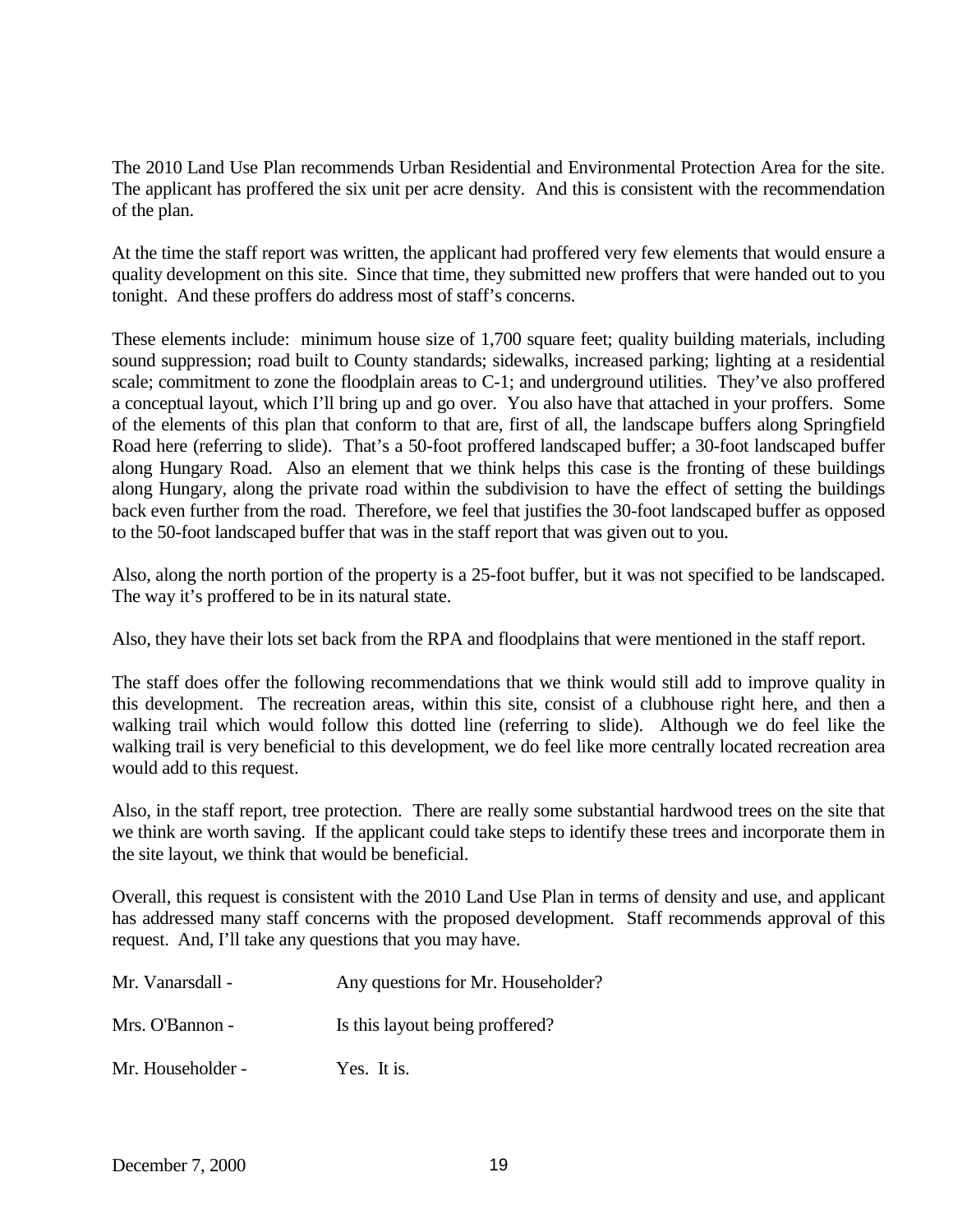Mrs. O'Bannon - Okay.

Mr. Householder - It's Proffer No. 18. I guess one other thing that I pointed out that I wanted to in my report I'm thinking of, because I think you're probably curious. This circular object (referring to slide) is kind of around about. Although we do think this is a unique design element, it maybe that it could be better utilized as recreation space if maybe the applicant could move this building and put it closer to the road and then maybe incorporate some open space in between some buildings. We have mentioned that to the applicant, as a suggestion for a better layout.

Mrs. Dwyer - Does this plan comply with your recommendation of a maximum of 40 percent impervious cover?

Mr. Householder - Most likely. Usually, there's a calculation on the plan. But when you have townhouses because they have a yard around them, and because of the amount of floodplain on a lot of this site, I am pretty sure it would meet the 40 percent.

| Mrs. Dwyer -                                              | When you include the floodplain?                                                                                                                                  |
|-----------------------------------------------------------|-------------------------------------------------------------------------------------------------------------------------------------------------------------------|
| Mr. Householder -                                         | Yes.                                                                                                                                                              |
| Mrs. Dwyer -                                              | Are the lots included in the buffer or they exclusive of the buffer?                                                                                              |
| Mr. Householder -                                         | Exclusive, the way this concept plan is drawn.                                                                                                                    |
| Mrs. Dwyer -                                              | Is that in written language in the proffer?                                                                                                                       |
| Mr. Householder -<br>are specified to be landscaped.      | No. It's not written. But, if the concept plan is proffered, and the buffers                                                                                      |
| Mrs. Dwyer -                                              | Okay. We didn't have this concept plan before tonight?                                                                                                            |
| Mr. Householder -<br>significant changes since then.      | We did not. At the time the staff report was written, there have been                                                                                             |
| Mr. Vanarsdall -                                          | We're applying the guidelines and so forth now?                                                                                                                   |
| Mr. Householder -<br>comments about the recreation areas. | We are, and they have met a large amount with the exception my                                                                                                    |
| Mrs. Dwyer -<br>discussed?                                | How about the sidewalks along Hungary and Springfield? Was that                                                                                                   |
| Mr. Householder -                                         | That was not. There are no sidewalks in this area to connect to, nor are<br>there here to connect to. So, I don't know if they would really take people anywhere. |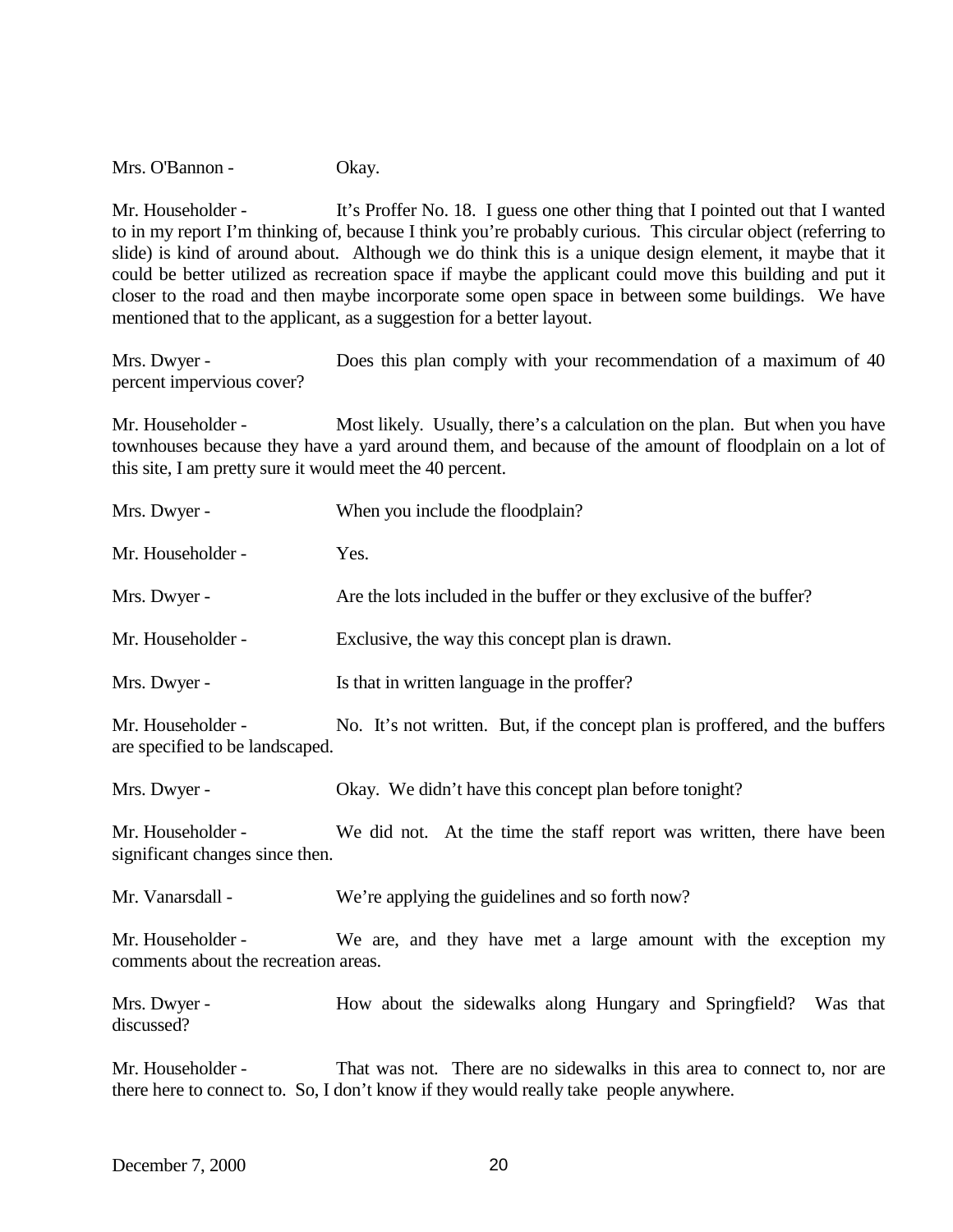Mrs. Dwyer - I'm familiar with that problem in Tuckahoe. Mr. Householder - Not to say that sidewalks are a bad idea. Mrs. Dwyer - I think people do walk up and down this road to get to, you know, the Broad Street area. Mr. Householder - If you wanted to walk from one end of the community to the other, you

know, it's a place to walk.

Mr. Vanarsdall - Okay. Any other questions? Thank you. All right, Mr. Wilton? Do you want to read him the same rules?

Mr. Marlles - Is there opposition?

Mr. Vanarsdall - Mr. Wilton.

Mr. Hank Wilton - Yes sir. Two minutes for rebuttal please. Mr. Chairman, members of the Commission, for the record, my name is Henry L. Wilton. Again, I represent Wilton Development in the rezoning of approximately 30 acres; only 20 acres are actually useable for a residential townhouse development in the Three Chopt District.

We've now proffered the case to include the new guidelines, for the most part. And, in the past, this property has been proposed for commercial and apartment development unsuccessfully. We believe we can offer a better alternative with a quality townhouse development. We're talking about 1,700 square foot units starting at \$160,000 plus.

The recreational areas, I think these are nice recreational areas. What we're going to have here, which is becoming a standard, of about 1,800 square foot community center. There will be a workout room. We also have logged in the RPA area, not in the floodplain, not in the wetlands, but the RPA area. We have logged in a 8 walk station walk for those people to walk around within the area. You know, you come into a station actually on the larger plan. When I come back before this body, we already have the eight types of workouts. When you stop, you either chin up or chin down, or whatever you're supposed to do. Obviously, I've never walked through one of those things. But, we have planned to go ahead and have that proffered, and we have proffered this layout. So, we do think we've done a good job with the recreational area.

As far as sidewalks, I'd be happy to talk about those at the time of POD review. That question hasn't been brought up, except for tonight.

We've also done a couple of different things, and I'll go ahead and go to the proffers in a minute. But, one of the best things I think coming out of this and out of another townhouse development that you'll hear it later, is that we have a new standard of sound suppression within these units.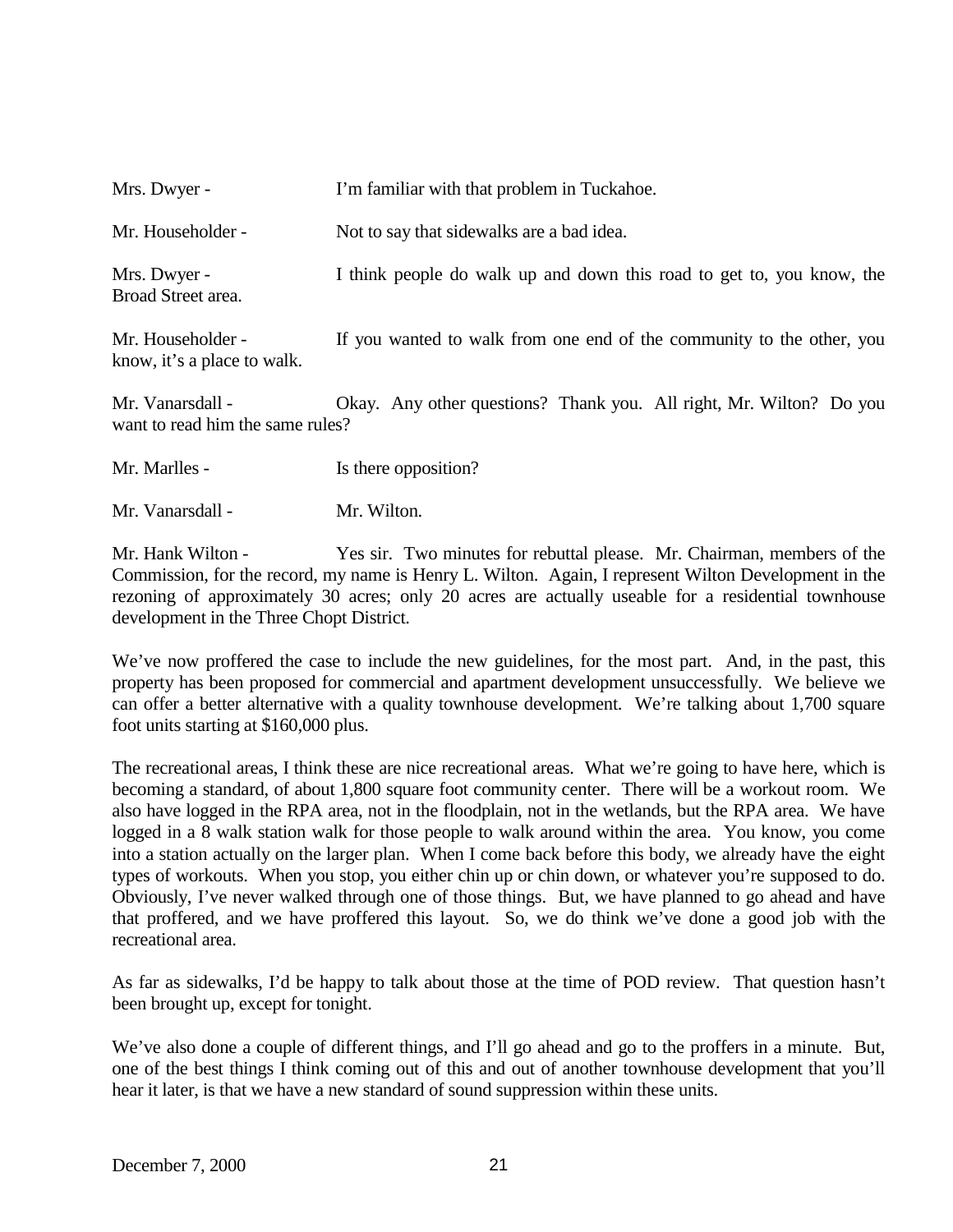Sometimes its been said that, you know, you can hear what your neighbor is doing or whatever. But, basically, we have increased the standard for sound suppression for the County of Henrico by 22 percent. Going from 45, as far as the scale they use; going from 45 to 55. This is going to be a proffered condition. Actually, its going to be a standard of development for Ryan Homes. And Ryan Homes builds more townhouses in the County of Henrico than anybody else. So, we're looking at new standards, and, also, obviously, looking at your new guidelines too.

Looking at the case, in regard to the proffers, obviously, these proffers came from meeting with the staff and also the Planning Commission member also. What we did, originally, we had 1,500 square feet, as far as the units, looking at the proffers. We increased that to 1,700 square feet. Again, \$160,000 plus product.

Architectural treatments, and so on, are proffered with 50 percent of it to be brick of the front of the buildings. Originally, we had buildings backing up to Springfield Road. And, after meeting with the Planning Commission member and staff, we decided to side those. Put brick ends on them, so that we wouldn't have the continuous line of fencing as you drive down Springfield Road. What we did on Hungary Road, instead of backing those units up as they were originally on the first draft when we sent it through the Planning Staff to take a look at, we went ahead and reversed that. Flipped them over so that we have those houses facing out to Hungary Road to give it more of a residential look instead of, again, just driving down the street, and see, you know, fence after fence after fence.

As far as clearing limitations, if we can keep some big trees on this site, believe me, I would much rather go ahead and keep big trees and plant smaller trees. It saves me money, and I think its better looking for the entire project. And, we will do our best to do that. Again, I think that will be more of an issue at planning stages, when I come back before this body.

As far as the density at six units per acre, density allowed in here is up to 6.8 units per acre. Looking at the overall project, obviously, we're a lot less than that, because a lot of this project; 10 acres of this project is in wetlands.

The parking spaces; again, we've gone to 2.25 parking spaces per unit. In regard to the comment about RV's, boats, and alike when we started this, there wasn't that new guideline. We would request of Mr. Marlles, basically, an exception to that, because in our restrictive covenants, we're not going to allow RV's. We're not going to allow campers and boats to be placed in this facility. And, I believe the new guidelines suggest that I have to get an exception from the head of the Planning Department, if I'm reading the new ordinance right. Again, we've got a transition here. We put these in when we didn't have the guidelines. We tried to follow all of them.

Landscape buffer is 50 feet on Springfield Road, and 30 feet on Hungary Road. The 30-feet on Hungary Road, there's another 20 feet before you get to the front door. So, you're looking at a minimum of, I think its 60 feet, before you hit any building on either side. In those areas we will agree to go ahead and landscape. If, for some reason that proffer does not say that tonight, we will go ahead and adjust those proffers between now and the Board of Supervisors. It was our intent to have landscaped, buffered areas in both of those areas. And we brought – Mr. Taylor asked me to go ahead and get some site line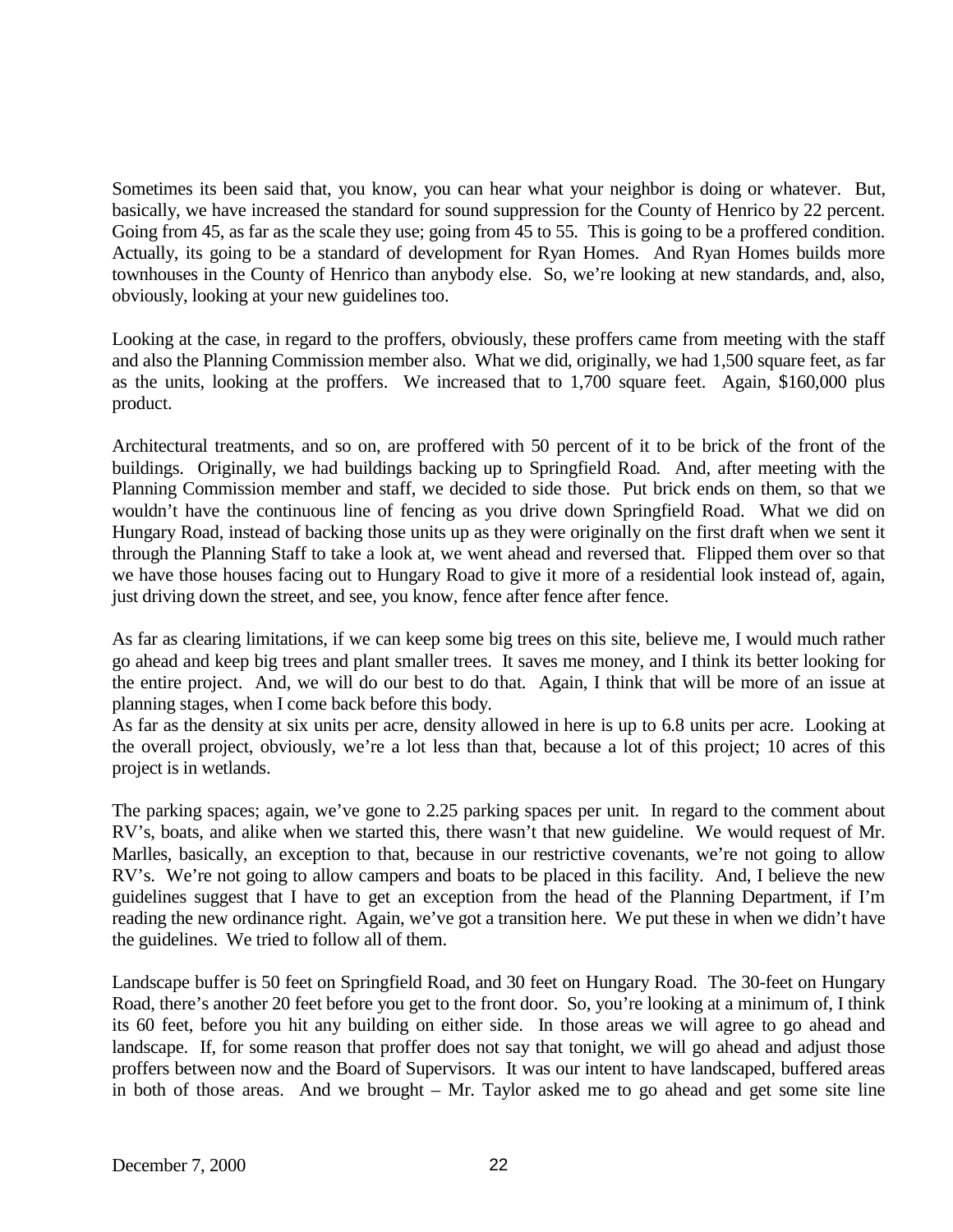drawings as far as what we are proposing. We are proposing, and this can be entered as part of the case, that we're going to have landscaped areas on Springfield Road.

Again, the sound suppression I think is a good new standard that we've been talking about for some time.

The Conservation zone, within six months, again, I'll come back to you and I'll rezone the part we don't use for C-1 Conservation as we usually do to make sure there is no development takes place. And I have proffered the conceptual plan.

As, per the staff report, this request is consistent with the recommendation of the 2010 Plan in terms of density and use. It's consistent with the Goals and Objectives. It promotes increased home ownership, unlike the earlier proposals. The traffic generated by this development, I think, can be handled by the existing road network. And, therefore, I respectfully request approval of C-80C-00.

Mr. Wilton - Yes ma'am.

Mrs. O'Bannon - You had mentioned something in your discussion about parking of recreational vehicles under Proffer No. 16 about restrictive covenants and homeowner's association. "Parking of recreational vehicles shall be prohibited in the development." But, you don't mention boats and campers. You had said they would also be…

Mr. Wilton - Yes ma'am. That is an oversight. We're not going to have – In fact, I'm actually developing mini-storage warehouses now in other counties. One of the things in the new facilities they want to have is areas for boats, RV's and that type of thing. So, there are other places to house these units. A townhouse subdivision is not one of them where kids are going to play on them; fall off of them, and do whatever they can to them.

| Mrs. O'Bannon -<br>garages in these units?     | By looking at this, it is my understanding that you're going to have no |
|------------------------------------------------|-------------------------------------------------------------------------|
| Mr. Wilton -                                   | No ma'am. Each of these units do have garages.                          |
| Mrs. O'Bannon -                                | Each does?                                                              |
| Mr. Wilton -<br>can guarantee one-car garages. | Yes ma'am. At least a one car. Some of them may have two cars, but I    |
| Mrs. O'Bannon -                                | Okay. They do have them?                                                |

Mr. Wilton - Yes ma'am.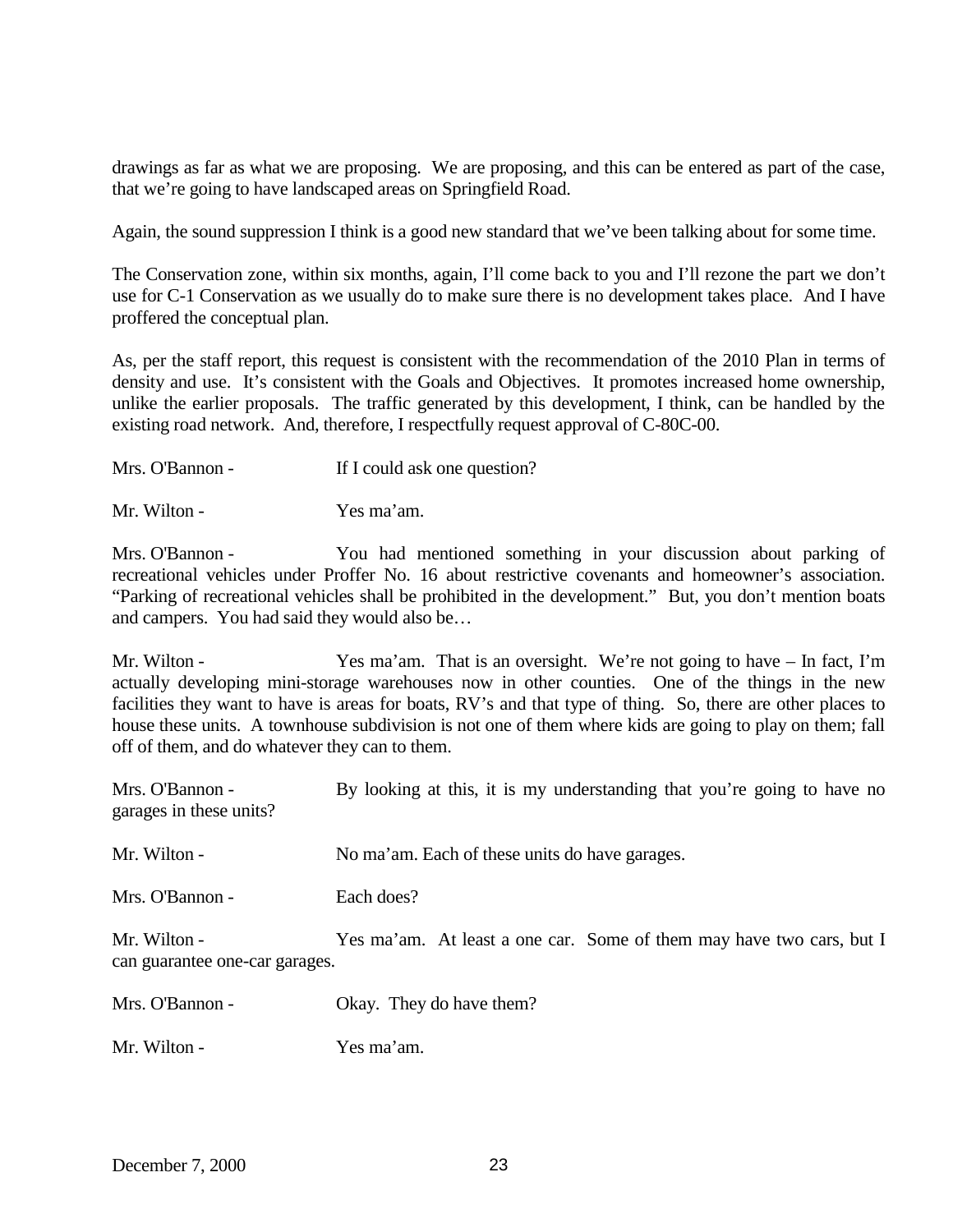Mrs. O'Bannon - But in that restrictive covenant, it reads as not including; you could put a boat or a camper, at least the way I read it.

Mr. Wilton - Yes ma'am. I'd be happy to add, "boats, campers, and so on.." That's an oversight on our part, because, again, we're not making provisions. We are going to the minimum of 2.25 parking slots per unit. But, we do not anticipate, or will allow the boats, RV's. And I will adjust that proffer.

Mrs. O'Bannon - Any idea how they're going to enforce that? By the homeowner's association will you enforce it?

Mr. Wilton - The townhouse community will be run by a townhouse association. It would be their responsibility to make sure they were towed away. Usually, they're given a short period of time. I used to live in a townhouse subdivision before I had children out in the west end. That was a long time ago. And, they would go ahead and put a note there and give them so many days to move it. And, if it wasn't moved, they would have it towed. And I'm sure that's the same type of standard that they have.

Mrs. O'Bannon - I only asked that, because the Planning Commission is considering doing it as an exception. I just wanted to get an idea.

Mrs. Dwyer - One thing I noticed on your buffer proffer, typically, we see that utilities and entrance roads will be generally perpendicular. I didn't see that in your…

| Mr. Wilton - | In what proffer is that? |
|--------------|--------------------------|
|--------------|--------------------------|

Mrs. Dwyer - Nos. 11 and 11A.

Mr. Vanarsdall - 11 and 11A.

Mrs. Dwyer - Particularly, when we have a proffer, and there's a mention of utilities and access road, there's a statement that those roads will enter the property in a generally perpendicular angle or manner, so that you don't have utilities; compromising your ability to landscape.

Mr. Wilton - Yes ma'am. And we usually do have that. Again, this proffer is a little different from the other one. I guess that was left out. But, I'd be happy to go ahead and adjust the proffer for perpendicular access for utilities.

| Mr. Vanarsdall - | All right, anything else? |
|------------------|---------------------------|
|------------------|---------------------------|

Mr. Taylor - Mr. Wilton, I'd like to ask a couple of questions going back to Commissioner Dwyer's comments on a walking trail and the tree protection and the sidewalks.

Mr. Wilton - Yes sir.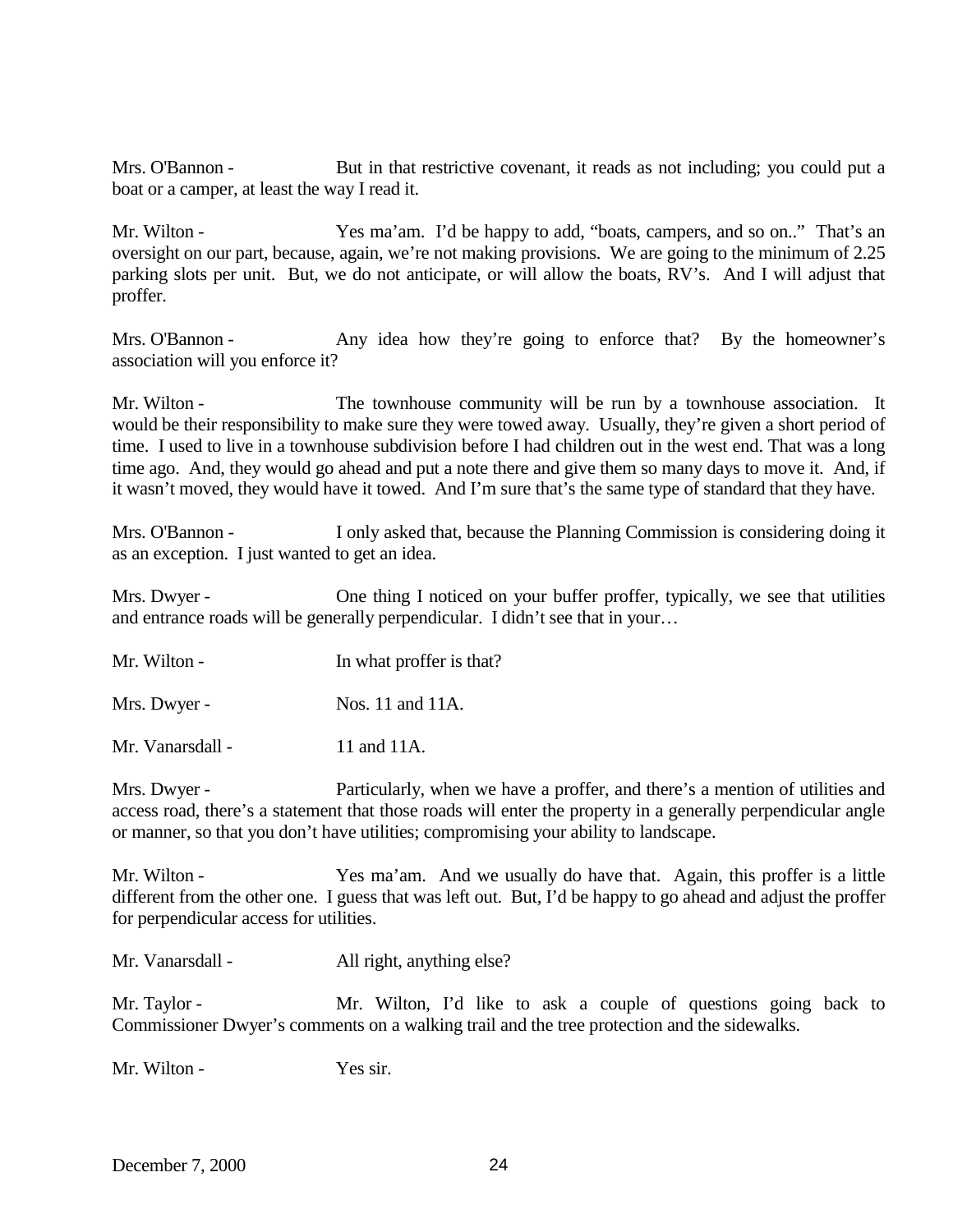Mr. Taylor - In your comments, it looked to me like your statement is, in a way, responsive to her, in that, in this buffer area, while saving the trees, and recognizing that you've got the recreational trails, it seems to me it would be reasonable were we to weave a sidewalk or a walkway through that buffer, both as part of a nature trail as well as walkway. What say you to that?

Mr. Wilton - I don't think I understood you exactly. As far as taking the walkway down, proposing for the nature walk, and workout walk?

Mr. Taylor - I think so.

Mr. Wilton - Making that sidewalk?

Mr. Taylor - Or a combination of all of the above. If we put, within those buffers, we put either a nature trail, it, effectively, would suffice to be a sidewalk of a form.

Mr. Wilton - A nature trail; these people are going to get out and walk and do the workout and so on. I don't think they're going to want to run on concrete, particularly. I mean, you know, before I come back before this body, I would go ahead and give you the exact makeup of the size of the walkway, and what it's made or, whether it be crushed stone, or whatever, depending on what other people are using. Quite frankly, I don't think concrete would be the right thing for the walkway to be made out of.

Mr. Taylor - Neither do I, and I think that would increase the..

Mr. Wilton - But, again, I will go ahead and make sure that I have that designed, and all the particulars worked out before I come to the POD process.

Mrs. Dwyer - Are you talking about the interior walkways where you plant things; the external sidewalk?

Mr. Taylor - No. I was trying to support, by your concept, of putting some walkways through the buffer area and in the treed area, could both act as, let's say, a sidewalk, but that it would join nicely into the nature trail through there.

Mr. Wilton - We'd be happy to go ahead and connect the two, possibly, and have the sidewalk come into the nature trail to make it a full loop. But, certainly, I think we'll have to go ahead and massage that total plan when I come back at the time of Plan of Development review.

Mr. Taylor - I think that's a reasonable distillation of the comments.

Mr. Wilton - There are going to be all interior sidewalks coming across all of these units right in front. There are sidewalks that go in front of all of these units (all referring to slide). So, there can be a network of part sidewalk and part nature trail and hook them all together. And, certainly, that's what we would strive for. I understand what you're saying.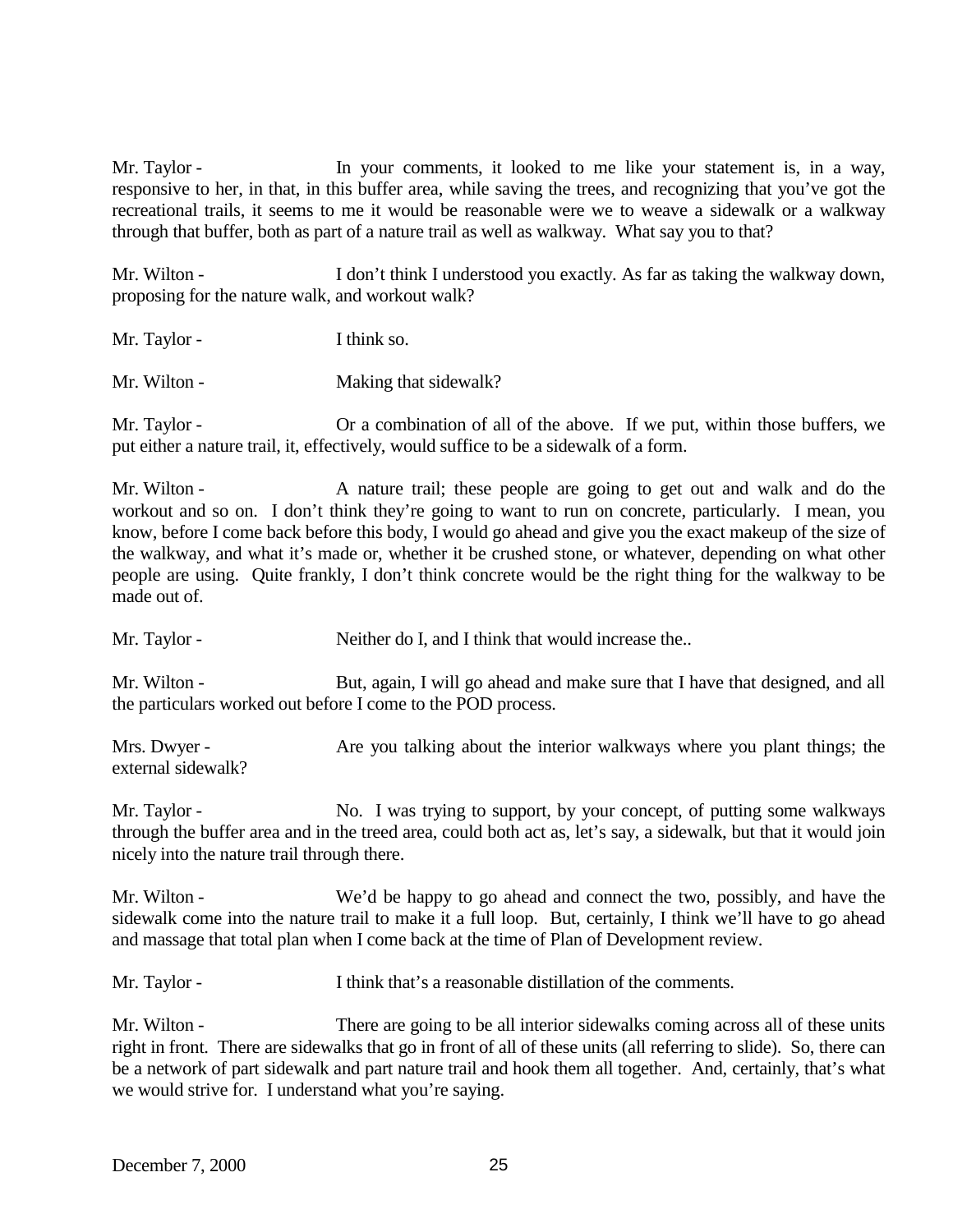Mrs. Dwyer - It's up to you. I guess, when I was thinking sidewalk, I was thinking about serving. And I know you may not feel this is in your best interests, but a sidewalk that runs parallel to the public road is to ferry people who are walking along the public road and it doesn't really service the people who necessarily live in the subdivision, except to the extent they may take it to get somewhere else. But, generally, it serves others who are walking through the property to get to somewhere else. So, I don't know that you would even want to, necessarily, connect that kind of a sidewalk. I'm not sure you'd want to draw into the interior of your development people who don't live there. But, anyway, I just see your internal pedestrian network as being a different purpose from the sidewalk that would be parallel to a public road.

Mr. Wilton - Yes, Mrs. Dwyer, I understand. I will address the exterior sidewalk question at time of POD review. And, I'm not saying, "No. There shouldn't be any sidewalks." But I'd like to know where the sidewalks are going, and if the people really want them around there, and get a little bit of feedback before we make that decision.

| Mr. Vanarsdall -                            | Where would they walk if you didn't have the sidewalk?                |
|---------------------------------------------|-----------------------------------------------------------------------|
| Mr. Wilton -<br>traffic you have out there. | I don't know where they're walking now. I don't know how much walking |

Mr. Taylor - Actually, when you look at the site there, the way it is now, I doubt there would be very much walking out there. But, I think when this is completed, there will be people that will walk to and from church and up and down Hungary Road. I understand Commissioner Dwyer's comments. And, I think that having some kind of a trail, in my mind, kind of a soft trail, not a hard straight sidewalk would help both that access as well as help be a part of your nature trail and your workout trail.

Mr. Wilton - Certainly, I'll try to integrate something. And, again, I think we need to discuss that a little bit more to find out what type of access along those two road networks you really need. But, I'm not opposed to doing something there.

Mrs. Dwyer - Yes. I would just encourage sidewalks, because its very inhospitable for pedestrians now, given the volume of traffic. You're certainly going to have a lot more traffic, especially, since we've taken Nuckols Road off all that traffic that's going to go the direction its going to go down Springfield and Hungary. And, so, you know, the wide roads, and the increased traffic, I think that sidewalks would be a real good idea.

Mr. Wilton - And, again, I'm not opposed to that. Again, I'll work on that as we get closer to POD stage.

Mr. Vanarsdall - I think you'll find sidewalks are more popular today in most every development and most every state in all the things I read about. I remember one of your remarks one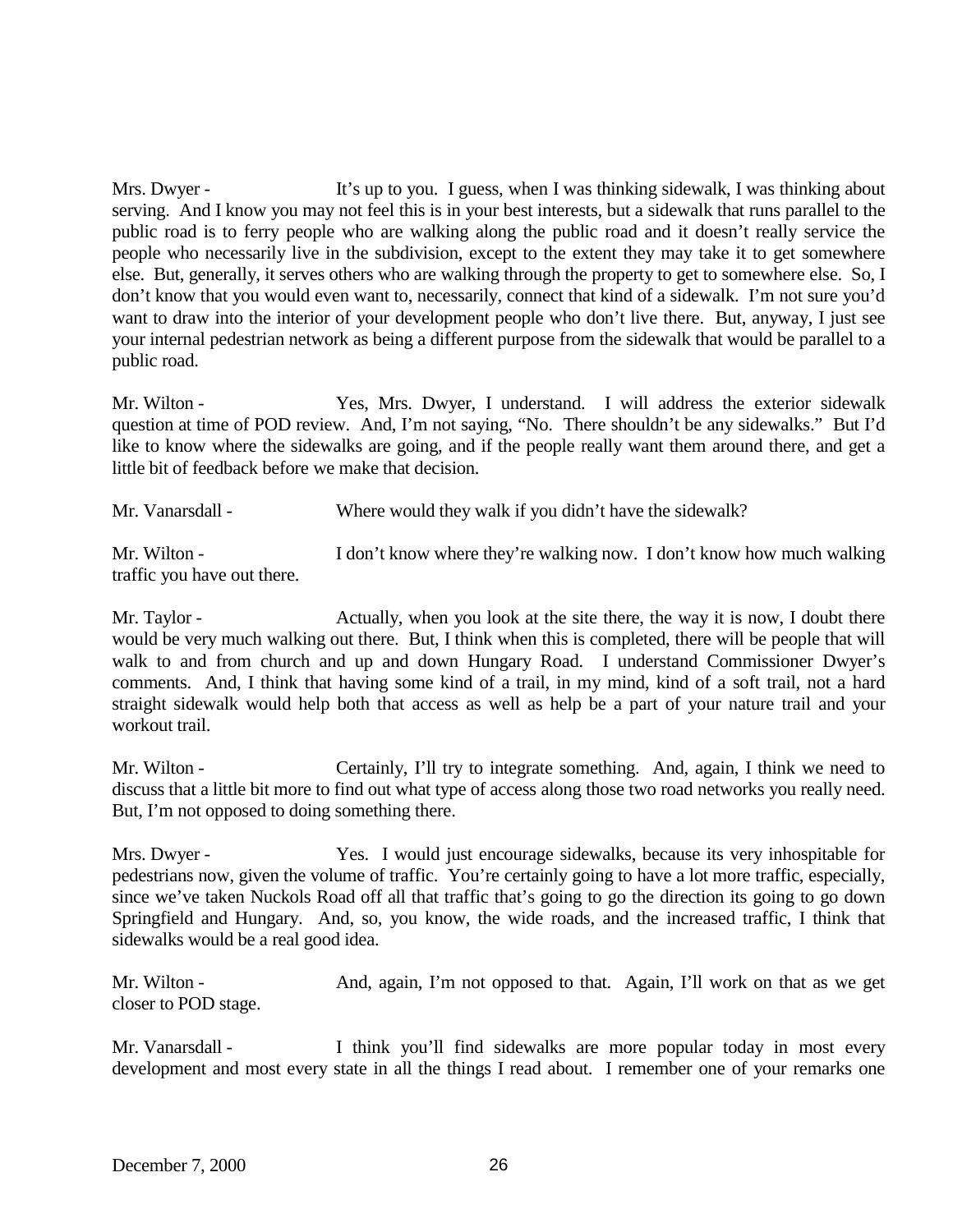time, Mrs. Dwyer, was sidewalks move people, and people move vehicles. And that's a good way to look at it.

Mrs. O'Bannon - I know this area may not be the one. It's a little bit closer to Broad Street, but are there any mine shafts in the area?

Mr. Wilton - No. We've actually had, you know, the work done in regard to that. This is not in that area where they have problems with the mine shafts.

| Mrs. O'Bannon -  | Okay.                                      |
|------------------|--------------------------------------------|
| Mr. Wilton -     | We've already done that preliminary study. |
| Mr. Vanarsdall - | All right, any other questions?            |

Mr. Taylor - Is Mr. Craven here? Mr. Craven was a neighbor and I thought he might be here, tonight, because he wanted to make some comments.

Mr. Vanarsdall - Thank you, Mr. Wilton. We'll take the opposition now. You decide who wants to come down first, and state your name. We'd be glad to hear what you have to say.

Ms. Karen Mills DeJarnett - Good evening. My name is Karen Mills DeJarnett. My brothers and I are property owners of the property that's the north border of this property, the recently vacated A-1 property.

We don't have many objections; more questions I'd like clarified, first of all. From what I've been hearing, Meredith Brook is going to be protected because of the wetlands act, is that correct?

Mr. Taylor - Where is Meredith Creek?

Ms. DeJarnett - It's where this picture is (referring to slide). Meredith Brook would be in the upper right hand corner, along the curvy border. It comes all the way through that property, and, then, eventually, it comes under Hungary Road. Is that in the 10 acres that's not going to be touched?

Mr. Wilton - The property that she's talking about is signified by the A-1 at the top right hand part of the corner. That's a stub road that comes into that property. The only thing that would ever be done with that property, we're not zoning that tonight. We pulled that out of the case. The only thing that could be done there would be two single-family lots at a later time might be added.

Ms. DeJarnett - Okay. But, that's it.

Mr. Wilton - There is some useable property. But the wetlands area, basically, creates an extremely large buffer area that people aren't going ahead and traverse to come over to this area. This is not being zoned multi-family. In fact, it's not in the case. Anything here would be one or two lots right here if they extended that road out.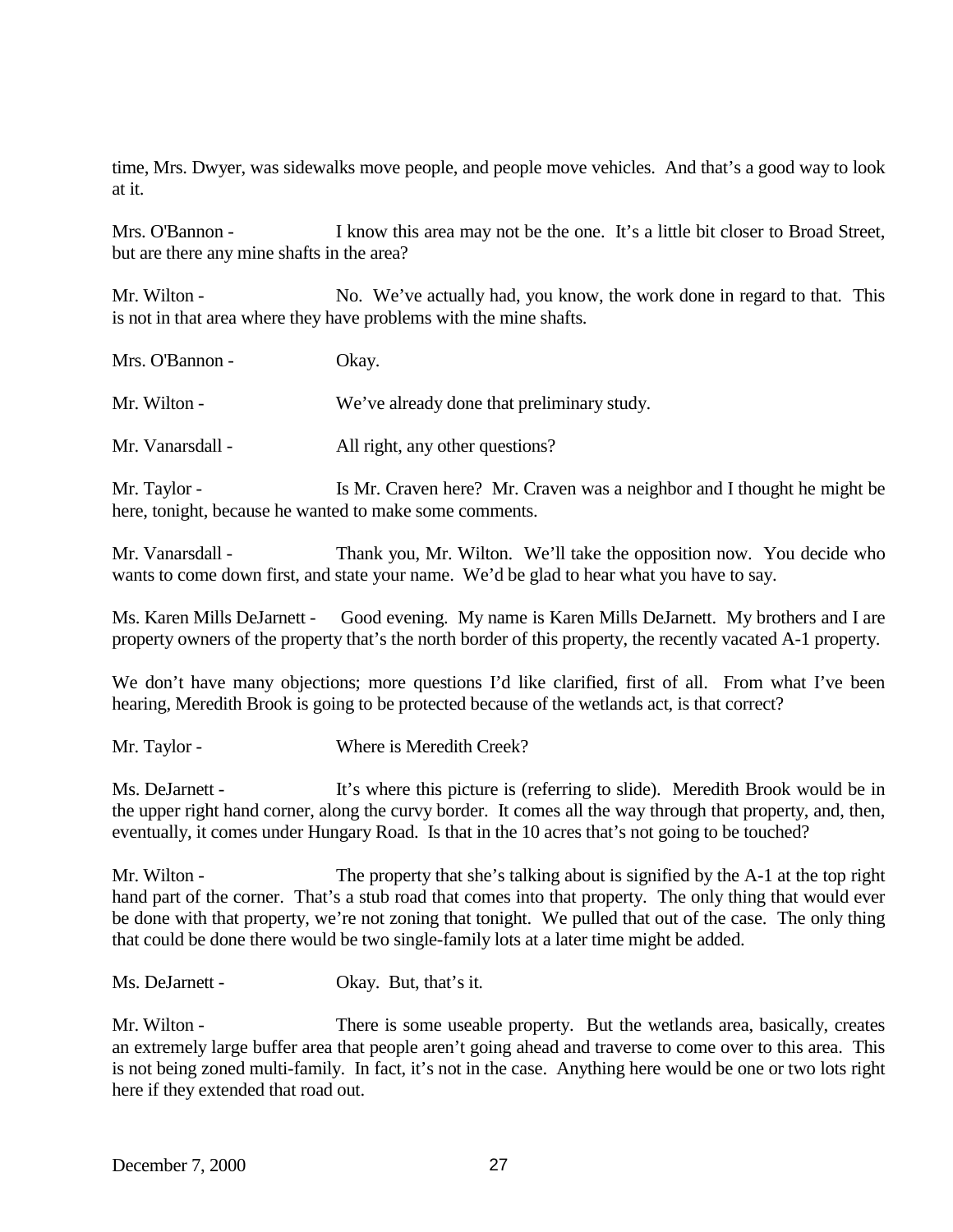Ms. DeJarnett - Okay. My second question is, there is a lot of walking traffic there. There's walking traffic from Broad Meadows, that comes through the woods. Even since the home on our property was torn down, we've had a lot of trespassers that walk across the property; not only going to that church at St. Michaels, but they're just walking, walking their dogs, or whatever. Somehow, on the north border there may need to be some type of natural boundary to prevent that; trees. Anything that could be done to prevent trespassing on that property, would be much appreciated.

Mr. Vanarsdall - Are these people are in the area, in the general area?

Ms. DeJarnett - Well, its been years since I physically lived on the property. A lot of them came from the Broad Meadows area and come from the Greensprings Subdivision, which is across the street.

Mr. Vanarsdall - Taking a short cut?

Ms. DeJarnett - Yes. There are sidewalks, though, on Springfield Road that go toward Broad Street. So, they are already in place.

Ms. DeJarnett - Yes sir.

Mr. Vanarsdall - All right.

Ms. DeJarnett - My other question is, where will be the road accesses into the property from Springfield Road, and Hungary Road, because the traffic there, despite the fact Springfield Road has been widened to four lanes, and the work done to improve where Hungary and Gaskins meet, the traffic there is incredible?

Mr. Wilton - Yes. There will be two major accesses. The Springfield Road access will have a divided access point right across from the entrance. What's the name of that subdivision? Is it Greensprings Subdivision?

Ms. DeJarnett - Greensprings is right up here (referring to slide).

Mr. Wilton - Whatever the newer subdivision is right there (referring to slide). And that'll be a dual lane access, and then we have one other access. It does have a crossover. So, that will be an entrance. There's another access point on Hungary Road down by the Burdette's property, and that is an access, but, again, more secondary. It doesn't have a crossover. I think your major access will probably be on Springfield Road.

Ms. DeJarnett - And how many total units will there be? I know there are six per acre.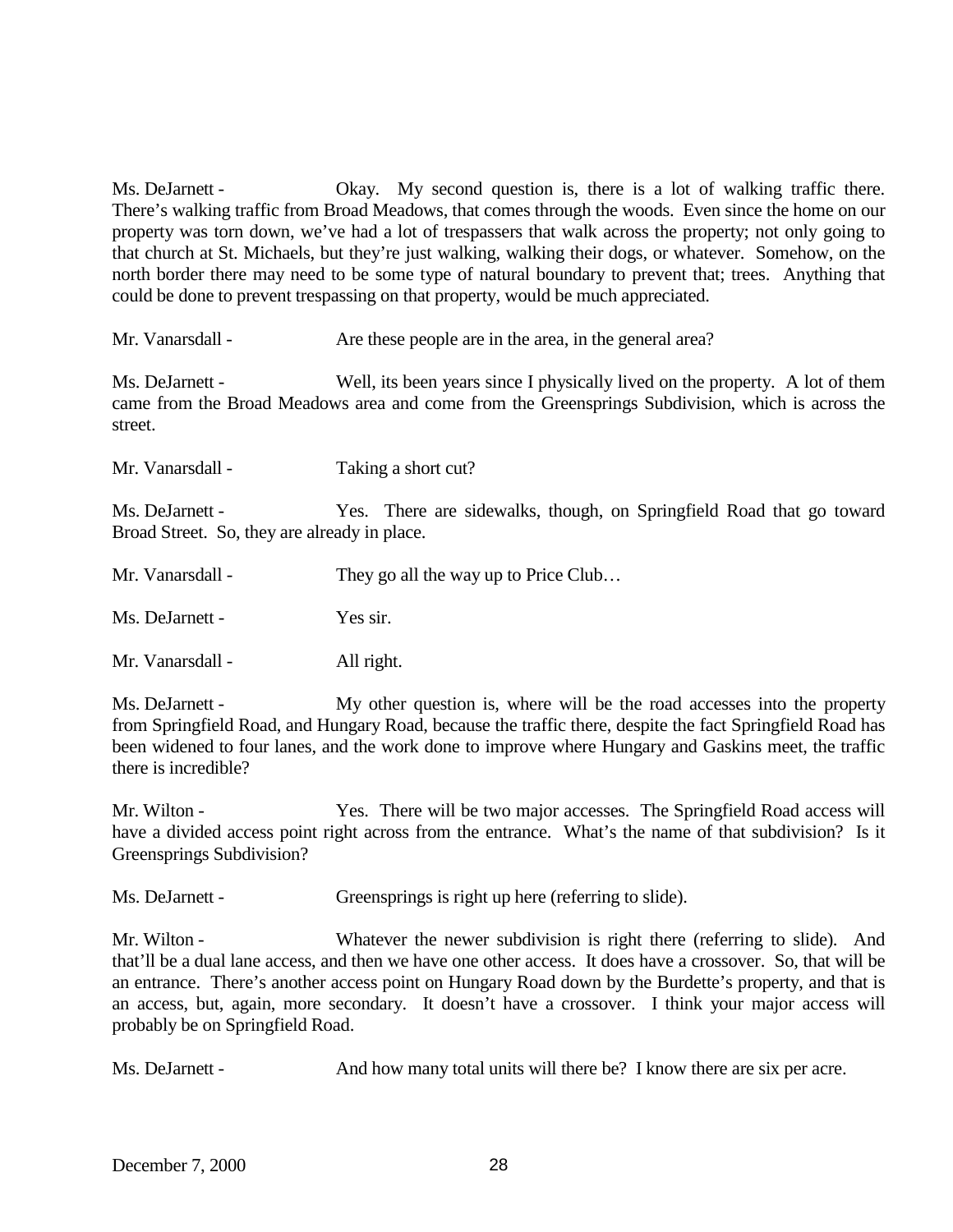Mr. Wilton - Six per acre. I think we've got about 100 units platted. We may lose some. The density is no more than six units per acre. But, right now, we've got less than that on the project. That will be adjusted depending on some of the wetlands may encroach on us a little bit. This, basically, sets up the points of access and so on where we are going to place the buildings. We may lose a couple of buildings here and there, but the density is factored in at six units per acre.

Ms. DeJarnett - Well, as long as some type of natural buffer can be addressed on the northern border of this property to prevent trespassing, and to kind of keep the people in that area, I would remove any objections. Is that reasonable, just maybe some natural trees to be put on the northern border or a fence or something?

Mr. Wilton - There will be a fence along the back of all these units. They will be fenced in along the back there.

Ms. DeJarnett - Okay.

Mr. Wilton - And, certainly, I would go ahead between now and the Board of Supervisors; I'd be happy to meet you out there and take a look at the trees that are sitting there, we've got to work with. If we need to supplement it, I'll work with her supplementing it.

Mrs. Dwyer - Did you say you're going to fence along the property line?

Mr. Wilton - There's going to be a fence along the back of all those units. Each of them will have a fence going to the back of their property line. So, there will be a fence going along the back there. We need to come in and maybe put a couple more trees, depending on what's there. I want to see what's naturally there. Again, we're going to try to leave as many trees as we can.

| Mr. Vanarsdall -<br>it out. | That's what I was going to suggest to you. Give him your name and work      |
|-----------------------------|-----------------------------------------------------------------------------|
| Ms. DeJarnett -             | Thank you for hearing me and letting me voice my concerns.                  |
| Mr. Vanarsdall -<br>Taylor. | Any one else? All right, if there's no other questions, we'll hear from Mr. |

Mr. Taylor - Mr. Chairman, one of the things that's interesting in this project is, the new development standards I think were implemented in here, used to an extent. I think they were really a major help in the planning effort. I think Mr. Wilton has really done a major effort in structuring the project reflecting of those standards. This is one project that, let's say, is a step towards the adoption of standards as a part of our planning process. And with that, I would move approval of Case C-80-00 as proffered.

Mrs. Quesinberry seconded the motion.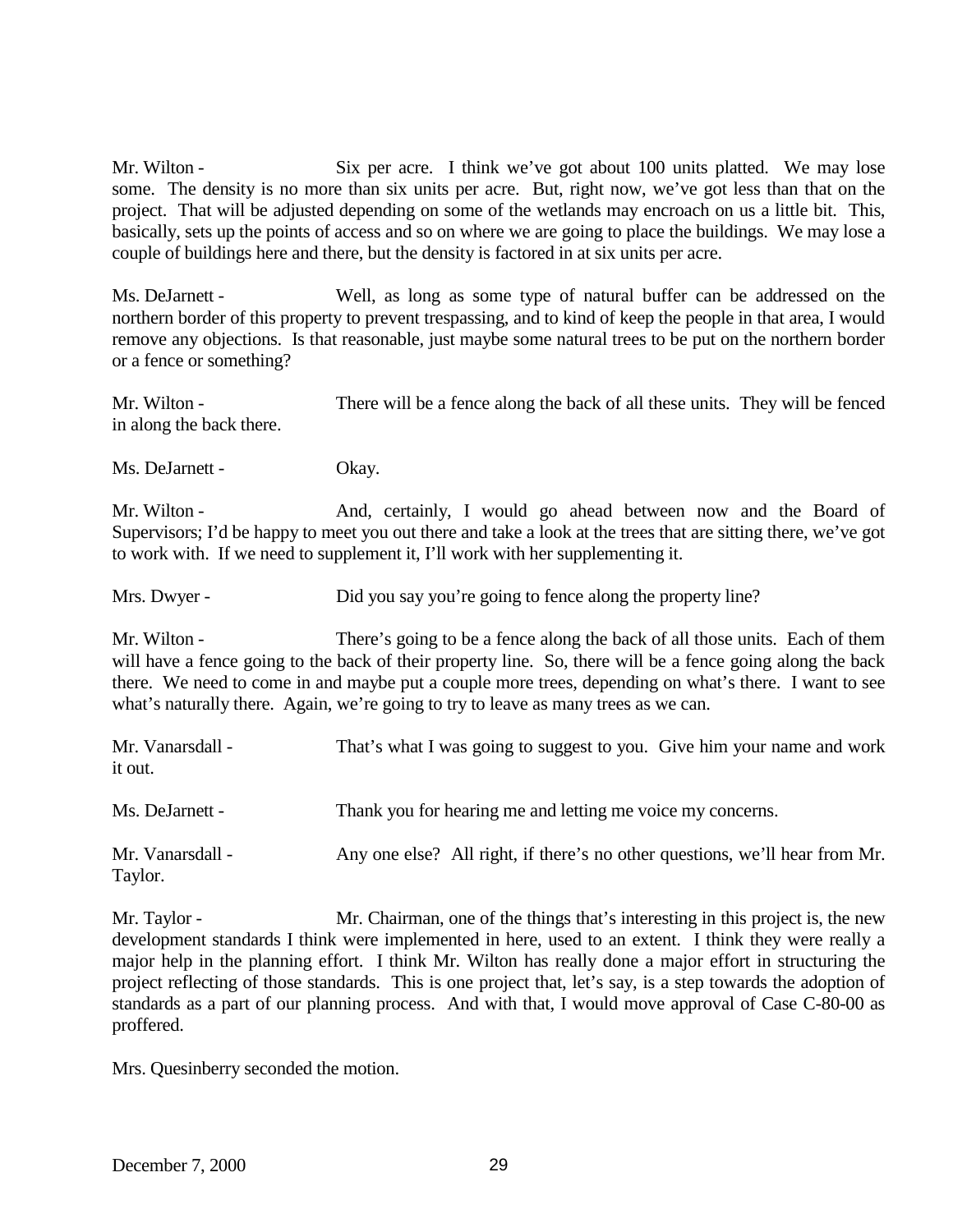Mr. Vanarsdall - Motion made by Mr. Taylor, seconded by Mrs. Quesinberry. All those in favor say aye—all those opposed by saying nay. The vote is 5-0 (Mrs. O'Bannon abstained).

Mrs. O'Bannon - May I ask staff one quick question? On this particular case on the sheet that we received, it has an outline of something called, "Springfield Road Apartments" and it is like C-14C-97 WD. I know, with the new G.I.S. system, you're going to do outlines, like current POD's and that sort of thing. Was this on there for a reason?

Mr. Householder - We were confused when I went to investigate why that was etched in, because, typically, we don't etch it in.

Mrs. O'Bannon - Because it was withdrawn?

Mr. Householder - Because it was withdrawn. But, in the future, with the G.I.S., when we do have an approved POD, even before its built, we have that now, actually, where we can bring up a property and see an outline of the footprint of the parking and get an idea.

In this case, it would look similar to that, if we had a proposed POD. But, in this case, it was withdrawn. It was on our zoning maps. But we will be using the G.I.S. in the future to generate those maps. You'll be able to delineate between built and not built.

Mrs. O'Bannon - So, this was just something that happened to just stay on there, and didn't get removed, and should be removed?

Mr. Householder - It should be removed, and it will be. But, at the time we did the maps, it was not.

Mrs. O'Bannon - Okay. Thank you.

Mrs. Quesinberry - Mr. Secretary.

REASON: Acting on a motion Mr. Taylor, seconded by Mrs. Quesinberry, the Planning Commission voted 5-0 (one abstention) to recommend that the Board of Supervisors **grant** the request because it conforms to the recommendations of the Land Use Plan; and the proffered conditions will assure a level of development otherwise not possible.

**C-75C-00 Ralph L. Axselle, Jr. for Lakewood Manor Baptist Retirement Community Inc.** Request to conditionally rezone from A-1 Agricultural District and R-5 General Residence District to R-6C General Residence District (Conditional), part of Parcel 76-A-8F and Parcel 77-A-2A, described as follows:

Parcel A:

BEGINNING AT A POINT, said point being on the south line of Lauderdale Drive approximately 915 feet west from the north line of Havenwood Drive extended. THENCE, leaving the south line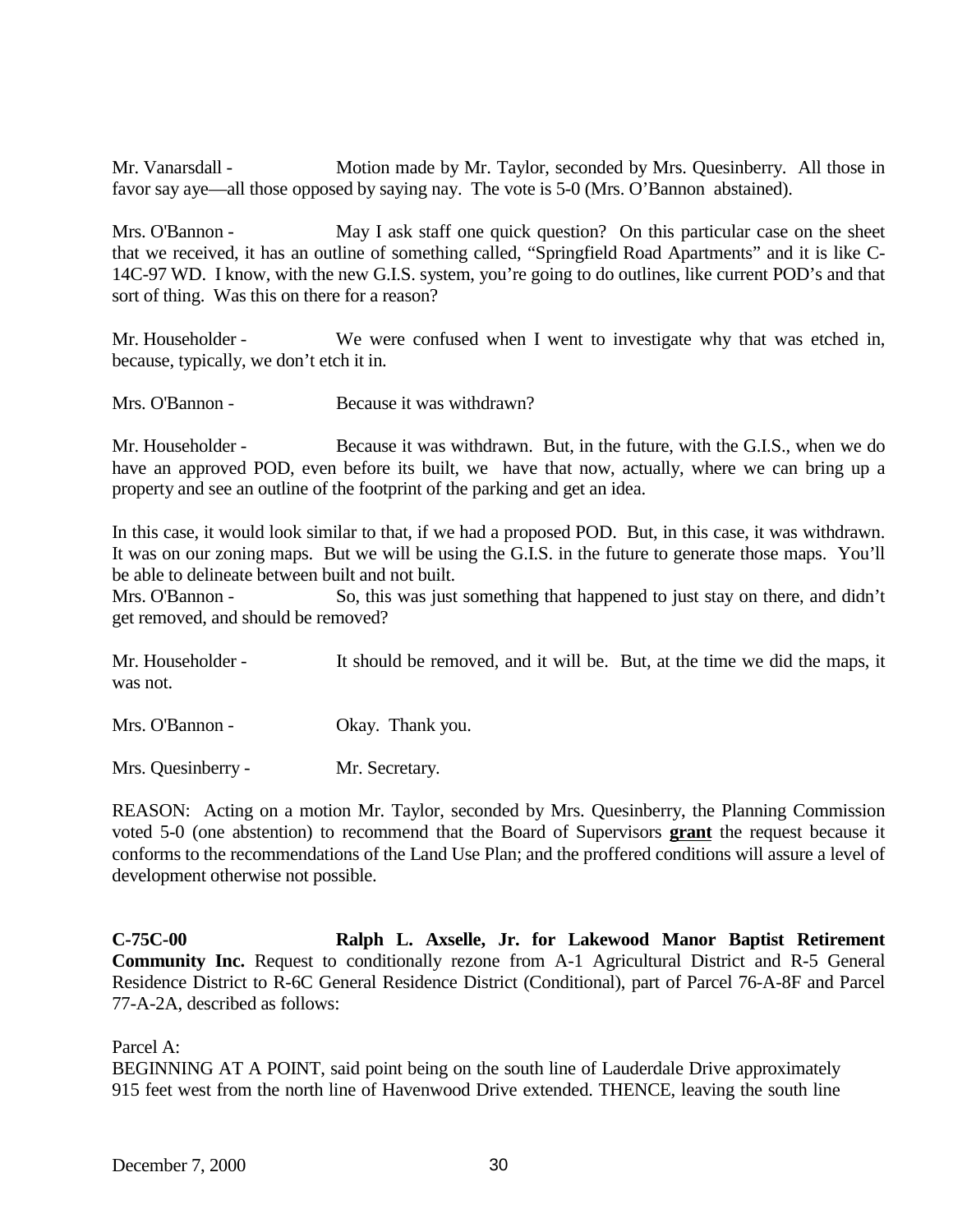of Lauderdale Drive, S 25°35'45" W, 161.00 feet to a point; Thence, S 48°45'07" W, 107.12 feet to a point; Thence, S 30°38'56" W, 128.48 feet to a point; Thence, S 40°40'36" W, 190.45 feet to a point; Thence, S40°51'45" W, 106.70 feet to a point; Thence, S04°49'56" W, 138.98 feet to a point; Thence, S 79°19'20" W, 154.39 feet to a point; Thence, N 89°04'38" W, 244.27 feet to a point; Thence, N 54 $\degree$ 12'21" W, 245.47 feet to a point; Thence, N 69 $\degree$ 17'24" W, 132.09 feet to a point; Thence, N 88°06'44" W, 166.32 feet to a point; Thence, S 87°21'41" W, 128.00 feet to a point; Thence, N 22°48'36" E, 1424.72 feet to a point on the 1 south line of Lauderdale Drive; Thence along the south line of Lauderdale Drive, S 48°11'26" E, 1182.80 feet to the point of beginning, containing 27.120 acres

- 
- Parcel B:
- BEGINNING AT A POINT, said point being on the south line of Lauderdale Drive approximately
- 2101.5 feet west from the north line of Havenwood Drive extended. THENCE, leaving the south
- line of Lauderdale Drive, S 22°48'36" W, 576.77 feet to a point; Thence, along a non-tangent curve
- 8 to the right with a radius of 450.00 feet, a tangent length of 198.42 feet, a central angle of 47°35'20",
- the radius of which bears N 66°32'27" E, the long chord of which bears N 00°20'07" E for a
- distance of 363.11 feet; Thence along the arc of said curve for a distance of 373.76 feet to a point;
- Thence, N 24°07'47'' E, 273.34 feet to a point on the south line of Lauderdale Drive; Thence along
- 12 the south line of Lauderdale Drive, S 48°49'5" E, 22.90 feet to a point; Thence, N 41°53'25" E,
- 12.00 feet to a point; Thence, S 48°49'58" E, 60.51 feet to a point; Thence, S 48°06'23" E, 52.30
- feet to the point of beginning, containing 1.564 acres
- Parcel C:

 BEGINNING AT A POINT, said point being on the south line of Lauderdale Drive approximately 2245.5 feet west from the north line of Havenwood Drive extended. THENCE, leaving the south line of Lauderdale Drive, S 24°07'47" W, 273.34 feet to a point; Thence, along a curve to the left with a radius of 450.00 feet, a tangent length of 198.42 feet, a central angle of 47°35'20", the radius of which bears S 65°52'13" E, the long chord of which bears S 00°20'07" W for a distance of 363.11 feet; Thence along the arc of said curve for a distance of 373.76 feet to a point; Thence, S 22°48'36" W, 128.58 feet to a point; Thence, N 31°27'18" W, 12.50 feet to a point; Thence, along a curve to the right with a radius of 550.00 feet, a tangent length of 289.89 feet, a central angle of 55°35'07", the radius of which bears N 58°32'40" E, the long chord of which bears N 03°39'46" W for a distance of 512.90 feet; Thence along the arc of said curve for a distance of 533.58 feet to a point; Thence, N 24°07'47" E, 132.47 feet to a point; Thence, N 76°35'07" W, 23.84 feet to a point; Thence, N 08°29'56" E, 24.57 feet to a point; Thence, S 80°08'48" E, 31.01 feet to a point; Thence,

- N 24°07'47" E, 144.64 feet to a point on the south line of Lauderdale Drive; Thence along the south
- line of Lauderdale Drive, S 48°49'58" E, 104.59 feet to the point of beginning.
- 
- PARCEL D
- BEGINNING AT A POINT, said point being on the south line of Lauderdale Drive approximately
- 2353.8 feet west of the north line of Havenwood Drive extended. THENCE, leaving the south line
- of Lauderdale Drive, S 24°07'47" W, 144.64 feet to a point; Thence, N 80°08'48" W, 31.01 feet to a
- point; Thence, S 08°29'56"W, 24.57 feet to a point; Thence, S 76°35'07" E, 23.84 feet to a point;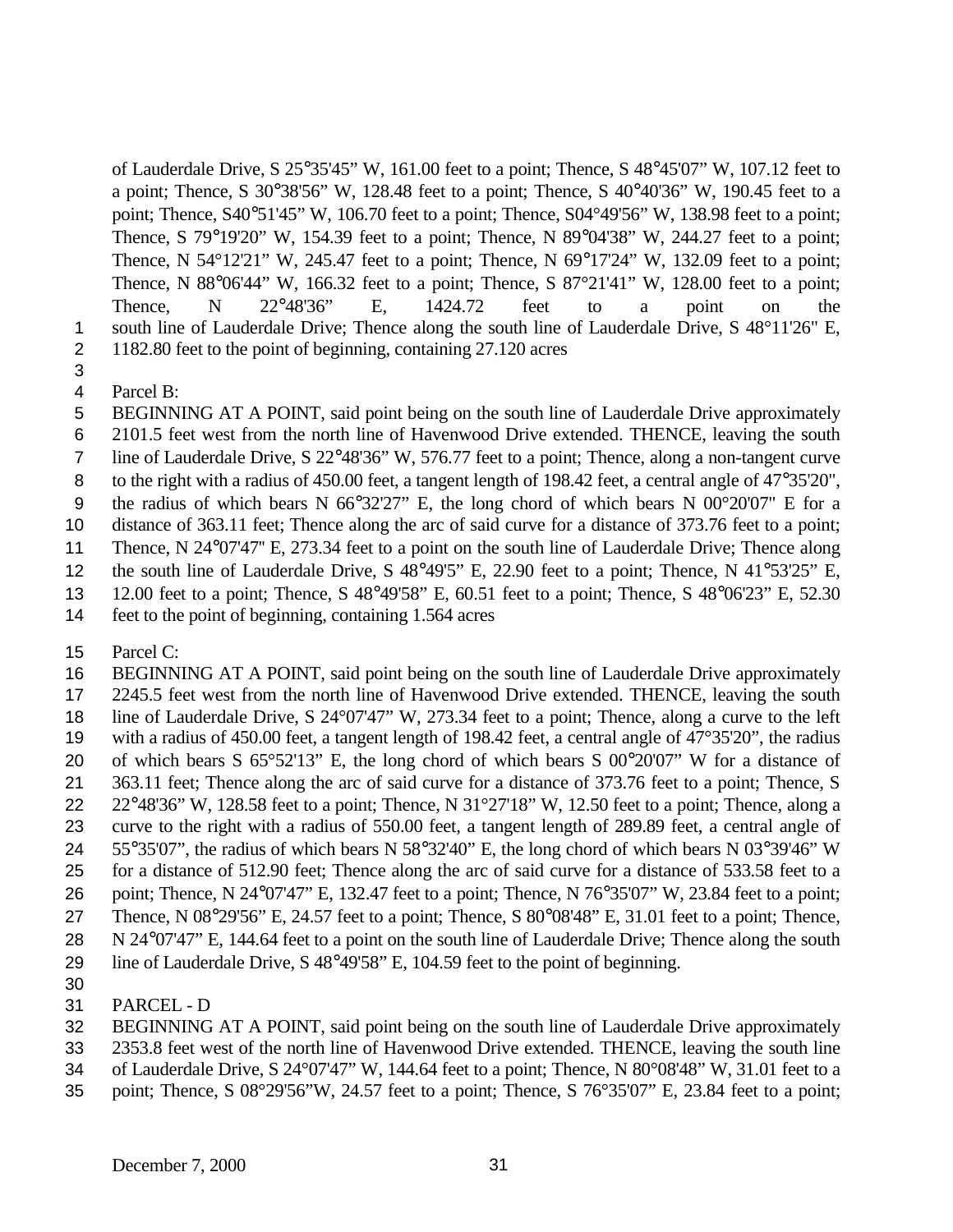Thence, S 24°07'47" W, 132.47 feet to a point; Thence, along a curve to the left with a radius of 550.01 feet, a tangent length of 289.89 feet, a central angle of 55°35'04", the radius of which bears S 65°52'14" E, the long chord of which bears S 03°39'46" E for a distance of 512.90 feet; Thence along the arc of said curve for a distance of 533.58 feet to a point; Thence, S 31°27'18" E, 12.50 feet to a point; Thence, S 22°48'35" W, 728.2 feet to a point; Thence, in a northwest direction, 2747.6 feet +- along the flood plain line to the south line of Lauderdale Drive; Thence, along the south line of Lauderdale Drive, S 48°20'13" E, 273.7 feet - to a point; Thence, S 41°26'42'' E, 100.00 feet to a point; Thence, S 48°20'13'' E, 95.45 feet to a point; Mr. Marlles - The next case is in the Tuckahoe District. It's C-75C-00. The staff report will be given by Mr. Mark Bittner. Mrs. Quesinberry - Do we have any objection to Case C-75C-00 in the audience. Mr. Bittner. Mr. Bittner - Thank you, Mrs. Quesinberry. I'd like to point out, Mr. Director, there is a companion provisional use permit case. I think it would be a good idea to hear that at the same time. Of course, we have to make separate motions to those. Mr. Marlles - Okay. Let me go ahead and read that case into the record. (All testimony heard under P-14-00). **P-14-00 Ralph L. Axselle, Jr. for Lakewood Manor Baptist Retirement Community, Inc.:** Request for a provisional use permit under sections 24-36.1(a), 24-120, and 24- 122.1 of Chapter 24 of the County Code in order to permit a life care facility, on part of Parcel 76- A-8F and Parcel 77-A-2A, containing 46.42 acres, located on the south line of Lauderdale Drive at its intersection with John Rolfe Parkway. The site is currently zoned A-1 Agricultural District and R-5 General Residence District but is proposed for R-6 General Residence District. Mr. Marlles - Again, the staff report will be handled by Mr. Bittner. Mrs. Quesinberry - Mr. Bittner. Mr. Bittner - Thank you, again. This case involves the Lakewood Manor Life Care facility on Lauderdale Drive, at its intersection with John Rolfe Parkway. This proposal would establish a master plan for the future development and expansion of Lakewood Manor. Now, that is contained in your staff report, but I would like to point out, that is not a proffered plan. The master plan is designed for a 20 to 25-year buildout in phases. Most of the existing buildings would be removed for the development of new facilities. This would not take place at one time, but would occur in stages. The property is well insulated from nearby development by surrounding C-1 floodplain area.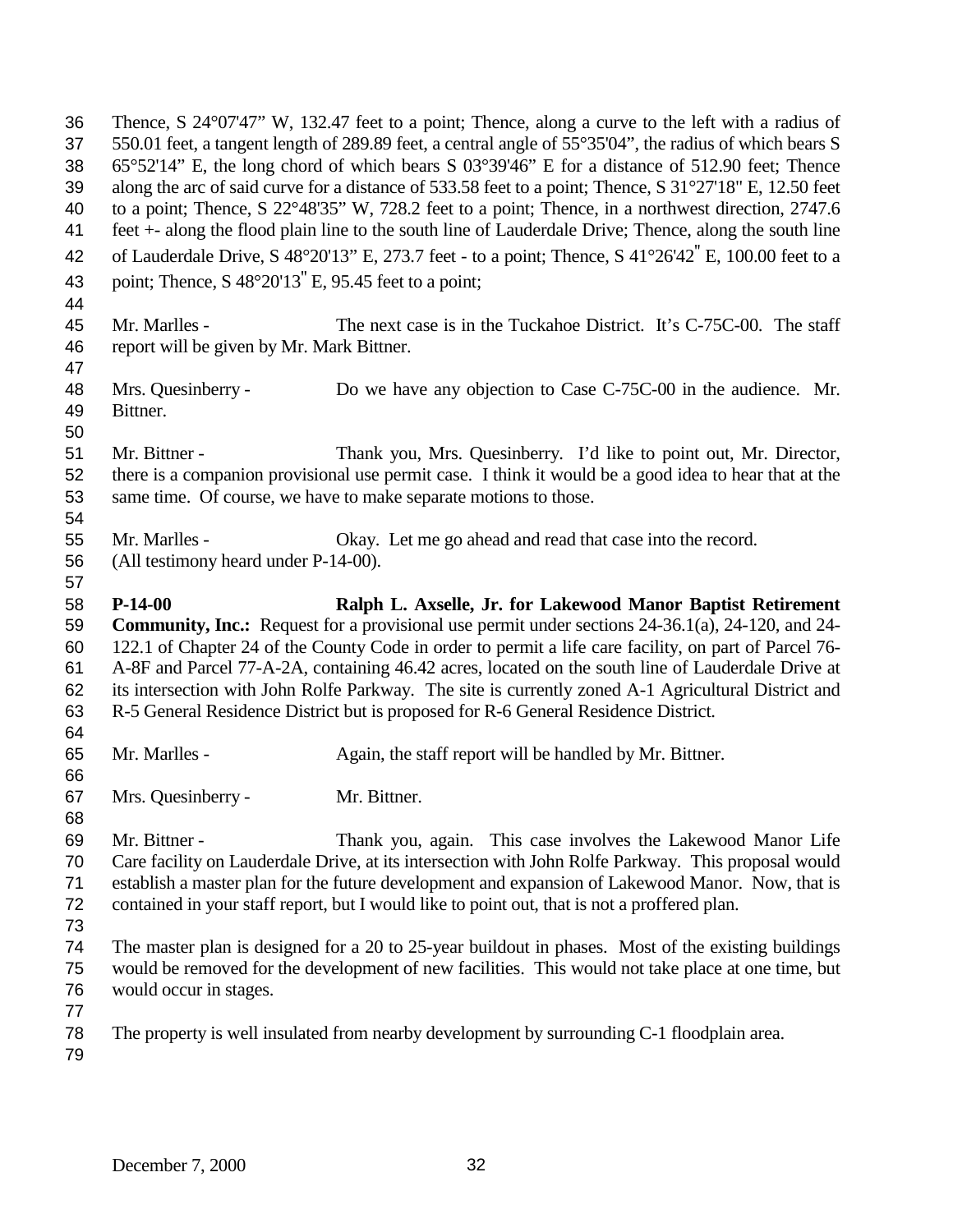And, I'd like to point out, the applicant has submitted revised proffers, today. I do believe he gave a copy to each of the Commissioners. We did hand them out in case you don't have those. You would have to waive the time limit to accept them.

 These new proffers do address all of the issues raised in our staff report. Some of the new proffers include the provision for recreation facilities to include: garden area, walking trails, and a tennis court, but it would not necessarily be limited to those.

 It also addresses the major concern we had, which was the landscaped buffer along Lauderdale Drive. And, that's what this drawing is that's up on the screen right now that you're looking at. The applicant has proffered a 50-foot landscaped drive, beginning, you can't really see here (referring to slide). But, if you see where it says, "A 40-foot setback," that is where the existing ring road around Lakewood Manor currently is. As you can see, the applicant's plan is to start at that point, and then, move gradually away from Lauderdale Drive to create a 50-foot buffer along most of the frontage for Lakewood Manor. And, as I said, this would parallel our recommended condition in the Provisional Use Permit case.

 So, with that, we recommend approval of both cases: C-75C-00 and P-14-00. I'd be happy to answer any questions you may have.

Mrs. Quesinberry - Any questions for Mr. Bittner?

 Mrs. Dwyer - Mr. Bittner, this is an existing life care facility, or what we would define as a life care facility now.

 Mr. Bittner - Yes ma'am. Mrs. Dwyer - But, its not zoned R-6 because it was zoned under an earlier law,

 right? 

110 Mr. Bittner - Yes. I don't know the precise history of it. But, I believe, one use, which could have been the nursing home came in first, and then they later added assisted living and so forth. They are now coming in as a single facility; a life care facility, which comprises senior apartments, assisted living. And, actually, they would also have some single-family cottages as part of their master plan. But, a life care facility, as you are aware, basically, is designed to help accommodate retired people, who are very active, all the way up until they need nursing home care. 

 Mrs. Dwyer - Even though this is a rezoning, we're really not changing the use of 118 this parcel from its current use?

 120 Mr. Bittner - No. We are not. Mrs. Dwyer - That's all. Would you like to make a few statements? 123 Mr. Ralph L. Axselle - No. Not really. Mrs. Dwyer - Okay. I didn't want to deprive you of the opportunity. I understand.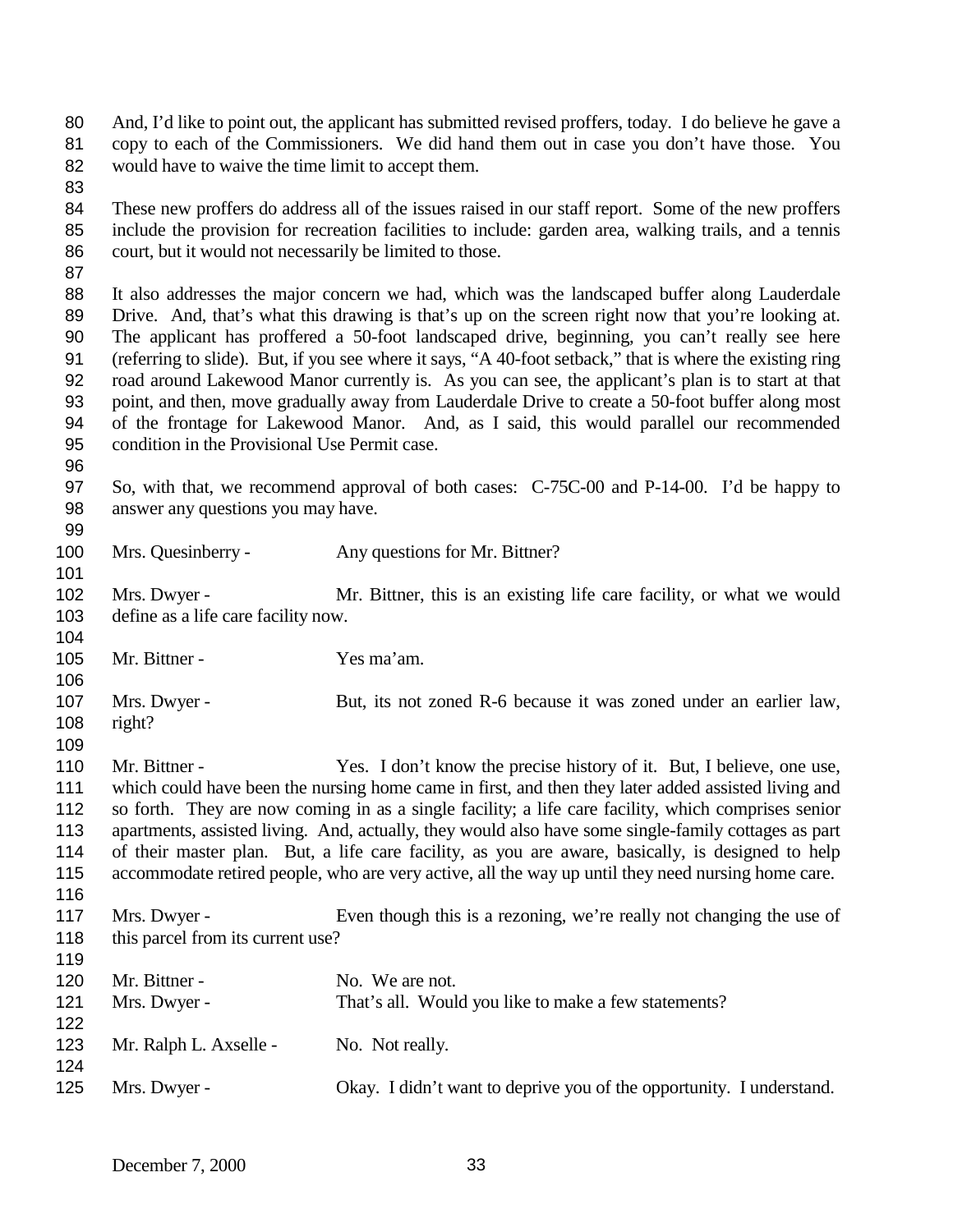127 Mrs. Quesinberry - Not having any more questions, we could entertain a motion to waive the time limits on the proffers before us tonight. Mrs. Dwyer - I move that the Commission waive the time limits for Case C-70C-131 00. The reason we need to waive the time limits is because the applicant has been working very diligently up until the last minute to try to accommodate Commission's requests for an expanded buffer area. Mr. Taylor seconded the motion. Mrs. Quesinberry - We have a motion and a second. All in favor say aye—all those opposed by saying nay. The vote is 5-0 (Mrs. O'Bannon abstained). The time limit is waived on the 139 proffers. Now, we need two motions for these cases. We can take the first one, C-75C-00. 141 Mrs. Dwyer - As I mentioned a moment ago, the applicant has been working very responsively and very diligently to work on expanding the existing buffer along Lauderdale, or to expand the buffer along Lauderdale. The existing buffer is, at some points, not a mere 12 feet. We've expanded that to a little less than 40 feet to a maximum of 50 feet. So, that is a substantial improvement along the streetscape of Lauderdale Road. I'm very pleased and want to thank the applicant for being accommodating that request, I should say. Again, this is a rezoning. However, we are not really changing the use. The use has been there for some time. It is an asset to our community. And, with the enlargement of this facility and services that it will provide to our aging population, I think it will continue to be an asset to our community. So, it is a very good case. I'm pleased to recommend to the Commission to recommend to the Board we approve C-75C-00 Lakewood Manor. Mr. Taylor seconded the motion. Mrs. Quesinberry - Motion and a second. All in favor say aye—all those opposed by saying nay. The vote is 5-0 (Mrs. O'Bannon abstained). 

 REASON: Acting on a motion by Mrs. Dwyer, seconded by Mr. Taylor, the Planning Commission voted 5-0 (one abstention) to recommend that the Board of Supervisors **grant** the request because it is reasonable; it continues a form of zoning consistent with the area; and the proffered conditions would provide for a higher quality of development than would otherwise be possible.

Mrs. Quesinberry - Now, on Provisional Use Permit P-14-00, we'll entertain a motion.

- Mrs. Dwyer Okay. I move that the Commission recommend for approval P-14- 00 for Lakewood Manor. The substance of this Provisional Use Permit is that we approve of the use of this life care facility which is, in fact, what its currently being used for.
- 
- Mr. Archer seconded the motion.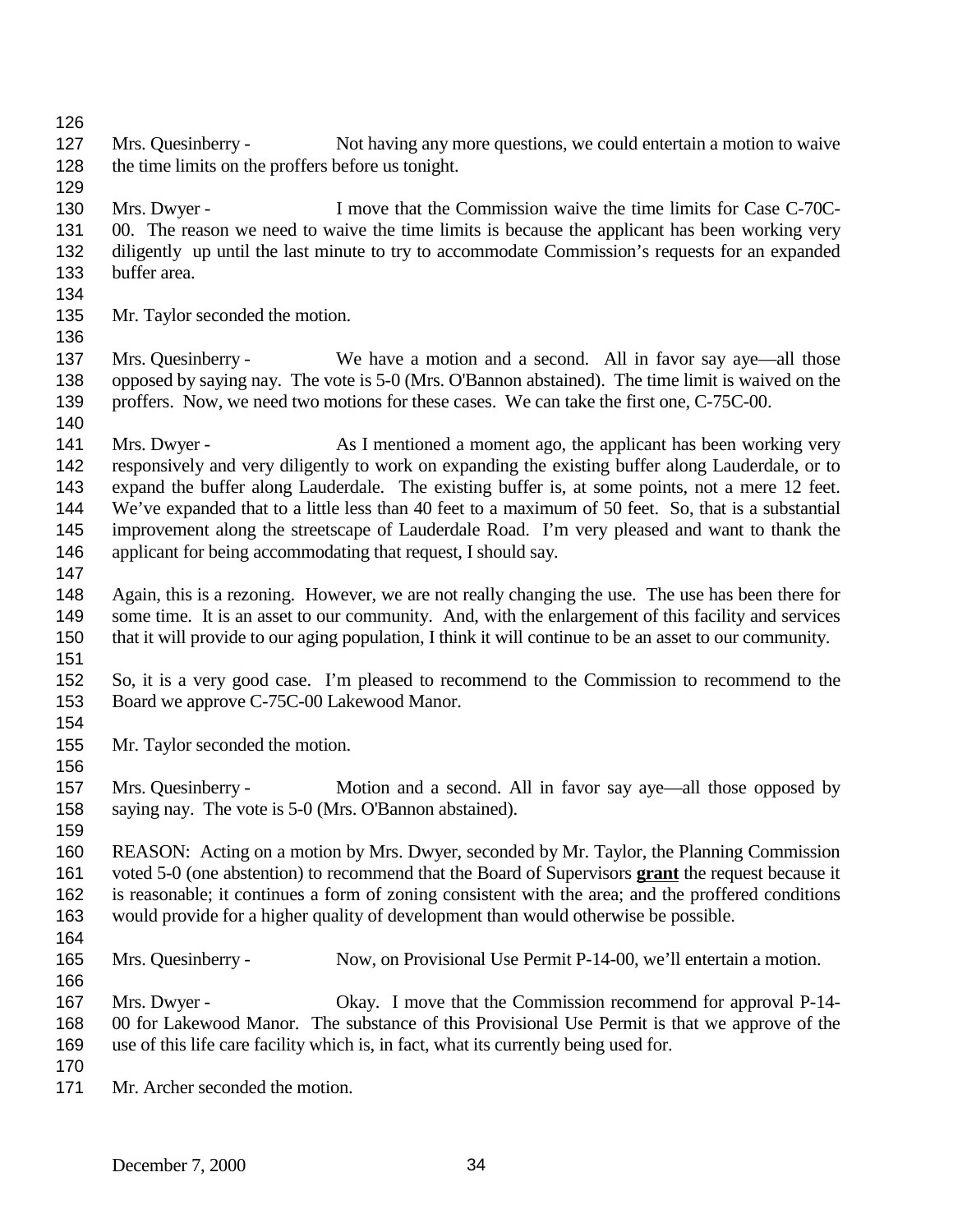Mrs. Quesinberry - Seconded by Mr. Archer. All in favor say aye, all those opposed by saying nay. The vote is 5-0 (Mrs. O'Bannon abstained). Thank you, Mrs. Dwyer. That is a very nice case. Mr. Secretary.

 REASON: Acting on a motion by Mrs. Dwyer, seconded by Mr. Archer, the Planning Commission voted 5-0 (one abstention) to recommend that the Board of Supervisors **grant the requested revocable provisional use permit**, subject to the following conditions:

 1. There shall be a 50-foot landscaping buffer along the Lauderdale Drive frontage of the property. This buffer shall preserve existing vegetation to the maximum extent possible. Utility easements and access driveways from Lauderdale Road may cross the buffer in a perpendicular fashion. Any existing driveway within the buffer may remain as is. New driveways (other than access driveways from Lauderdale Road) shall not be permitted within the buffer. Additional landscaping may be placed within the buffer.

 2. All heating and air conditioning equipment and trash receptacles shall be screened from public view at ground level. Dumpster area screening walls shall be constructed of the same material as predominantly contained in the main buildings on the site. Dumpster area screening doors and gates shall be opaque.

 The Planning Commission's recommendation was based on the fact that it is reasonable in light of the surrounding uses and existing zoning on the property.

## **Deferred from November 9, 2000 Meeting**

 **C-53C-00 Henry L. Wilton for Wilton Development Corp.:** Request to conditionally rezone from R-4 One Family Residence District to RTHC Residential Townhouse District (Conditional), R-5C General Residence District (Conditional) and O-2C Office District (Conditional), Parcels 82-A-14 through 18 & 20 and Parcels 82-7-A-2 & 9, containing 28.4 acres, located on the west line of Staples Mill Road at its intersection with Dublin Street. Residential and office uses are proposed. The RTH District allows a density of 9 units per acre. The R-5 District allows a density of 14.5 units per acre. The office use will be controlled by proffered conditions and zoning ordinance regulations. The Land Use Plan recommends Urban Residential, 3.4 to 6.8 units net density per acre.

- Mrs. Quesinberry Is there any one in the audience in opposition? We do have opposition. Our Secretary will brief you on the rules, very quickly, in case you missed them earlier this evening.
- 
- Mr. Marlles Ladies and gentlemen, it is a policy of the Commission when there is opposition to a case to provide 10 minutes to the applicant to make his presentation and 10 minutes assigned to the opponents to make any comments or ask any questions they would like. That 10 minutes does not include time answering questions from the Commission. For the applicant, its usually a good idea to reserve some of that 10 minutes for rebuttal. Mr. Householder.
- 
- Mr. Householder Okay. In June, 2000, the applicant submitted a request for a mixed-use development that included a townhouse development, and unspecified commercial uses on this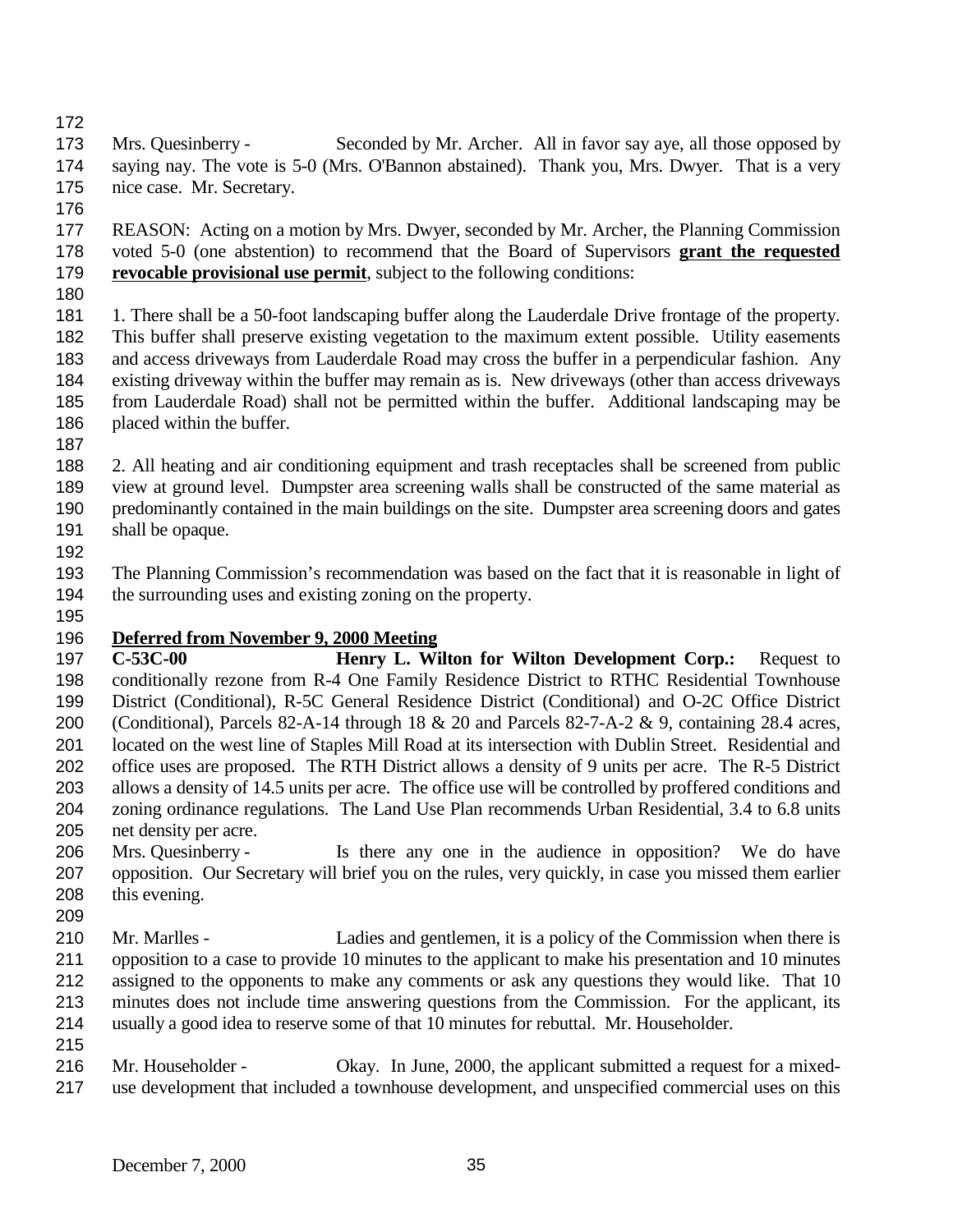- property. Staff, at that time, did not support the request. And, after several deferrals, the applicant agreed to revise the original request. The applicant is now proposing to rezone 17.7 acres here (referring to slide) to RTH, another 5.7 acres to R-5C, and 5 acres to O-2C for office development. The property is located on the north side of Staples Mill Road, across from the AMTRAK station and on the west side of Glenside Drive.
- 
- Adjacent uses include, in this area, a Park & Ride lot, as you can see, (referring to slide) on the aerial, the Glendale Shopping Center, and several vacant properties.
- Hunt Club and Carriage Hill Apartments are located to the west of the subject site, all on Glenside Drive. There is also a platted subdivision to the north of this request that is undeveloped and exists on an unimproved road. This is Tatum Boulevard right here (referring to slide).
- The subject site is currently vacant, forested with a mix of hardwoods and evergreens.
- Let me go through the proposal in three steps, first going through the RTHC portion, which the proffers were handed out to you this evening with an attached concept plan.
- The applicant has proffered that the maximum density of the townhouse development will not exceed 6.25 units per acre. The RTH zoning district does allow 9.9 units per acre, and the Land Use Plan recommends for this area 3.4 to 6.8 units per acre.
- 

- The applicant has proffered a number of elements that staff feels will help ensure quality development on this site, much like the last case we heard this evening. The proffers are similar to include 1,700 square foot minimum unit size, quality building materials, including sound suppression, roads that are built to County standards, sidewalks within the development, increased parking, residential-scale lighting, and underground utilities.
- 
- The applicant has also proffered to develop this portion of the property in substantial conformance to his concept plan, very different from the last plan that we saw. And I'll quickly go over some elements of that.
- Here we have a proffered 50-foot buffer along Glenside Drive (referring to slide). And the applicant has also proffered a 25-foot perimeter buffer around the entire site. The 50-foot buffer along Glenside is proffered to be landscaped to transitional 50 standards. The 25-foot buffer is not, at this time, proffered to be landscaped. Considering this site is heavily wooded, the applicant chose to have this area remain in its natural state.
- 
- In the future there is the possibility of Tatum Boulevard being extended, and this area would be pretty thin, and staff would recommend may be some language that would address the possibility of Tatum Boulevard being built if landscaping could be done.
- 
- Also, as you'll see, there's recreational areas in the center of the plan shown in black. The applicant has proffered in Proffer 9 that this recreation area will meet what's shown on the concept plan. Staff encourages more recreational space for this development.
-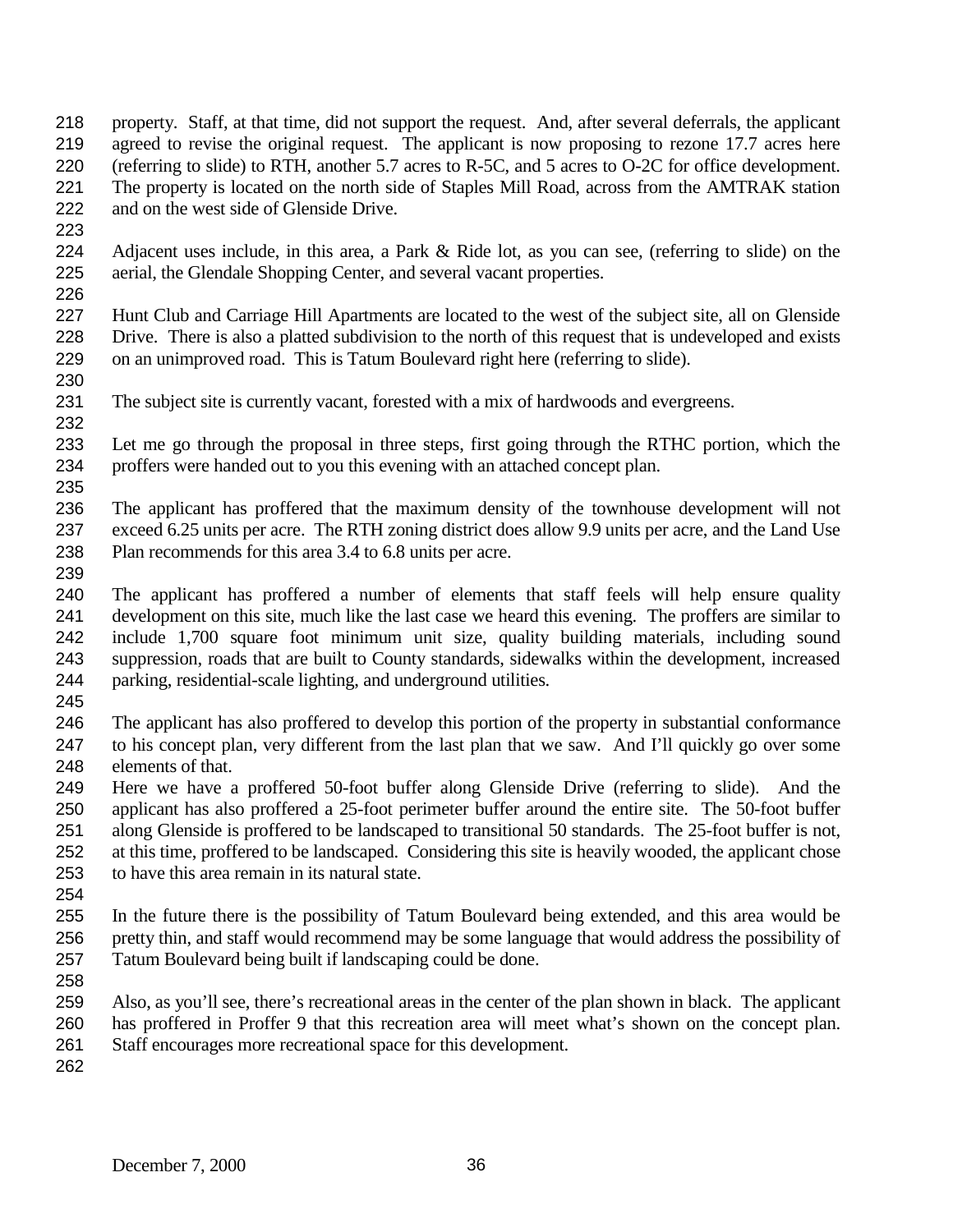- In addition, stormwater management facilities, we encourage the applicant to utilize the BMP as a water feature or some sort of amenity within the development. And that's mostly the staff's concerns with the RTH portion.
- 

 On to the R-5 assisted living use that's proposed here. It's 5.7 acres. They have not proffered any architectural drawings nor do they have a tenant in mind for this development. So, we do not have any sort of concept plans. But they do have a list of proffers to help ensure quality, which includes building material specified, sidewalks, detached signage, limited construction hours, keeping in mind there will be townhouses nearby most likely will be constructed, HVAC screening, trash receptacle screening, and underground utilities.

 They have also proffered to limit the use of this property to assisted living with the exception, if they chose to develop for townhouses. Staff feels like this use restriction should reflect what they intend to build, which is assisted living, and we recommend these restrictions remain assisted living. And, in the future, if they determine that's not appropriate, they would come back in for rezoning for townhouses if that's what they intend. 

- Also, we recommend impervious coverage ratio on the assisted living portion of 40 percent for the entire site.
- As for the office proposal, similar to the assisted living, there is no layout nor architectural renderings because they don't have a tenant in mind. And, they have proffered a similar quality as the assisted living piece. And, in addition, they've proffered to limit uses on the site to prevent funeral homes, radio, and television broadcasting, general hospitals, cremation units, and some other elements that are conditional exceptions to O-2.
- Overall, this proposal has gone through a lot of changes. And staff has worked closely with the applicant and the Commission member to really come around with something staff feels we can recommend approval of tonight. I'll take any questions that you may have.
- 293 Mr. Vanarsdall - All right, any questions by Commission members for Mr. Householder? Mr. Archer - Mr. Householder, you mentioned a platted subdivision has not been constructed. Is that what you said? Mr. Householder - Yes. The probably more correct term will be "recorded." That we use more often. Mr. Archer - Okay. Do you know how long its been subdivided? Mr. Householder - Many, many years. The file is very, very old. Mr. Archer - Oh, okay. Mr. Householder - Randy is looking it up right now. So, we'll have an answer. 1949.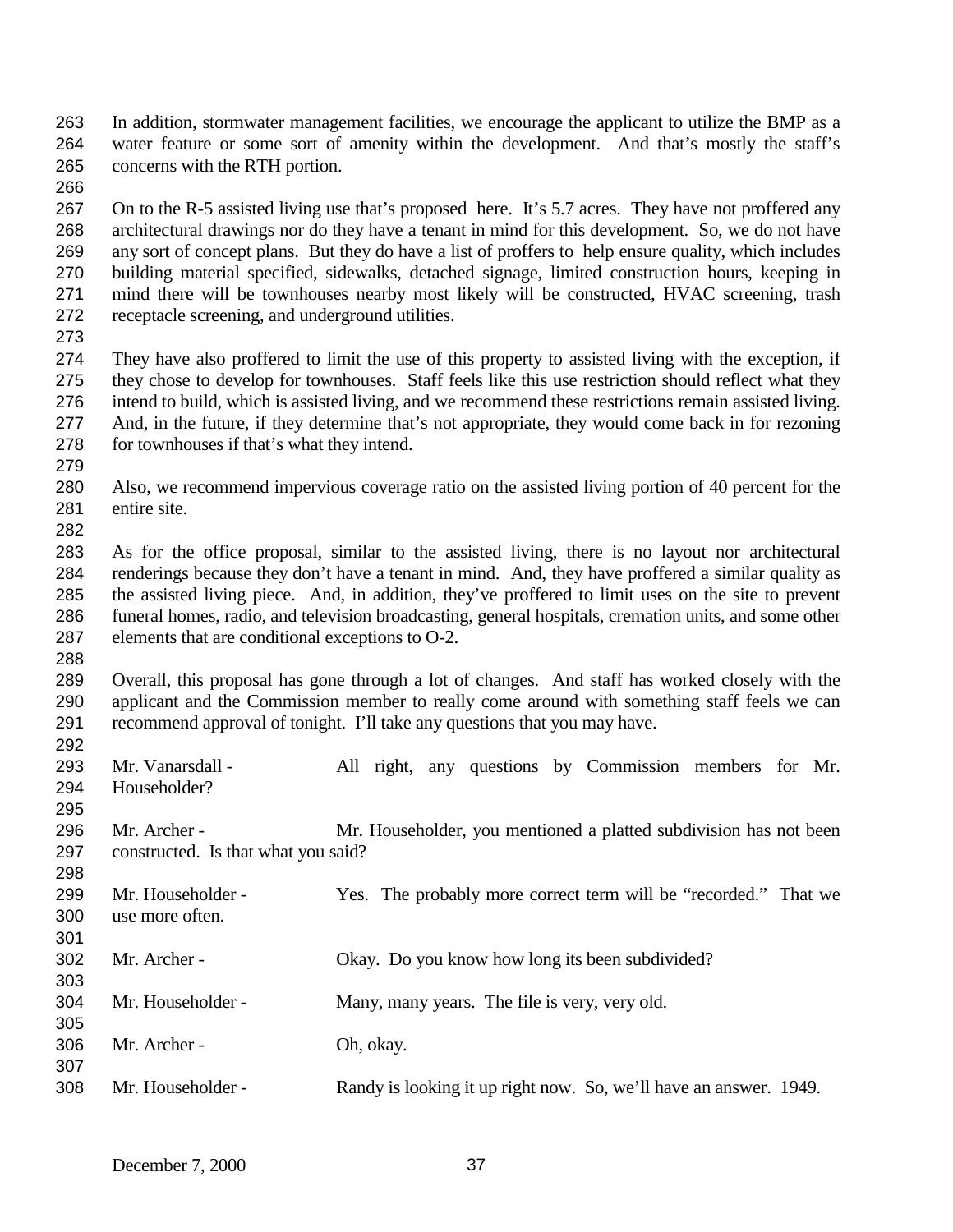| 309        |                                                     |                                                                                                         |
|------------|-----------------------------------------------------|---------------------------------------------------------------------------------------------------------|
| 310        | Mr. Archer -                                        | Okay.                                                                                                   |
| 311        |                                                     |                                                                                                         |
| 312        | Mr. Vanarsdall -                                    | It's been a long time.                                                                                  |
| 313        |                                                     |                                                                                                         |
| 314        | Mrs. Quesinberry -                                  | Are you finished, Mr. Archer?                                                                           |
| 315        |                                                     |                                                                                                         |
| 316        | Mr. Archer -                                        | Yes. I am.                                                                                              |
| 317        |                                                     |                                                                                                         |
| 318        | Mrs. Dwyer -                                        | What is the recreational area in the middle? I can't make it out there.                                 |
| 319        |                                                     |                                                                                                         |
| 320        | Mr. Householder -                                   | Let me see if I can zoom in (referring to slide). It really consists of a                               |
| 321<br>322 | clubhouse and a gazebo with a road running through. |                                                                                                         |
| 323        | Mrs. Dwyer -                                        | No pool or anything?                                                                                    |
| 324        |                                                     |                                                                                                         |
| 325        | Mr. Householder -                                   | That's been discussed, but there's not much room for any decent size                                    |
| 326        |                                                     | pool. I think the applicant has indicated they did intend possibly to put a pool there, although small, |
| 327        | but it is not shown on the plan.                    |                                                                                                         |
| 328        |                                                     |                                                                                                         |
| 329        | Mrs. Dwyer -                                        | How many units?                                                                                         |
| 330        |                                                     |                                                                                                         |
| 331        | Mr. Householder -                                   | I think its 100. I have it on the site plan right here. Yes. It's 100.                                  |
| 332        |                                                     |                                                                                                         |
| 333        | Mrs. Dwyer -                                        | The items that you mentioned in your report just now, those are items                                   |
| 334        |                                                     | that were in the staff report that have not been addressed by the proffers. Is that right?              |
| 335        |                                                     |                                                                                                         |
| 336        | Mr. Householder -                                   | Yes. The recreational areas and the comment about use on the R-5                                        |
| 337        | piece.                                              |                                                                                                         |
| 338        |                                                     |                                                                                                         |
| 339        | Mrs. Dwyer -                                        | When it says that, "the building will be primarily brick", what                                         |
| 340        | does that mean?                                     |                                                                                                         |
| 341        |                                                     |                                                                                                         |
| 342        | Mr. Householder -                                   | I think that question might be best for the applicant. It is a subjective                               |
| 343        | term, but that's what they chose to proffer.        |                                                                                                         |
| 344        | Mr. Vanarsdall -                                    |                                                                                                         |
| 345<br>346 | more, Mrs. Dwyer?                                   | I think it might mean 50 percent. I don't know. Did you have any                                        |
| 347        |                                                     |                                                                                                         |
| 348        | Mrs. Dwyer -                                        | Not right now.                                                                                          |
| 349        |                                                     |                                                                                                         |
| 350        | Mr. Vanarsdall -                                    | I wanted to ask you about No. 7. It says, "These sidewalks shall not                                    |
| 351        |                                                     | be part of an individual lot." Is that something new for the new guidelines, isn't it?                  |
| 352        |                                                     |                                                                                                         |
| 353        | Mr. Householder -                                   | Sidewalks are definitely a part of the new guidelines. And, what                                        |
| 354        |                                                     | we've discovered in maybe some other developments that have been built that                             |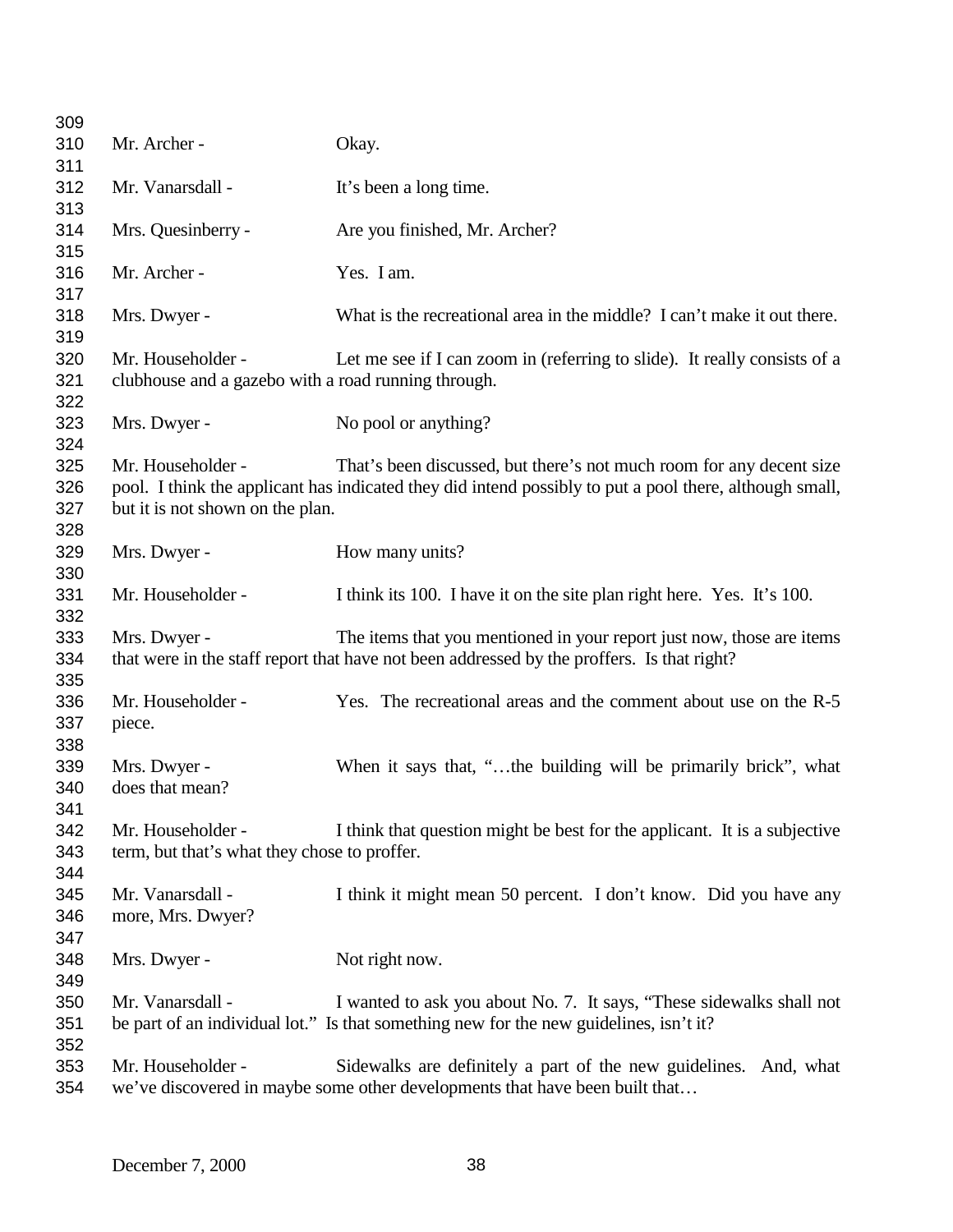| 355 |                                                   |                                                                                                      |
|-----|---------------------------------------------------|------------------------------------------------------------------------------------------------------|
| 356 | Mr. Vanarsdall -                                  | They take up all the yards.                                                                          |
| 357 |                                                   |                                                                                                      |
| 358 | Mr. Householder -                                 | They went ahead and included it in order to save space and increase                                  |
| 359 |                                                   | units. They would include sidewalks as part of someone's yard. Thus, really decreasing their front   |
| 360 |                                                   | yard instead would discourage that type and, therefore, that's why that statement is in the proffer  |
| 361 |                                                   | now. We would encourage that in any other townhouse case in the future also.                         |
| 362 |                                                   |                                                                                                      |
| 363 | Mr. Vanarsdall -                                  | Along the same lines of sidewalks, under the O-2 part on Page 8, No.                                 |
| 364 | 43.                                               |                                                                                                      |
| 365 |                                                   |                                                                                                      |
| 366 | Mr. Householder -                                 | Yes.                                                                                                 |
| 367 |                                                   |                                                                                                      |
| 368 | Mr. Vanarsdall -                                  | "Sidewalks shall be provided connects to three portions of the                                       |
| 369 | property to Staples Mill Road." What does it      |                                                                                                      |
| 370 |                                                   |                                                                                                      |
| 371 | Mr. Householder -                                 | The intention of that is, without having a site layout, we do envision                               |
| 372 |                                                   | some sort of access road that would come through this site connection all three properties together. |
| 373 |                                                   | We did think it would be worthwhile to encourage sidewalks along that road to give individuals       |
| 374 |                                                   | access to Staples Mill and some of the developments along there.                                     |
| 375 |                                                   |                                                                                                      |
| 376 | Mr. Vanarsdall -                                  | All right.                                                                                           |
| 377 |                                                   |                                                                                                      |
| 378 | Mrs. Dwyer -                                      | What about sidewalks along Staples Mill?                                                             |
| 379 |                                                   |                                                                                                      |
| 380 | Mr. Householder -                                 | We did not speak about that. I think that would be reasonable.                                       |
| 381 |                                                   | Across the street is the CVS, across Tatum. I think that would be a good idea to connect the O-2     |
| 382 | using that to connect CVS to the shopping center. |                                                                                                      |
| 383 |                                                   |                                                                                                      |
| 384 | Mr. Vanarsdall -                                  | I was trying to think if there's a sidewalk there in front of CVS?                                   |
| 385 |                                                   |                                                                                                      |
| 386 | Mr. Householder -                                 | The aerial might show (referring to slide),                                                          |
| 387 |                                                   |                                                                                                      |
| 388 | Mr. Vanarsdall -                                  | I don't know.                                                                                        |
| 389 |                                                   |                                                                                                      |
| 390 | Mrs. Dwyer -                                      | Somebody in the audience says, yes.                                                                  |
| 391 |                                                   |                                                                                                      |
| 392 | Mr. Householder -                                 | It appears it wasn't built at that point the aerial was taken (referring                             |
| 393 | to slide).                                        |                                                                                                      |
| 394 |                                                   |                                                                                                      |
| 395 | Mrs. O'Bannon -                                   | I would think that even if there were not, that it would be good                                     |
| 396 |                                                   | enough reason to. They could walk through the parking lotIt would be a destination, I can see        |
| 397 | that, for people to go there.                     |                                                                                                      |
| 398 |                                                   |                                                                                                      |
| 399 |                                                   | Mr. Randy Silber, Assistant Director of Planning - And the train station across the street.          |
| 400 |                                                   |                                                                                                      |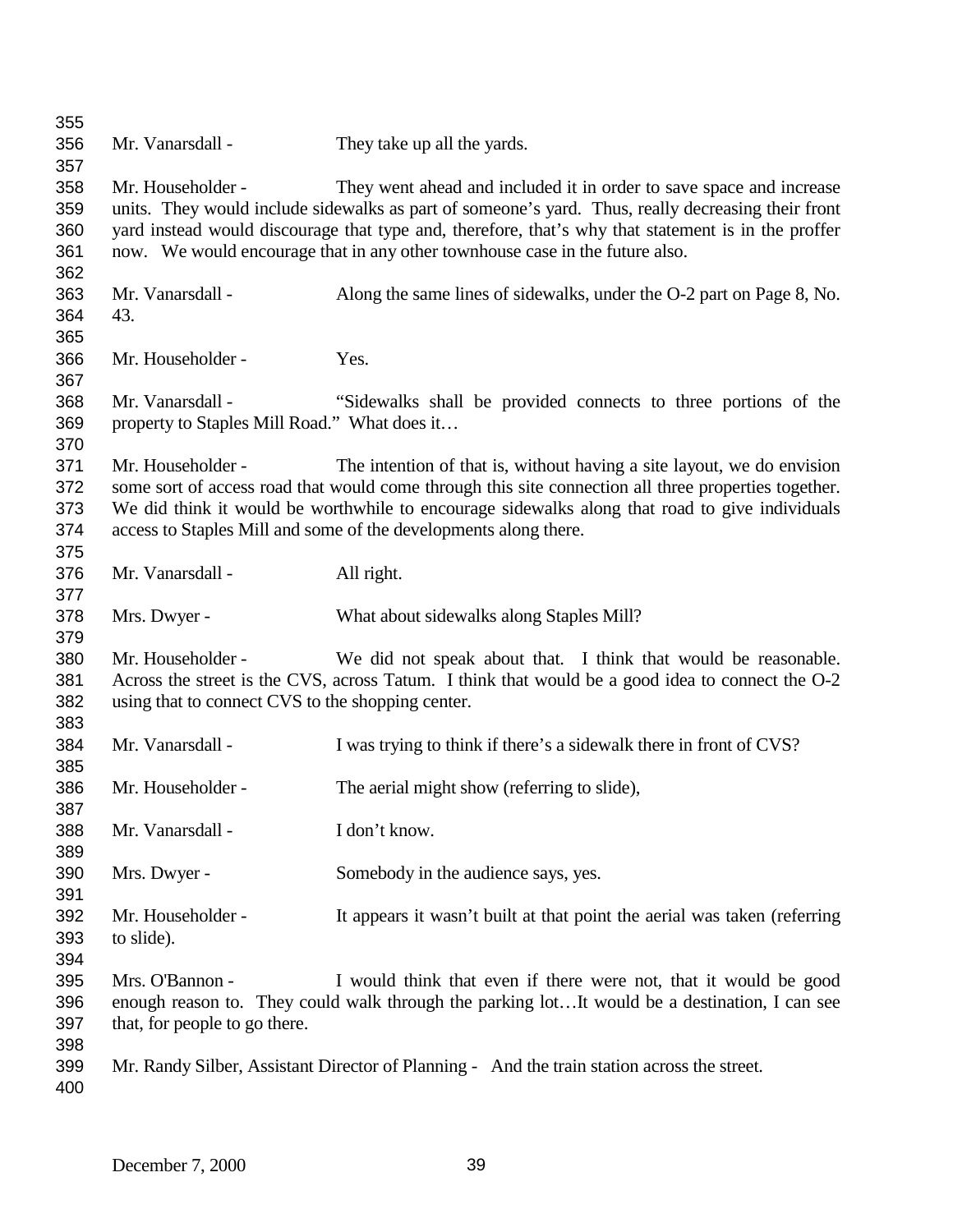| 401<br>402                             | Mrs. O'Bannon -                                                 | Across the street.                                                                                                                                                                                                                                                                                                                                                                                  |
|----------------------------------------|-----------------------------------------------------------------|-----------------------------------------------------------------------------------------------------------------------------------------------------------------------------------------------------------------------------------------------------------------------------------------------------------------------------------------------------------------------------------------------------|
| 403<br>404                             | Mr. Householder -                                               | I agree. I think you made a good point.                                                                                                                                                                                                                                                                                                                                                             |
| 405<br>406<br>407<br>408<br>409<br>410 | Mrs. O'Bannon -<br>That's the way you're trying to describe it? | The question of, "Sidewalks shall not be part of an individual lot,"<br>and you explained that. But, just a question I have, when a sidewalk is along the street like that and<br>it is put in by the developer, right, and the curb and gutter and the sidewalk, that's maintained by the<br>County. It's not considered a part of that person's property, right? It's on a separate right of way? |
| 411<br>412                             | Mr. Householder -                                               | Yes.                                                                                                                                                                                                                                                                                                                                                                                                |
| 413<br>414                             | Mrs. O'Bannon -                                                 | I just wondered why it was in the proffers that way. That's all.                                                                                                                                                                                                                                                                                                                                    |
| 415<br>416<br>417<br>418               | Mr. Householder -                                               | Just to discourage the appearance of having a very small front yard in<br>a townhouse, because the setback would still remain the same for the building. And then you end<br>up with a decent part of what would be the front yard of a townhouse and sidewalk.                                                                                                                                     |
| 419<br>420                             | Mrs. O'Bannon -                                                 | I don't why. It just struck me as not being necessary, but I guess it is.                                                                                                                                                                                                                                                                                                                           |
| 421                                    | Mr. Householder -                                               | Well, we've learned that recently. We feel like it is, going through                                                                                                                                                                                                                                                                                                                                |
| 422                                    | the POD process with other townhouse developments.              |                                                                                                                                                                                                                                                                                                                                                                                                     |
| 423<br>424                             | Mr. Vanarsdall -                                                | I'd like to ask you about 8A.                                                                                                                                                                                                                                                                                                                                                                       |
| 425<br>426                             | Mr. Householder -                                               | 8A.                                                                                                                                                                                                                                                                                                                                                                                                 |
| 427<br>428<br>429                      | Mr. Vanarsdall -                                                | Tatum Boulevard is a paper street. How do we know that may not be<br>open some day in the future? I think you and I talked about this?                                                                                                                                                                                                                                                              |
| 430<br>431                             | Mr. Householder -                                               | Exactly.                                                                                                                                                                                                                                                                                                                                                                                            |
| 432<br>433                             | Mr. Vanarsdall -                                                | What kind of buffer is it in there? It just says                                                                                                                                                                                                                                                                                                                                                    |
| 434<br>435<br>436<br>437               | Mr. Householder -                                               | It just says they would try to preserve trees to the most extent<br>possible. As it is, staff would agree, that just leaving it in its natural state would be agreeable. But,<br>with the potential of Tatum Boulevard in the future coming through                                                                                                                                                 |
| 438<br>439<br>440                      | Mr. Vanarsdall -                                                | If they ever open Tatum Boulevard, how would it be landscaped<br>then? I guess they could save a portion of the woods behind it. Thank you.                                                                                                                                                                                                                                                         |
| 441<br>442                             | Mr. Householder -                                               | Okay.                                                                                                                                                                                                                                                                                                                                                                                               |
| 443<br>444                             | Mr. Vanarsdall -                                                | Any other questions for Mr. Householder?                                                                                                                                                                                                                                                                                                                                                            |
| 445<br>446                             | Mrs. Dwyer -                                                    | How much more recreational area would you recommend?                                                                                                                                                                                                                                                                                                                                                |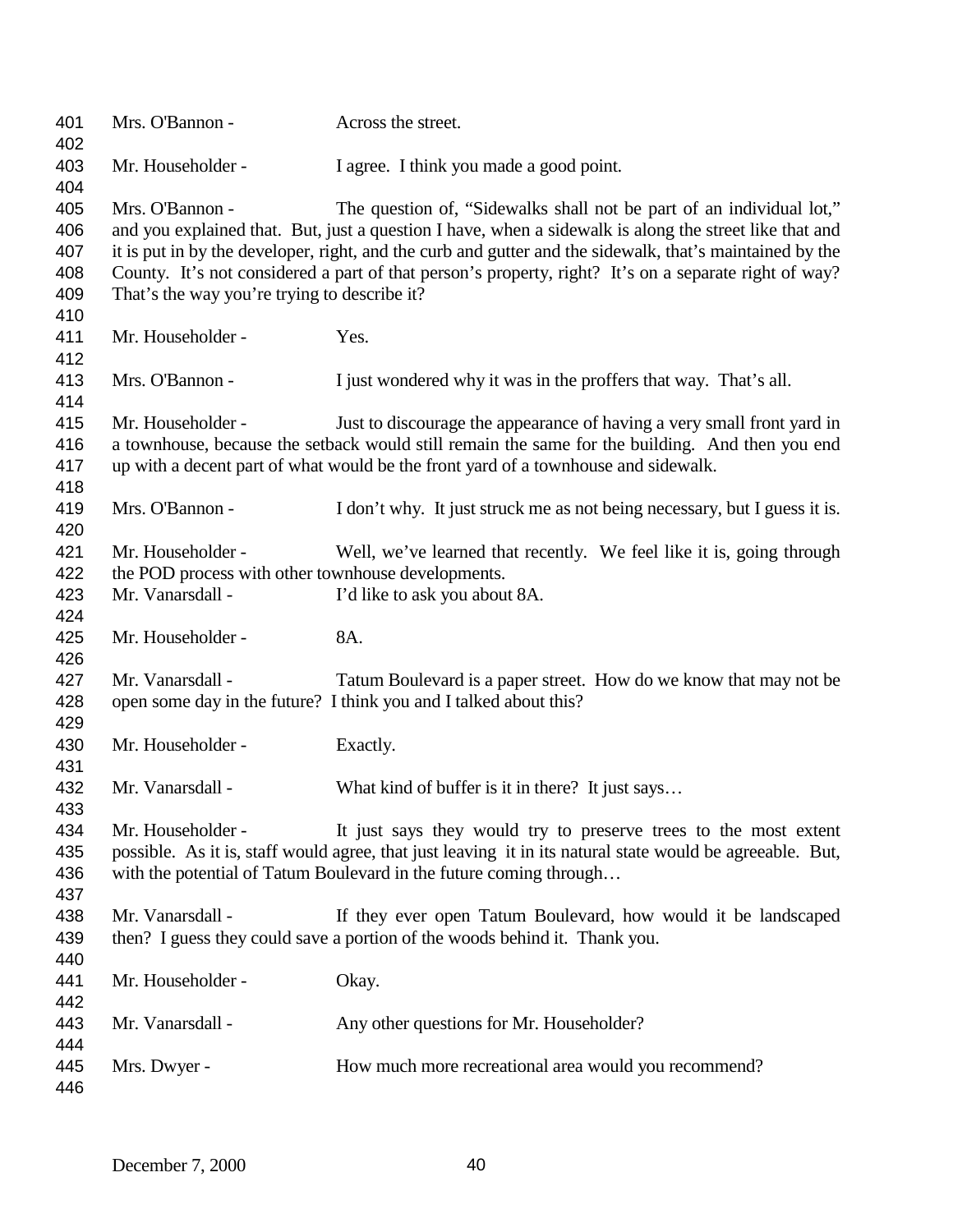447 Mr. Householder - At least another half acre. What they're showing, they're recommending 10 percent of the site. I think they're showing about 1.3 acres. At least 1.8 acres to meet the minimum recreational standard. Mrs. Dwyer - What's your opinion of the layout of these buildings? Mr. Householder - If you remember in the last case I had, I thought that was a more unique layout. It had a little more design qualities to it. I think this is straight forward. It doesn't have too many unique elements to it that stand out that make this an entirely unique development. Obviously, the applicant would probably have to lose a set of buildings. Mrs. Dwyer - So, "by unique design," you mean not rectangular buildings, sort of a "solider row" around up and down the street? Mr. Householder - I don't know if there's any way you can really, not being an expert designer, not there's anyway you could avoid that. But, you could probably do something more unique in this area to try and alleviate the monotony that you have coming in there. Mrs. Dwyer - What's the impervious cover here? Do we know? Mr. Householder - No. I haven't gotten that calculation from the applicant. As I said before, with townhouses, because of the yards surrounding the buildings, they do have an easier time reaching the recommended ratio. I do know, I think the applicant is possibly considering coming over here (referring to slide), adding this property in. You would probably have a similar long "soldier like" building appearance there. Mrs. Dwyer - Well, its such a beautiful piece of property now. It would be nice to see some care taken with design. I would guess there is virtually no tree preservation in this design? 476 Mr. Householder - Correct. This is pretty well maximized utilization of that portion of the land. Mr. Vanarsdall - All right, any more questions? All right, Mr. Wilton. Do you want some rebuttal time? 482 Mr. Henry L. Wilton - Two minutes, please. This case has been deferred a number of times. Honestly, I do believe we've got a much better case to be heard. Originally, I had proposed B-3 and B-2 uses on Staples Mill, and staff didn't like that. We have redone the townhouse development a number of times; different layouts, different size units. And, we've met with Mr. Vanarsdall, and also Mr. Glover on numerous occasions trying to go ahead and find better alternatives, and we shall stress to go ahead and continue the revision process, hopefully, making it a better case. Obviously, I've got a lot of comments to deal with, with regard to that, tonight. The first parcel is about 17 acres of residential townhouses. Again, these are a minimum of \$160,000 unit; a minimum of 1,700 square foot unit. These minimums are part of the requests of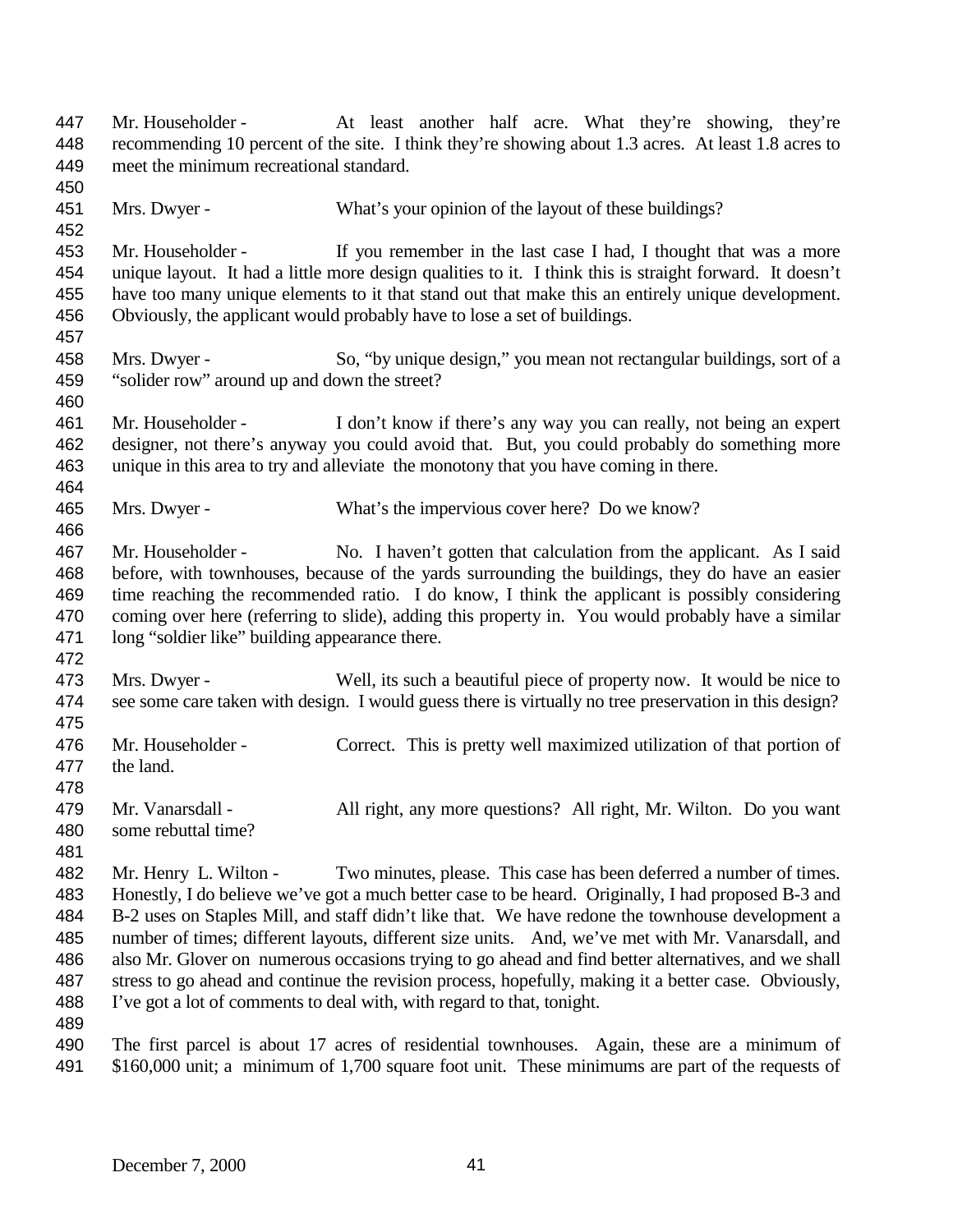some of the staff. Again, these are not medium priced units. \$160,000 starting point is what we're talking.

 We have talked about and we have agreed to a minimum of 1,800 square foot community center, on which there would be a workout room in there. And, in regard to the open space, we talked about, and its still in the discussion phases. But as far as having a dipping pool or hot tub, that type of thing, not a full-fledged pool because the people do not want a large pool to keep taking care of, paying the additional fees for that. They do, we understand with the research that we've done, they do use a workout room. They do like a meeting room. But, as far as using a pool a couple of months out of a year, certainly, they might want a sunning deck and there might be a dipping pool, but, again, that's under discussion. We have left open space for approximately 1.3 acres.

 We've increased our greenbelt around the townhouse subdivision and given you 50 feet, as requested by the staff. On Glenside Drive, I know this is a pristine piece of property. It is heavily wooded. We want to save as many trees surrounding the property as we can, instead of having to go ahead and plant buffers. Certainly, we want to use the trees that are there. That goes for the 50- feet on the front of Glenside Drive. And that also goes for Tatum Boulevard.

This is a paper street. I think one or two people do use it. We have no plans to develop that street.

And, again, to put a 25-foot buffer back there. If we do need to supplement it, after construction, I

have no problem with going back and supplementing it with additional evergreens to help on that.

- But, I think we should look at, will Tatum Road be developed? I don't plan to build it. I don't think the County plans to build it at this time. So, unless there's a plan for that, again, we've buffered that
- area; 25-feet buffer; left in its natural state. Hopefully, we can leave a lot of those trees. If we need to put some more trees back in there, I will go ahead and work on that part as an additional proffer.
- 

 We have been working, again, with the new guidelines with the recreational areas, the screenings, the 2.25 parking requirement again. The change here would be, we're not going to allow recreational vehicles; large RV's and/or boats. And I will have to adjust that proffer if it's the same proffer as the last one.

 We've also gone again to that new sound suppression proffer which is 55, which will be a new standard on townhouse development, I'm sure, as soon as they get my proffers. This new design is even more effective than masonry walls.

 Moving onto the R-5 section, this is planned for assisted living. And, quite frankly, I think it is well suited for that. I put out some feelers, but the assisted living people who are interested in it, but I wouldn't know anything until next year. I would think after approximately two years if we did not find a user for the assisted living facility, then I would want the possibility to go ahead and continue my residential townhouse development.

 Quite frankly, I would much rather see an assisted living facility there, and I will go ahead and try to find one. Some people do have an interest in it. That will be my first choice. But, again, my backup would be, if I couldn't find it to; again, this is user driven. Certainly, we've proffered it as far as quality construction materials. But, until we get the actual user and, depending on the assisted living provider what their standard type of development is like, I'll be back before you with that plan.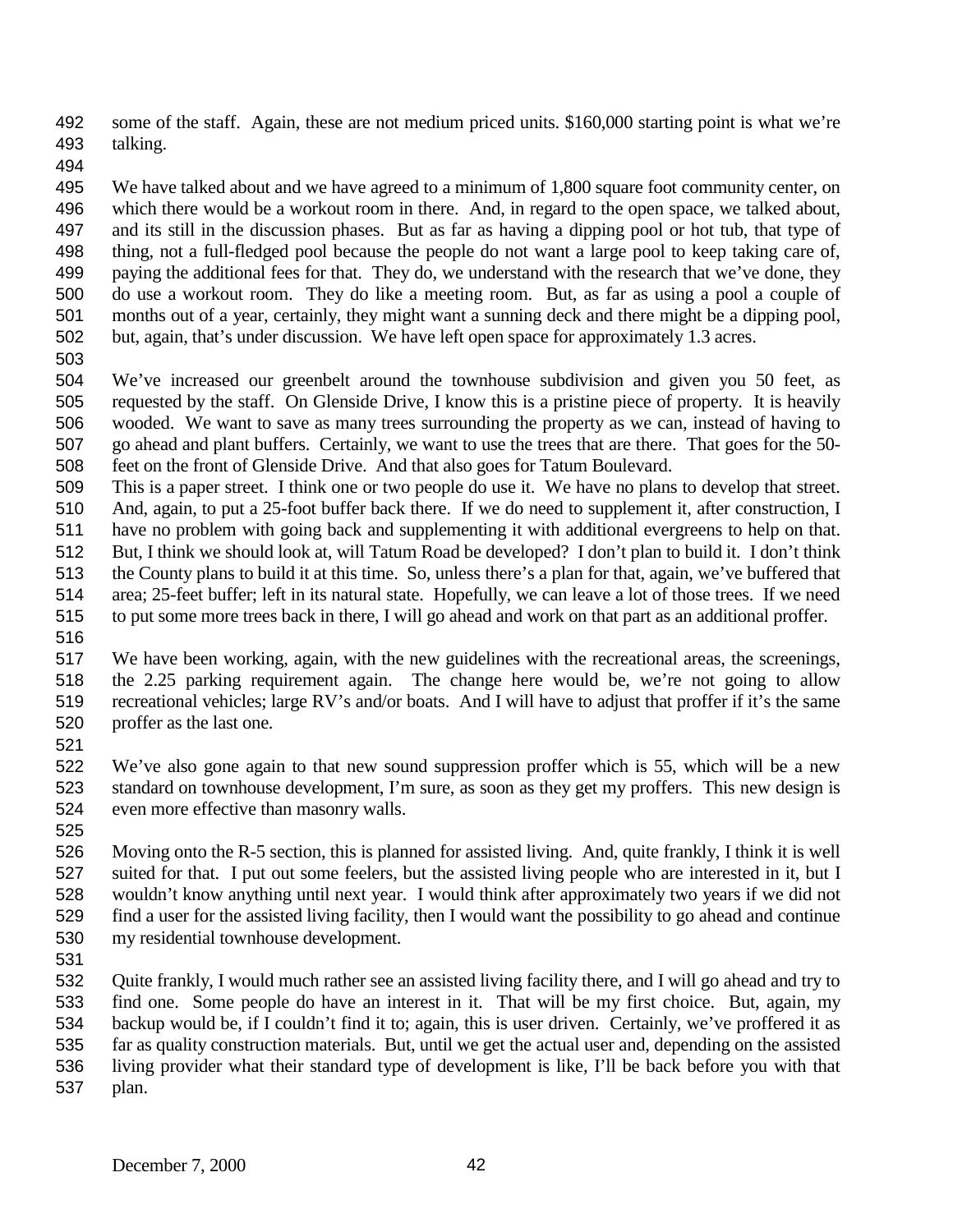| 538 |                                                                                                      |                                                                                                        |  |
|-----|------------------------------------------------------------------------------------------------------|--------------------------------------------------------------------------------------------------------|--|
| 539 | The last parcel is 5 acres is adjacent to B-2C. I originally suggested B-3. I was told that wasn't a |                                                                                                        |  |
| 540 | good idea. Then I went to B-2. I was told that wasn't a good idea. And I ended up with Office, an    |                                                                                                        |  |
| 541 | officer user.                                                                                        |                                                                                                        |  |
| 542 |                                                                                                      |                                                                                                        |  |
| 543 |                                                                                                      | In looking at the proffer in regard to materials, "primarily brick" means primarily brick. I'm not     |  |
| 544 |                                                                                                      | going to put metal on it. It's going to be brick and glass. I'm not going to use ornamental block.     |  |
| 545 |                                                                                                      | I'm going to use brick. If it's not clear, certainly we can make it clear.                             |  |
| 546 |                                                                                                      |                                                                                                        |  |
| 547 | Mrs. Dwyer -                                                                                         | "Primarily" was the question. What does "primarily" mean.                                              |  |
| 548 |                                                                                                      |                                                                                                        |  |
| 549 | Mr. Wilton -                                                                                         | Primarily means except for the glass                                                                   |  |
| 550 | Mrs. Dwyer -                                                                                         | It sounds like all brick.                                                                              |  |
| 551 |                                                                                                      |                                                                                                        |  |
| 552 | Mr. Wilton -                                                                                         | Well, you've got to have a little glass. I have glass doors. You have                                  |  |
| 553 |                                                                                                      | metal frames to the windows. But, primarily, its going to be a brick building with glass and some      |  |
| 554 |                                                                                                      | metal accents as far as maybe the windows. But, that proffer, the intent is, I'll be happy to go ahead |  |
| 555 |                                                                                                      | and change that proffer; work with the Planning staff to make sure there is no question as far as      |  |
| 556 | what "primarily" means.                                                                              |                                                                                                        |  |
| 557 |                                                                                                      |                                                                                                        |  |
| 558 | Mrs. Dwyer -                                                                                         | It can mean a lot of things. If its going to be all brick, exclusive of                                |  |
| 559 | windows and doors, then                                                                              |                                                                                                        |  |
| 560 |                                                                                                      |                                                                                                        |  |
| 561 | Mr. Wilton -                                                                                         | Then, I think we can rewrite it that way. I have no problem with that,                                 |  |
| 562 | and I'll adjust that proffer.                                                                        |                                                                                                        |  |
| 563 |                                                                                                      |                                                                                                        |  |
| 564 | Mrs. Dwyer -                                                                                         | I would have said it meant 51 percent, but Mr. Vanarsdall thought it                                   |  |
| 565 | meant 50. I don't know. I think its unclear.                                                         |                                                                                                        |  |
| 566 |                                                                                                      |                                                                                                        |  |
| 567 | Mr. Vanarsdall -                                                                                     | I was kind of guessing.                                                                                |  |
| 568 |                                                                                                      |                                                                                                        |  |
| 569 | Mr. Wilton -                                                                                         | The building material except for the windows and doors is going to                                     |  |
| 570 | brick, and I will adjust that proffer.                                                               |                                                                                                        |  |
| 571 |                                                                                                      |                                                                                                        |  |
| 572 |                                                                                                      | Again, the user here is going dictate, you know, anything else. And, certainly, I'll be back before    |  |
| 573 | this Board, or he would be.                                                                          |                                                                                                        |  |
| 574 |                                                                                                      |                                                                                                        |  |
| 575 |                                                                                                      | Looking at sidewalks, I think you're right. I think you should have a sidewalk going down there        |  |
| 576 |                                                                                                      | and I will go ahead and place a proffer saying at the time of construction of office buildings in that |  |
| 577 |                                                                                                      | segment of the property, that one of the conditions will be a sidewalk on Staples Mill.                |  |
| 578 |                                                                                                      |                                                                                                        |  |
| 579 |                                                                                                      | Other than that, the proposal is consistent with the goals and objectives of the plan. It is suggested |  |
| 580 |                                                                                                      | for Urban Residential and Office and Commercial development. And that's exactly what we've             |  |
| 581 | planned to do with the piece of property.                                                            |                                                                                                        |  |
| 582 |                                                                                                      |                                                                                                        |  |
| 583 | If you have any questions, I'll be happy to answer them.                                             |                                                                                                        |  |
|     |                                                                                                      |                                                                                                        |  |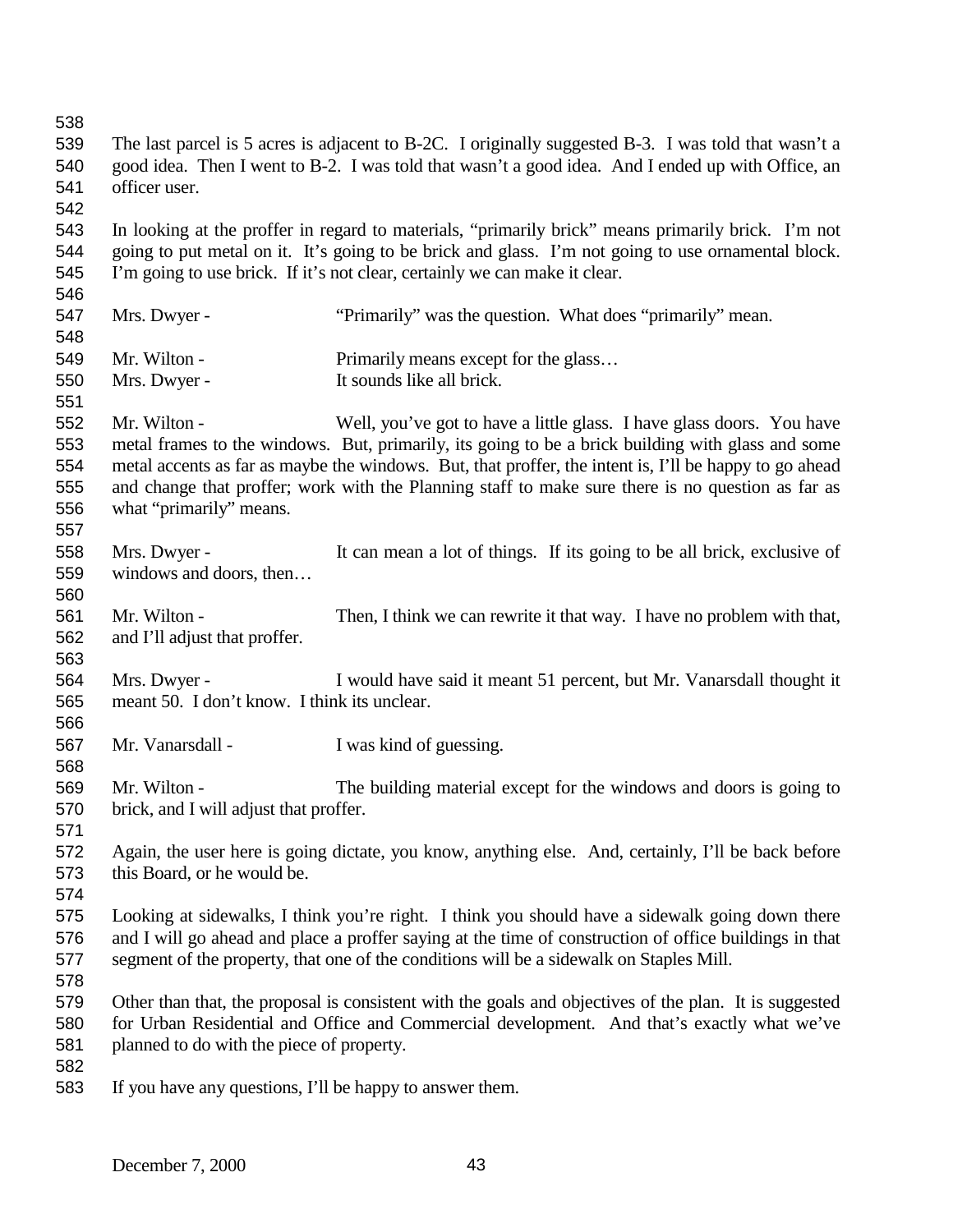585 Mr. Vanarsdall - Any questions for Mr. Wilton? Any other questions? Mrs. Dwyer - One of the issues in the staff report had to do with access to the assisted living. I guess there's no problem in accessing the assisted living from an office or from the townhouse development? Mr. Wilton - The access would come from Staples Mill. The roads in the townhouse subdivision are going to be private even though they will be developed according to the Henrico standards. But, the access road for the assisted living will come from Staples Mill. We had talked about, if we did get an assisted living user in there, trying to get an access down beside the "Park and Ride" facility into Crockett Road. There was a parcel available there when we looked at it with Planning. And, if we could have another access, people could come out that way go to Crockett, because I think there's a light at Crockett I believe. Mrs. Dwyer - This site plan shows the road from the townhouse development going into the assisted living parcel. So, you don't plan to connect all three of these parcels? Mr. Wilton - The Plan right now would be to go ahead and connect that road all the way through and just, I guess, when you got to the point at the end of the townhouse development, I guess you would have signs that you're entering a private road system, as far as the transfer of going from a private to a County road system, I guess. Mrs. Dwyer - Since there's no site plan, you know, for the parcels as a whole thing, I'm going to get a feel for, you know, are people going to be driving through an office development to get to the assisted living? Are they going to be driving through a townhouse development? I mean, I would imagine the townhouse development people might not like… Mr. Wilton - Well, before we had laid it out, and when we laid it out as a shopping center, we actually had a boulevard entrance going through there directly and to the back area. And we had laid it out. When we went back to the staff, and what we were trying to do is arrange for a little flexibility by having some office and assisted living. We didn't show the road access. But, the office parcel would be cut in two, because there's a crossover in the middle. And it would be a boulevard entrance coming up with offices on either side. Not really coming through an office complex, but coming through two offices. It could be two offices on your right, two offices on your left or whatever, and then coming into the assisted living again, and maybe moving the road over a little bit at that point, and then coming into your residential townhouse project after that. Mrs. Dwyer - So, you could cut through from Staples Mill to Glenside by coming through the office, assisted living and townhouse development? Mr. Wilton - Well, you could, but its going to be posted that it's a private road system and you're not supposed to be using it for a cut through. Again, I think that's something that when we actually did the layouts; and again, this is for planning purposes only. We didn't lay it out,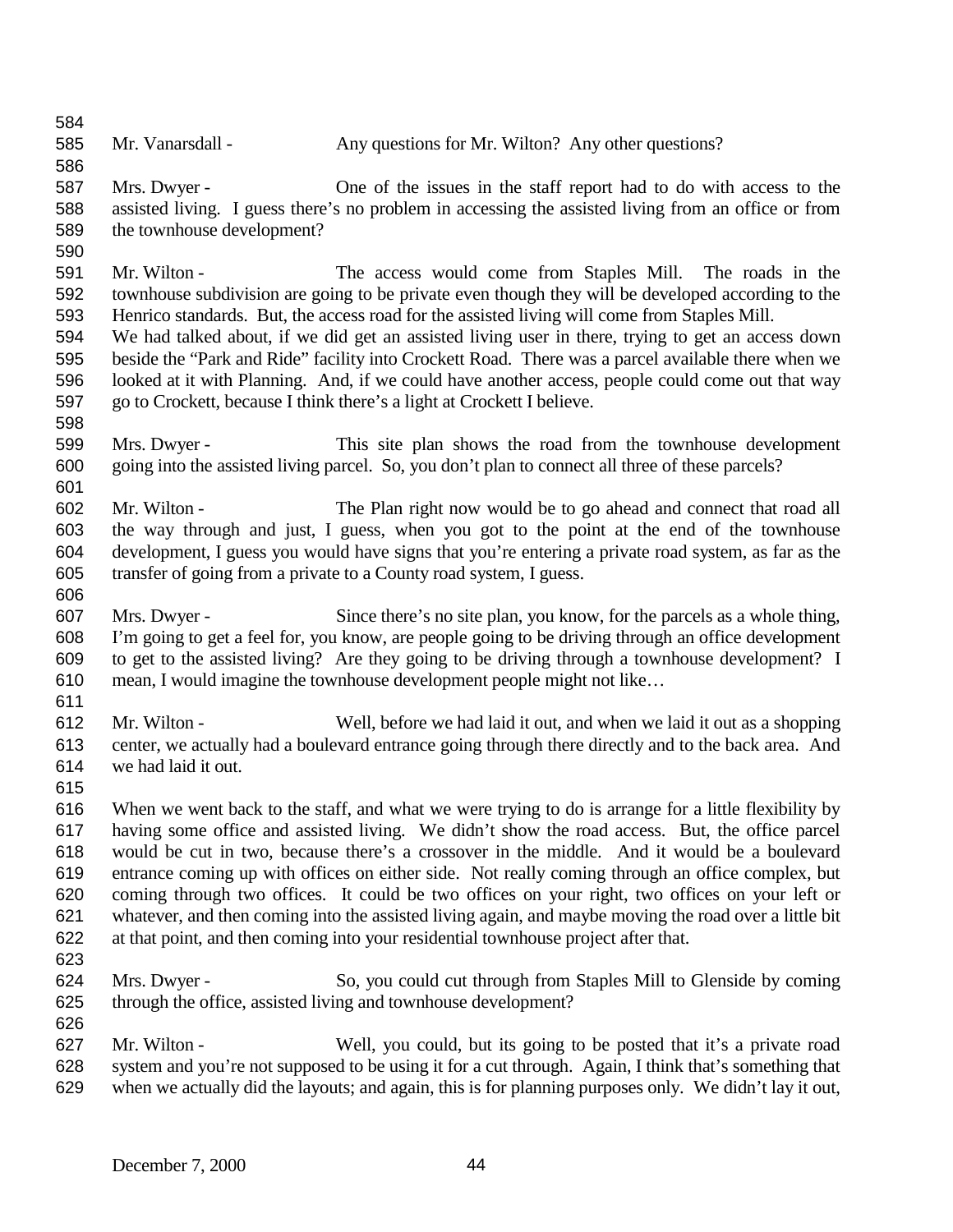because, again, we don't have users yet. We're looking for the long range plan for the zoning to give us a little flexibility.

 Mrs. Dwyer - I know its not laid out and that's one of the problems I'm having with it. It's not laid out. But, even so, you do have an assisted living sandwiched between office and a private residential, and so the access, I think, is a concern.

 Mr. Wilton - Yes ma'am. And it would be to the end user. And, certainly, we would come before you with that plan once we get the user. But, again, I don't know. And, again, that type of user might have some one-story units that he's going to place all the way through the 5- acre parcel or he's going to have like Marriott has, maybe a three-story unit he's going to concentrate. And the road system is going to change according to type of end-user I have for that assisted living facility. Until we really get the user, we don't know what type of housing, what height, you know, how many units per acre? Does he cluster them? You know. Until we know that, you're right, the road system won't be designed, but it will come back before you.

- Mrs. Dwyer Well, I understand everything you've said. Nonetheless, we are zoning this. So, we potentially have an assisted living sandwiched between a private residential area and an office parcel.
- Mr. Wilton Yes ma'am.
- Mrs. Dwyer So, that, in and of itself, raises a concern about how that assisted living; how are you going to access the assisted living?

 Mr. Wilton - The primary access of that facility will come off of Staples Mill. If we have, or if we can go ahead and have an additional access point, which we talked about when we met with the County staff, if we can get another access point coming down to Crockett Street, that would also give us another access point for traffic going out. And that was discussed. But, the main access, your only access, as far as I'm concerned, is going to be coming from Staples Mill into that facility. 

- Mrs. Dwyer Through the office to the assisted living? Mr. Wilton - Yes ma'am. Mrs. Dwyer - And then, possibly, also with access from those two parcels through the townhouses? Mr. Wilton - I mean, yes. Could they come through the office, assisted living, and go out the back way through speed bumps or whatever we place through there, certainly, yes. They could probably go through there even though it's a private road system that they're not supposed to. At this point, they could. I think we've jagged the road so its not the easiest way to come out that
- way.
-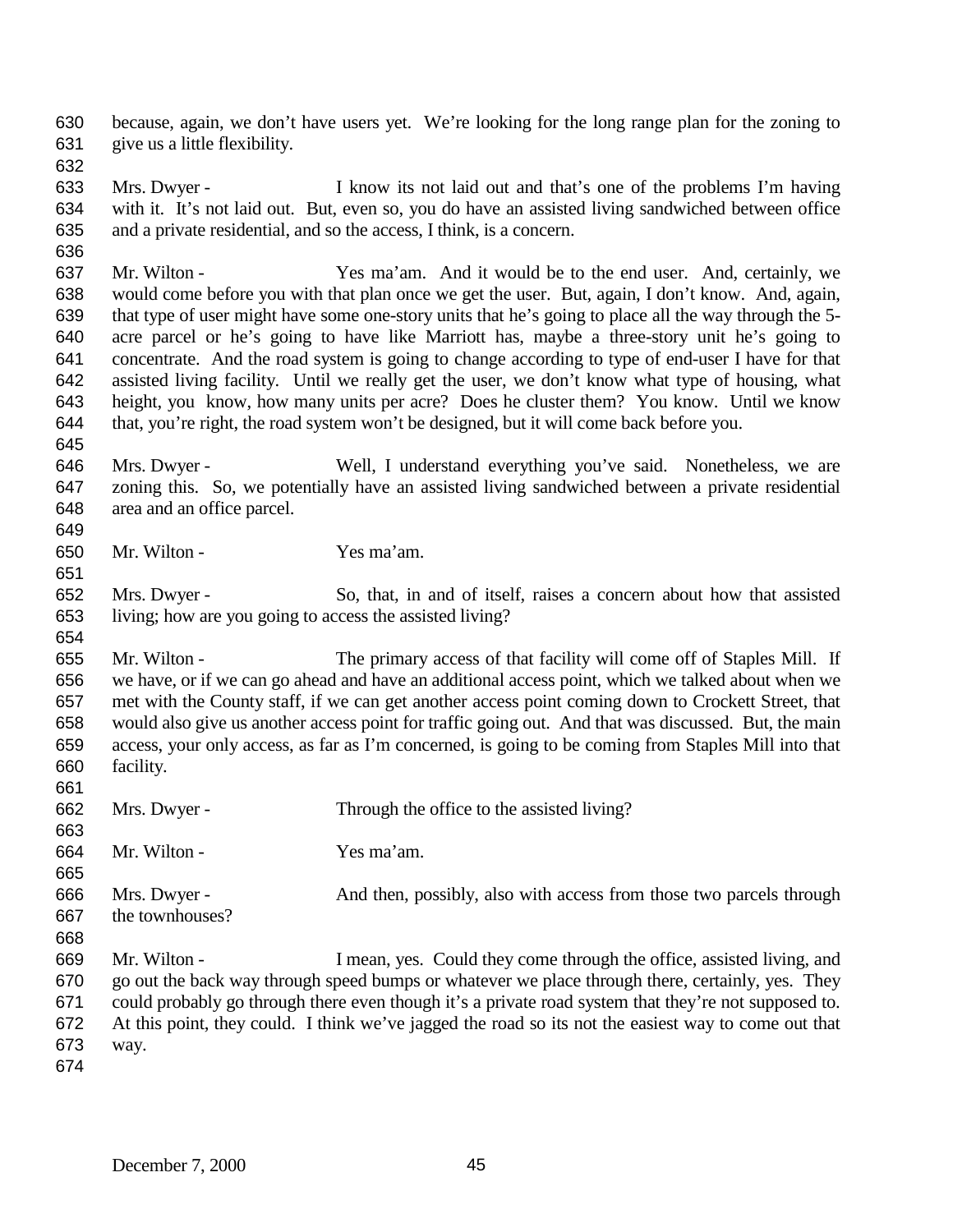| 675<br>676<br>677        | Mr. Vanarsdall -<br>there?                                     | Where the train station entrance is now, will this be lined up right                                                                                                                                                                                    |
|--------------------------|----------------------------------------------------------------|---------------------------------------------------------------------------------------------------------------------------------------------------------------------------------------------------------------------------------------------------------|
| 678<br>679               | Mr. Wilton -<br>would be.                                      | I believe the crossover is across the street from that. Yes. I think it                                                                                                                                                                                 |
| 680<br>681               | Mr. Vanarsdall -                                               | I think it would have to be.                                                                                                                                                                                                                            |
| 682<br>683               | Mr. Wilton -                                                   | Yes sir.                                                                                                                                                                                                                                                |
| 684<br>685<br>686        | Mr. Vanarsdall -                                               | So, what would keep me from coming out of the train station,<br>coming all the way through there and coming out on Glenside Drive?                                                                                                                      |
| 687<br>688<br>689<br>690 | Mr. Wilton -                                                   | Well, you'd have to drive through the office complex, and the<br>assisted living, and then the townhouse project. And, quite frankly, its going to be a lot easier for<br>you to get on Staples Mill and take a right. You're going to go a lot faster. |
| 691<br>692               | Mrs. Dwyer -                                                   | There's lights on Glenside and Staples Mill.                                                                                                                                                                                                            |
| 693<br>694<br>695        | Mr. Wilton -<br>I think so.                                    | Actually, they've got an accel lane that bypasses the light, doesn't it?                                                                                                                                                                                |
| 696<br>697               | Mrs. Dwyer -                                                   | I'm trying to think. I'm not sure.                                                                                                                                                                                                                      |
| 698<br>699<br>700        | Mrs. O'Bannon -<br>Dublin Street? Is that exactly where it is? | Is the entrance to the train station across from what's showing here as                                                                                                                                                                                 |
| 701<br>702<br>703        | Mr. Wilton -                                                   | No ma'am. In the middle of the office area, right in the middle of<br>that section of the property on Staples Mill, there is a crossover.                                                                                                               |
| 704<br>705               | Mrs. O'Bannon -                                                | In the middle of what you're showing us?                                                                                                                                                                                                                |
| 706<br>707<br>708        | Mr. Wilton -                                                   | Yes. We didn't show this, but I'll adjust that at the Board of<br>Supervisors. As far as the access road will come in right there.                                                                                                                      |
| 709<br>710<br>711<br>712 | Mrs. O'Bannon -<br>and shall not exceed 8 feet." What?"        | I have a question on Page 8 of the proffers under the B-2C portion of<br>the property. No. 42 says, "Detached signage. Any detached signage shall be monumental in style                                                                                |
| 713<br>714               | Mr. Wilton -                                                   | I believe that's 8 feet.                                                                                                                                                                                                                                |
| 715<br>716               | Mrs. O'Bannon -                                                | Not 8 inches?                                                                                                                                                                                                                                           |
| 717<br>718               | Mr. Wilton -                                                   | It would be hard to see.                                                                                                                                                                                                                                |
| 719<br>720               | Mrs. Dwyer -                                                   | Will you have a BMP on the property?                                                                                                                                                                                                                    |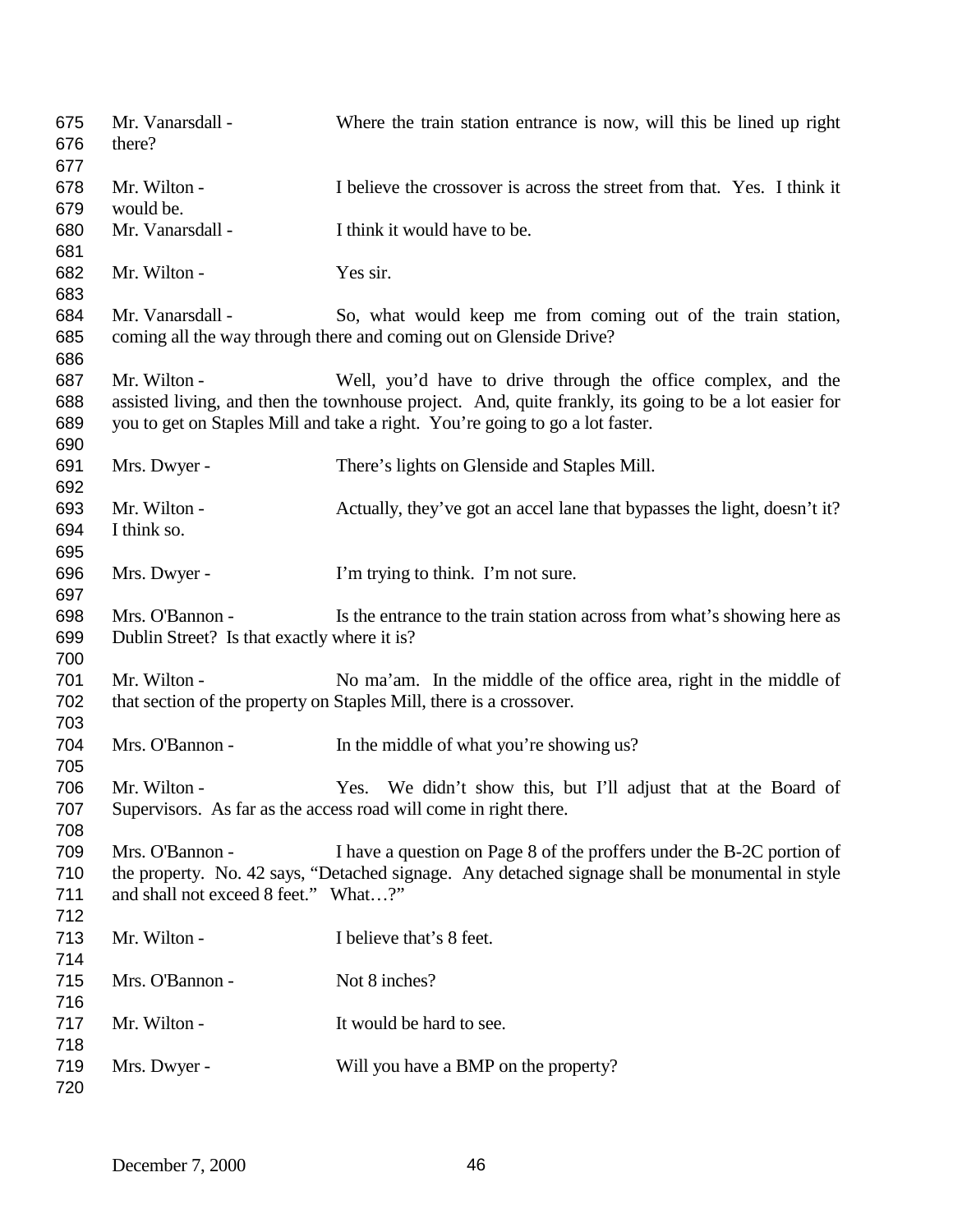Mr. Wilton - There will be a BMP somewhere. Eight acres of the 27 acres I have under contract is wetlands or will be mitigated or some feature we'll have to put in. There's some drainage problems on the property. We will have to take care of that. It will take a lot of study as far as our engineers are concerned, but, we are aware of it. It is a rather flat piece of property anyway. Mrs. Dwyer - One of staff's suggestions was that any stormwater facility will be utilized as a water feature and that be proffered. Mr. Wilton - Until we actually do the design, and spend the money for the total engineering package, we're not going to know if we could have a BMP that would be a water feature anyway. So, I can't answer that question until we actually go into design stage. Mrs. Dwyer - You could commit to do it if it were possible. Mr. Wilton - Certainly, if it was realistically possible. Yes ma'am. 738 Mr. Vanarsdall - CVS put theirs underground on the corner. Mr. Wilton - Most of the commercial facilities; the one I'm in over on Dickens Road, we did underground. At least part of the facility is going underground. But, you still are left sometimes with a small feature above ground. Hopefully, residentially, we'll be able to pay a fee soon, and we won't have to have a BMP. Mr. Vanarsdall - All right, any more questions by Commission members? Mr. Marlles, let me ask you a question? Mr. Marlles - Yes sir. Mr. Vanarsdall - That Tatum Boulevard is a paper street. It comes from Staples Mill all the way back to the Hunt Club Apartments. Is it proper to; its not up to him to vacant that, is it? It's not a part of his. 754 Mr. Marlles - He can request a vacation. Mr. Vanarsdall - Will that just remain there forever? Mr. Marlles - It'll remain there unless there is a request for a vacation if its public right of way. Mr. Wilton - I think some people are still using that road. Everybody I think would have to vacate it. I don't know if everybody would want to. There are a number of property owners. Mr. Vanarsdall - I just wondered. Mr. Plotkin, do you want to come on over? How are you doing?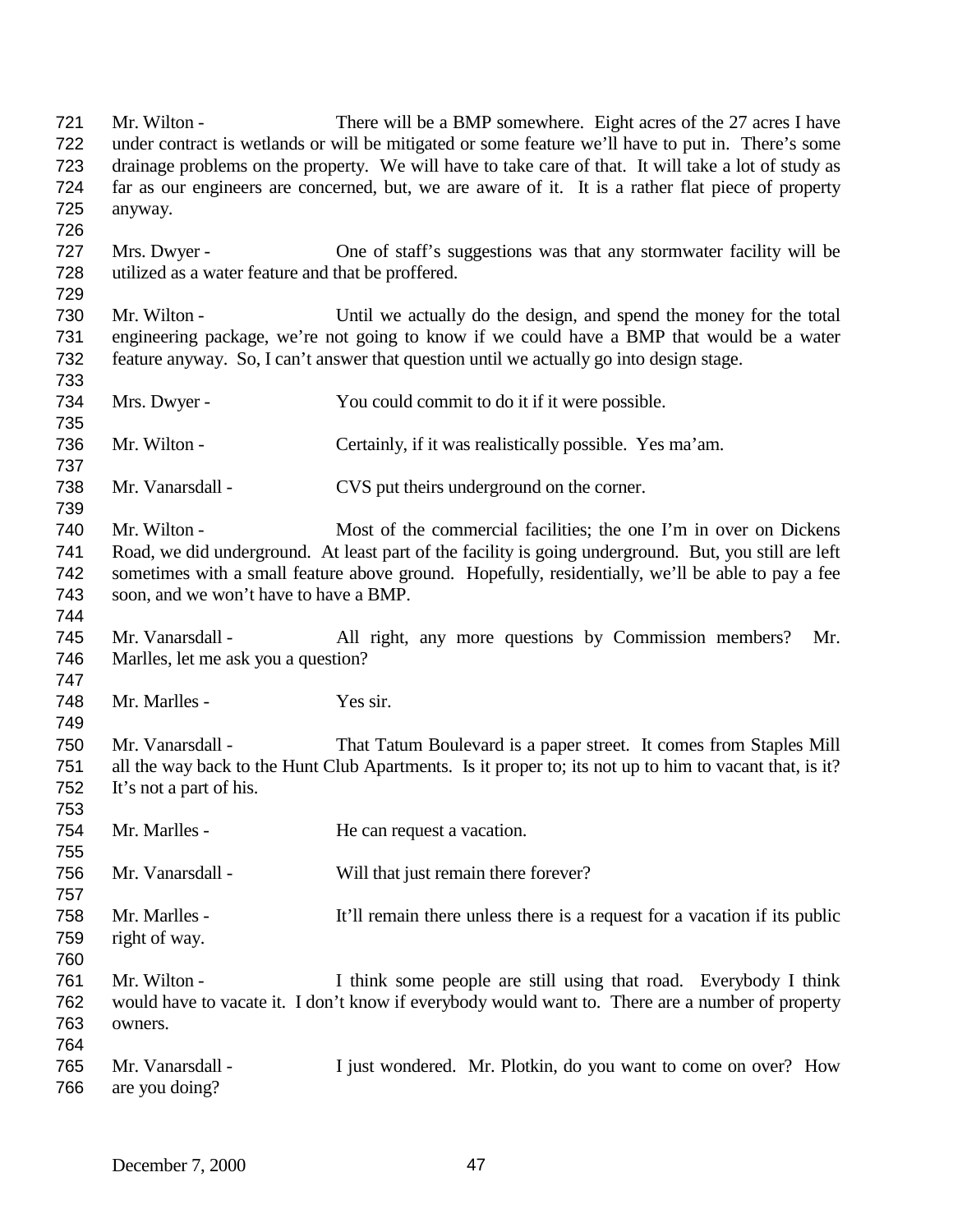| 767 |                                                                                                                                                                  |                                                                                                            |  |
|-----|------------------------------------------------------------------------------------------------------------------------------------------------------------------|------------------------------------------------------------------------------------------------------------|--|
| 768 | Mr. James Plotkin -                                                                                                                                              | Mr. Chairman, members of the Commission, my name is James                                                  |  |
| 769 | Plotkin.                                                                                                                                                         |                                                                                                            |  |
| 770 |                                                                                                                                                                  |                                                                                                            |  |
| 771 | Mr. Vanarsdall -                                                                                                                                                 | Nice to see you.                                                                                           |  |
| 772 |                                                                                                                                                                  |                                                                                                            |  |
| 773 | Mr. Plotkin -                                                                                                                                                    | Nice to see you all. I just want to say, I think, as I've studied and                                      |  |
| 774 |                                                                                                                                                                  | followed this case, it has grown and evolved in a very comprehensive manner. And I complement              |  |
| 775 |                                                                                                                                                                  | the developer and the County staff on working together very productively to produce, what I think,         |  |
| 776 |                                                                                                                                                                  | is a very solid case for rezoning. I do have some questions, some clarification of things that             |  |
| 777 |                                                                                                                                                                  | occurred to me as I've been sitting here. And, one of them is regarding the signs.                         |  |
| 778 |                                                                                                                                                                  |                                                                                                            |  |
| 779 |                                                                                                                                                                  | I think along Staples Mill, most, if not all of the signs are internally illuminated, and I didn't see any |  |
| 780 |                                                                                                                                                                  | indication of whether the sign here – the monument-type sign would be internally illuminated or            |  |
| 781 |                                                                                                                                                                  | externally illuminated? That's just a point for consideration.                                             |  |
| 782 |                                                                                                                                                                  |                                                                                                            |  |
| 783 |                                                                                                                                                                  | The second point was the sidewalks that have already been addressed. I was confused about along            |  |
| 784 | Staples Mill what would happen.                                                                                                                                  |                                                                                                            |  |
| 785 |                                                                                                                                                                  |                                                                                                            |  |
| 786 |                                                                                                                                                                  | I'm not quite clear on how the office building portion of the property; what the set backs would be        |  |
| 787 | for the buildings in that parcel.                                                                                                                                |                                                                                                            |  |
| 788 |                                                                                                                                                                  |                                                                                                            |  |
| 789 |                                                                                                                                                                  | Buffer strip. I also have a question how we establish whether its 25, 35, 40, or 50 feet. I'm just not     |  |
| 790 | sure to what standards or basis we're using to determine buffer widths. On Glenside, its 50 feet.                                                                |                                                                                                            |  |
| 791 | It's a wooded site. On Staples Mill, which is a more heavily traveled road, and where we also have                                                               |                                                                                                            |  |
| 792 | a wooded lot, I'm not sure what the distinguishing feature is as to why one is 50 and the other is 30                                                            |                                                                                                            |  |
| 793 | or 35 feet.                                                                                                                                                      |                                                                                                            |  |
| 794 |                                                                                                                                                                  |                                                                                                            |  |
| 795 |                                                                                                                                                                  | I'm also curious to know as to whether any comments or discussions were had about outparcel                |  |
| 796 |                                                                                                                                                                  | development. My question would be, "Are we going to see a strip, a line up of maybe a child care           |  |
| 797 | center, a bank, a doctor's office, and an office building?" I just don't know how that would work                                                                |                                                                                                            |  |
| 798 | out. We've talked about one user. We've talked about multiple users for one or more office                                                                       |                                                                                                            |  |
| 799 | buildings. A number of those things were proffered out. The things that were not proffered out are                                                               |                                                                                                            |  |
| 800 | still potentially includable on the site. I'm not sure how it would unfold. So, I wanted to ask that                                                             |                                                                                                            |  |
| 801 | question.                                                                                                                                                        |                                                                                                            |  |
| 802 |                                                                                                                                                                  |                                                                                                            |  |
| 803 |                                                                                                                                                                  |                                                                                                            |  |
| 804 | And, finally, I guess to what standard would the landscaping be along Staples Mill Road? So, I just<br>submit those for consideration and verification possibly. |                                                                                                            |  |
| 805 |                                                                                                                                                                  |                                                                                                            |  |
| 806 | Mr. Vanarsdall -                                                                                                                                                 | All right.                                                                                                 |  |
| 807 |                                                                                                                                                                  |                                                                                                            |  |
| 808 | Mr. Plotkin -                                                                                                                                                    | Again, I support the case. I'm up here just because I had the                                              |  |
| 809 | questions, not because I oppose the case.                                                                                                                        |                                                                                                            |  |
| 810 |                                                                                                                                                                  |                                                                                                            |  |
| 811 | Mr. Vanarsdall -                                                                                                                                                 | Anything else?                                                                                             |  |
| 812 |                                                                                                                                                                  |                                                                                                            |  |
|     |                                                                                                                                                                  |                                                                                                            |  |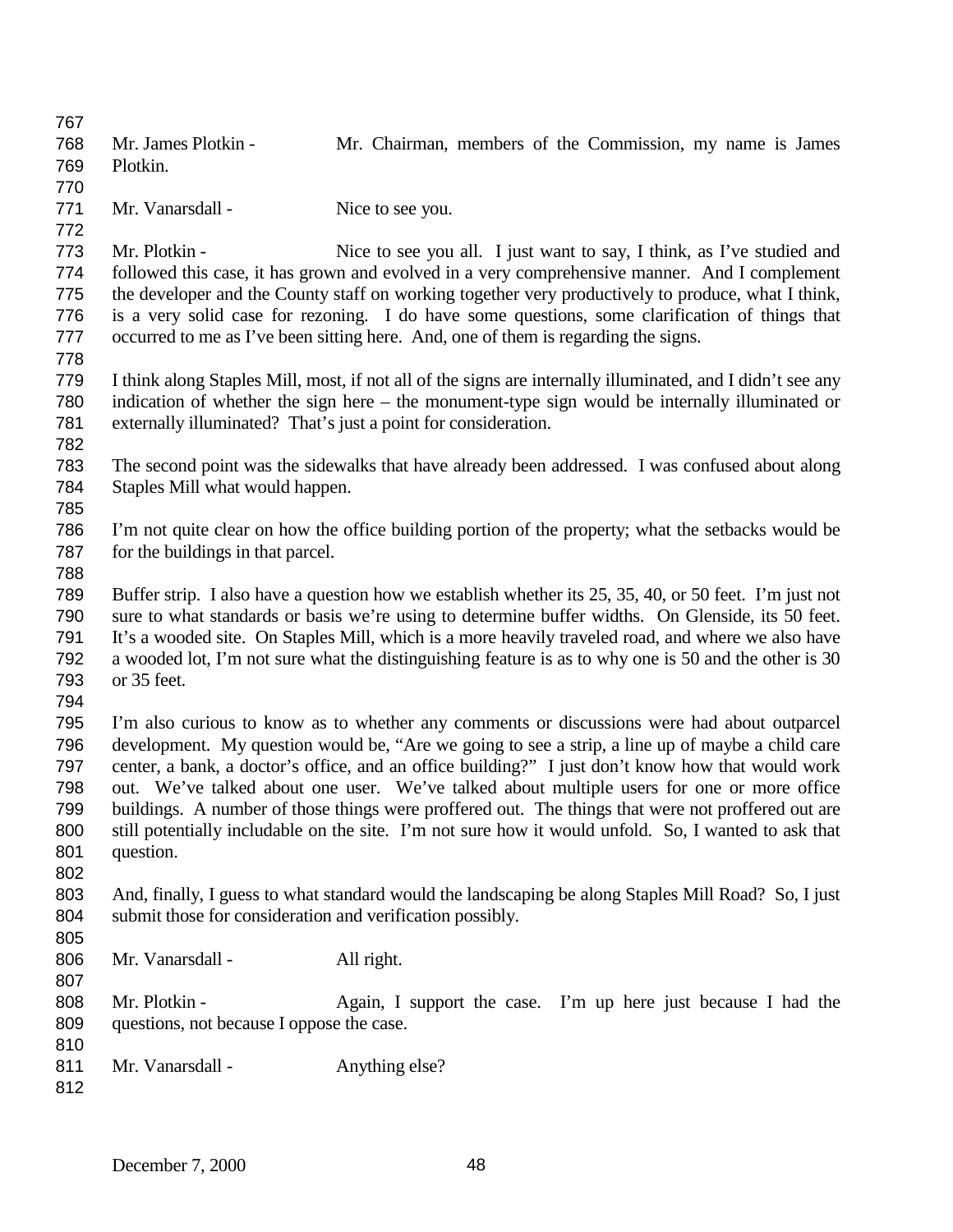813 Mr. Plotkin - That's it. Mr. Vanarsdall - Mr. Wilton, do you want to respond to this? 817 Mrs. Quesinberry - You have some opposition in the back. 819 Mr. Vanarsdall - Oh, okay. I'm sorry. Come on down. 821 Mr. Cornell Fraites - My name is Cornell Fraites. I am a resident in the area, actually, right off of Bremner Boulevard. Tatum Boulevard actually is to the rear of property that I own also in the back. It's really just a question or a request or whatever. But, we've attempted a couple of times over the years back to build on that property in our back yard. Therefore, Tatum would have to be the access really to that. I was told we'd be responsible to, I guess, pave that road or make that accessible. I just want to submit, is there anyway to include--I heard him talking about not having an access road. Is there any way to include Tatum as an access road, and allow, you know, other separate roads to come into that in the different remarks he was discussing over here, if there was an opportunity to use that? Mrs. O'Bannon - So, you would be interested in using Tatum Road to access the office and the assisted living? 834 Mr. Fraites - Correct. And then it would give me, right now, I am kind of handicapped with a piece of property that I would not be able to develop on without the expense of having to, you know, make that road myself. And there are some other things as far as sewer and other stuff also in that area that I would have to do there too. There are several different residents on that street, as well, that own property in the back. And they're handicapped with the same situation, as well, not being able to profit from that land or build on that land or anything without 840 that road being opened up. 842 Mr. Marlles - Mr. Fraites, Tatum Road, the driveway is off the site. It's not in the area that's the subject of this rezoning. So, the Commission could not require that road to be improved as part of the access. If the applicant, Mr. Wilton, were to buy that property or that right of way and, then, it could, perhaps, be used as access. It's not within the area that's being considered for rezoning. So, our ability to require and to provide access there is limited. 848 Mr. Fraites - Okay. 850 Mr. Marlles - Have you talked, sir, though, to any representatives of the County's Public Works Department about…? 853 Mr. Fraites - Yes. It's been a few years ago and I don't remember the details now. But I did try a few years ago. At that time they said we could build back there, but as far as paving that road, we would be responsible for paving. Right now, it is pretty much a dirt path. 857 Mr. Marlles - I'm not certain of this. Maybe Mr. Wilton is. Is it within a public 858 right of way or is it a private drive?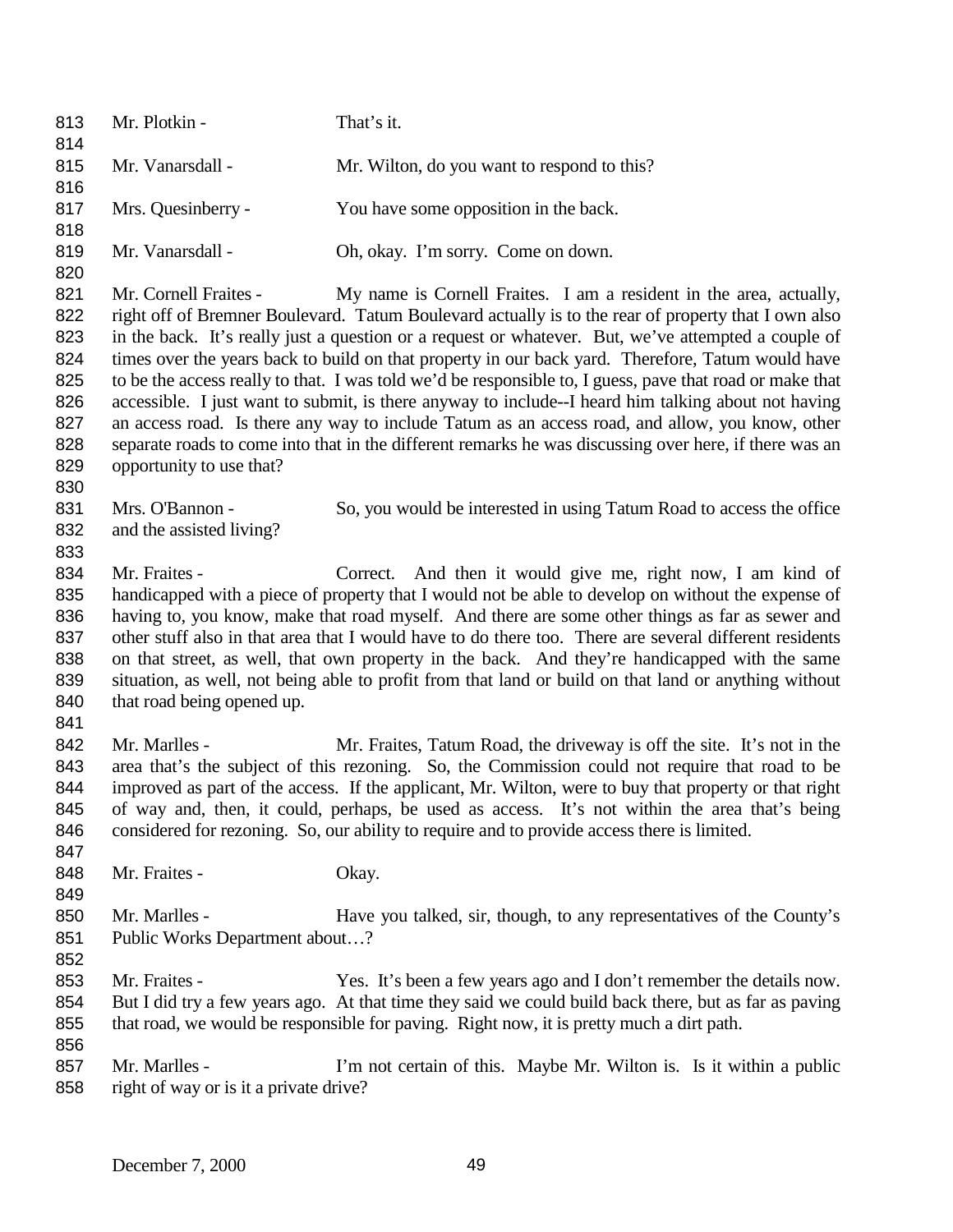| 859 |                                                       |                                                                                                    |
|-----|-------------------------------------------------------|----------------------------------------------------------------------------------------------------|
| 860 | Mr. Fraites -                                         | I guess it is public. I'm not certain.                                                             |
| 861 |                                                       |                                                                                                    |
| 862 | Mr. Marlles -                                         | I'm not sure. Do you know? It's public right of way.                                               |
| 863 |                                                       |                                                                                                    |
| 864 | Mr. Taylor -                                          | Are there residential lots along there, houses? Do they face Tatum                                 |
| 865 | Boulevard, a dirt road, or is that the rear of        |                                                                                                    |
| 866 |                                                       |                                                                                                    |
| 867 | Mr. Fraites -                                         | That is the rear.                                                                                  |
| 868 |                                                       |                                                                                                    |
| 869 | Mr. Taylor -                                          | That's the rear?                                                                                   |
| 870 |                                                       |                                                                                                    |
| 871 | Mr. Fraites -                                         | Yes. There was one that faced it, and CVS bought that particular                                   |
| 872 | property out.                                         |                                                                                                    |
| 873 |                                                       |                                                                                                    |
| 874 | Mr. Vanarsdall -                                      | It fronts on Bremner Boulevard, Mr. Taylor.                                                        |
| 875 |                                                       |                                                                                                    |
| 876 | Mr. Marlles -                                         | We could have staff check. We don't have a representative of the                                   |
| 877 |                                                       | Public Works Department here, tonight. Staff will check on the status of that road and find out if |
| 878 |                                                       | the county has any plans to improve that road. If you would leave your name and number where we    |
| 879 | can get in touch with you, we will follow up on that. |                                                                                                    |
| 880 |                                                       |                                                                                                    |
| 881 | Mr. Vanarsdall -                                      | If you'll give that to Mr. Householder behind you. Your phone                                      |
| 882 | number and address.                                   |                                                                                                    |
| 883 |                                                       |                                                                                                    |
| 884 | Mrs. O'Bannon -                                       | Can I ask a question about those properties? Are the properties, it is                             |
| 885 |                                                       | Bremner Boulevard, do they go all the way through? Aren't those separated lots? They're intended   |
| 886 |                                                       | to be another part of a road or subdivision? This might be a question for staff.                   |
| 887 |                                                       |                                                                                                    |
| 888 | Mr. Householder -                                     | My understanding is that people fronting on Bremner went ahead                                     |
| 889 | and bought the lot behind them.                       |                                                                                                    |
| 890 |                                                       |                                                                                                    |
| 891 | Mrs. O'Bannon -                                       | They did purchase the lot behind them?                                                             |
| 892 |                                                       |                                                                                                    |
| 893 | Mr. Householder -                                     | But its sporadic throughout there. Not everyone owns all the way                                   |
| 894 | back.                                                 |                                                                                                    |
| 895 |                                                       |                                                                                                    |
| 896 | Mrs. O'Bannon -                                       | So, there are available lots back there? I should say, anybody. A                                  |
| 897 | developer or individual could purchase one?           |                                                                                                    |
| 898 |                                                       |                                                                                                    |
| 899 | Mr. Householder -                                     | Yes.                                                                                               |
| 900 |                                                       |                                                                                                    |
| 901 | Mrs. O'Bannon -                                       | The only way they could get out is where there is some type of right                               |
| 902 | of way. We call it a paper street.                    |                                                                                                    |
| 903 |                                                       |                                                                                                    |
| 904 | Mr. Householder -                                     | It's a recorded subdivision.                                                                       |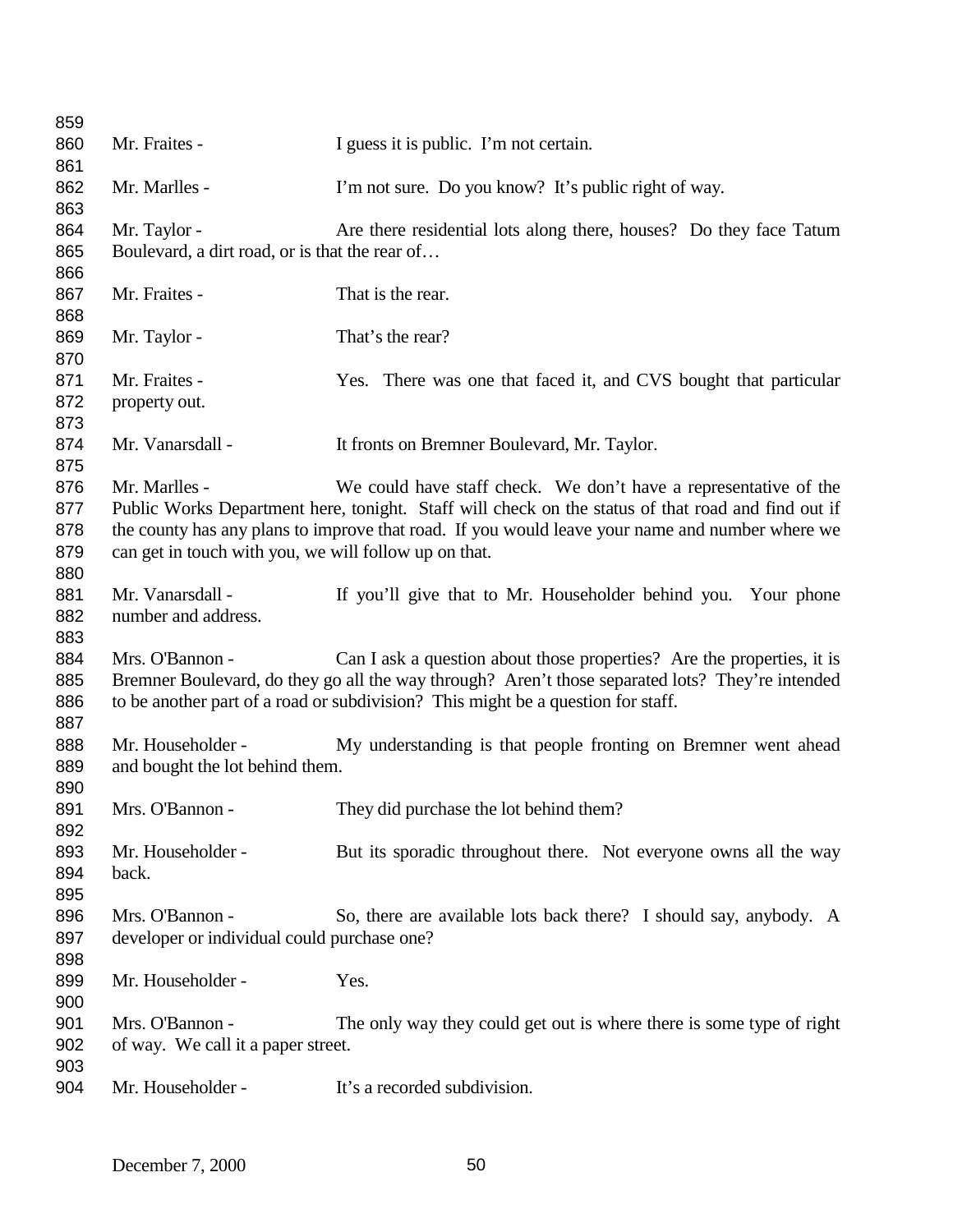| 905 |                                                      |                                                                                                         |
|-----|------------------------------------------------------|---------------------------------------------------------------------------------------------------------|
| 906 | Mrs. O'Bannon -                                      | So, there'd be some kind of right of way there they could, at least,                                    |
| 907 | access their property. Okay.                         |                                                                                                         |
| 908 |                                                      |                                                                                                         |
| 909 | Mrs. Dwyer -                                         | If Mr. Wilton accessed Tatum, then that would take care of the                                          |
| 910 |                                                      | access problem with going through a private residential area to get to an assisted living or going      |
| 911 |                                                      | through an office park to get to the assisted living, is that right, Mr. Householder?                   |
| 912 |                                                      |                                                                                                         |
| 913 | Mr. Householder -                                    | That's right. That would be a way for him to access those the office                                    |
| 914 | and the assisted living without disturbing RTH.      |                                                                                                         |
| 915 |                                                      |                                                                                                         |
| 916 | Mrs. O'Bannon -                                      | And I'm going to make the assumption that it would be difficult to                                      |
| 917 |                                                      | make a left turn at that road? I mean, nobody is here from Public Works. It's really close to it.       |
| 918 | That's a signalized intersection up there, isn't it? |                                                                                                         |
| 919 |                                                      |                                                                                                         |
| 920 | Mr. Householder -                                    | Just before there. At Bremner it is.                                                                    |
| 921 |                                                      |                                                                                                         |
| 922 | Mrs. O'Bannon -                                      | And, all you've got is the CVS Pharmacy there. That's pretty close,                                     |
| 923 |                                                      | actually, to that intersection. I don't remember if there's a median strip. Is there a median?          |
| 924 |                                                      |                                                                                                         |
| 925 | Mr. Householder -                                    | No. Not on Staples Mill. I wouldn't want to try and cross there.                                        |
| 926 |                                                      |                                                                                                         |
| 927 | Mrs. O'Bannon -                                      | Well, that's my question, exactly? Where is the entrance to the train                                   |
| 928 |                                                      | station across from this property, because I was trying to get a feel for how far it is from the        |
| 929 |                                                      | signalized intersection to get into the office property? I was just trying to get an idea. This would   |
| 930 |                                                      | be to access the property behind it, meaning the assisted living property. That's what I'm trying to    |
| 931 | get a feel for.                                      |                                                                                                         |
| 932 |                                                      |                                                                                                         |
| 933 | Mr. Householder -                                    | This gives you an idea where the(referring to slide).                                                   |
| 934 |                                                      |                                                                                                         |
| 935 | Mrs. O'Bannon -                                      | Okay. It's right in the middle of that property.                                                        |
| 936 |                                                      |                                                                                                         |
| 937 | Mr. Householder -                                    | There is a cement                                                                                       |
| 938 |                                                      |                                                                                                         |
| 939 | Mrs. O'Bannon -                                      | Is that a median? Okay. If you accessed it at the northern edge of                                      |
| 940 |                                                      | that property is where that road is going to be. You see that house right there is the one you were     |
| 941 |                                                      | talking about CVS Pharmacy took. And then back in there sporadically the properties are available       |
| 942 |                                                      | to purchase to develop. But, then to make a break in the median what you're talking about is going      |
| 943 |                                                      | through the office property to access splitting the office property in different sections to get to the |
| 944 | assisted living property behind it.                  |                                                                                                         |
| 945 |                                                      |                                                                                                         |
| 946 | Mr. Householder -                                    | That's the impression we got about how they would develop it. As                                        |
| 947 |                                                      | we said, numerous times, without a layout, its really hard to conceptualize how this would work out.    |
| 948 |                                                      |                                                                                                         |
| 949 | Mrs. O'Bannon -                                      | Okay.                                                                                                   |
| 950 |                                                      |                                                                                                         |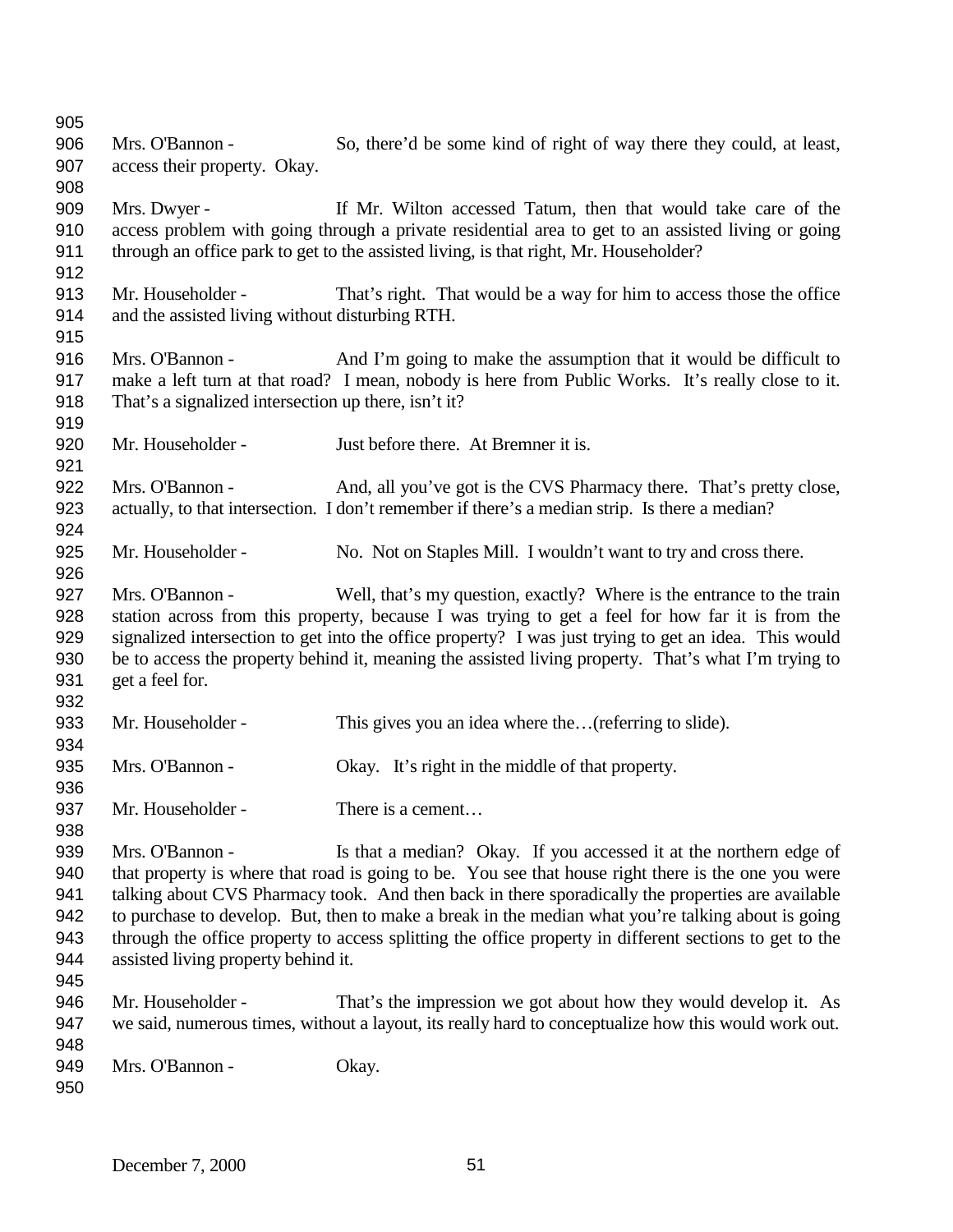Mr. Archer - Excuse me, Mr. Householder. Lee, can you, on this demonstration, point to where Taylor Boulevard, about where it is? Mr. Householder - I'll have to change the screen (referring to slide). It's, basically, running along the northern… 957 Mr. Archer - Okay. Mr. Taylor - I think it's a trail. It's really a trail. Mr. Householder - It can't be much, because you can't see it (referring to slide). Mr. Archer - That's what I was going to say. I couldn't delineate it at all. Mr. Householder - We went out there. There was a dirt road but it didn't seem like it went very far. That's for sure. 968 Mr. Archer - Strange. Thank you. 970 Mr. Vanarsdall - All right, come on down. Mr. Tony Leitos - Good evening, gentlemen. I'm not opposed to this project that we're talking about. My name is Tony Leitos. I have the business directly across the – the restaurant. A lot of my customers make a U-turn right where I've heard that this access to the property will be. Is the gentleman willing to accommodate the State or whoever is responsible for to make a turn lane for the property so it will not affect us across the street? We're using the same turn off as he is. Having such a large project right there, plus the train station and our restaurant, I'm afraid it could be very congested there and I'll be losing some of my business. I'm not opposing it. I just want to clarification of how it is going to be right there; the train station, our restaurant and also the entrance to this property that we're talking about. Mr. Vanarsdall - You're talking about the turn lane? 984 Mr. Taylor - Maybe Mr. Householder can help you. Mr. Leitos - (Referring to slide) We're here. In order to go south like downtown, you have to go up and turn right where the AMTRAK is and come down. So, we do this. Right here. Right in front of the AMTRAK. I wonder if he's willing to access some of the property to make a widen the road, so it would be, you know, easier for all of us? Mr. Householder - Let me clarify what I think he's saying. You have to come this way and do a U-turn to come back here to get into his restaurant (referring to slide). 994 Mr. Leitos - To get to Staples Mill. Mr. Householder - You have to come down here to do a U-turn (referring to slide).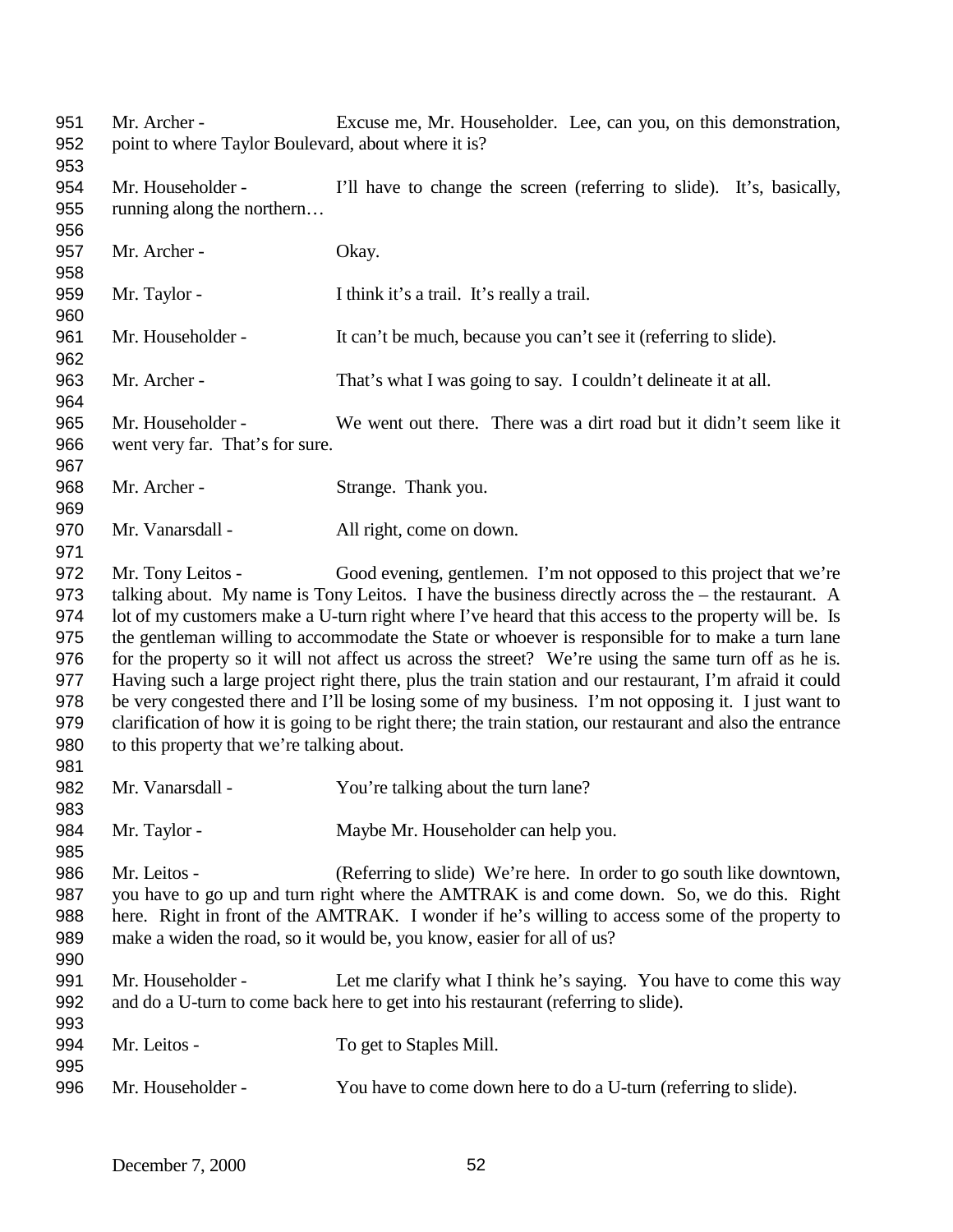| 997  |                                        |                                                                                                            |
|------|----------------------------------------|------------------------------------------------------------------------------------------------------------|
| 998  | Mr. Leitos -                           | You've got to go north in the front of this property. Then you have                                        |
| 999  | to turn right to go east.              |                                                                                                            |
| 1000 |                                        |                                                                                                            |
| 1001 | Mr. Householder -                      | And where would you suggest we put the turn lane?                                                          |
| 1002 |                                        |                                                                                                            |
| 1003 | Mr. Leitos -                           | I'm suggesting has a turn lane for the property so, at least, two lanes                                    |
| 1004 | there or a traffic light, or whatever. |                                                                                                            |
| 1005 |                                        |                                                                                                            |
| 1006 | Mrs. Quesinberry -                     | I think he wants to stop the traffic coming out of the office parcel.                                      |
| 1007 |                                        |                                                                                                            |
| 1008 | Mr. Householder -                      | Okay.                                                                                                      |
| 1009 |                                        |                                                                                                            |
| 1010 | Mrs. Quesinberry -                     | Because he's actually on the side of Staples Mill Road where the                                           |
| 1011 |                                        | train station is. He's right next to the train station, which is kind of tricky right in that area. So, if |
| 1012 |                                        | you leave his property, and you want to go back towards Glenside, you actually have to make a U-           |
| 1013 |                                        | turn right at the train station right in front of the office property is what he's saying. It's pretty     |
| 1014 | tricky there.                          |                                                                                                            |
| 1015 |                                        |                                                                                                            |
| 1016 | Mr. Householder -                      | Okay.                                                                                                      |
| 1017 |                                        |                                                                                                            |
| 1018 | Mr. Vanarsdall -                       | Okay.                                                                                                      |
| 1019 |                                        |                                                                                                            |
| 1020 | Mr. Leitos -                           | I appreciate it if you take this under consideration.                                                      |
| 1021 |                                        |                                                                                                            |
| 1022 | Mr. Vanarsdall -                       | That's something we'll look at. Thank you. Yes sir. Come on                                                |
| 1023 | down.                                  |                                                                                                            |
| 1024 |                                        |                                                                                                            |
| 1025 | Mr. Robert Hassel -                    | My name is Robert Hassel. I have a residence at 4101 Bremner                                               |
| 1026 |                                        | Boulevard. I own .9 of an acre. Can you put the original one up (referring to map). My property            |
| 1027 |                                        | on the map is just to the, right here, and also the adjacent one.                                          |
| 1028 |                                        |                                                                                                            |
| 1029 |                                        | Years ago, they wanted to put a mall area and an office complex. Finally, they gave up because, at         |
| 1030 |                                        | that time, the County has no way to drain the water off their property. They suggested to store the        |
| 1031 |                                        | water in pipes. Their final suggestion was, build the property up. Let the water run where it may,         |
| 1032 |                                        | which would be on all adjacent properties. I haven't heard anything about putting irrigation line, for     |
| 1033 |                                        | instance, around the property, with maybe gravel on top to catch all the surface water.                    |
| 1034 |                                        |                                                                                                            |
| 1035 |                                        | Lately, all my pine trees are falling down. I have photographs here. The front of my property is           |
| 1036 |                                        | below street level. When they put the paved street through, Bremner Boulevard, they blocked the            |
| 1037 |                                        | water flow. You have maybe about six inches of dirt and the rest is hard pan. And below that, to           |
| 1038 |                                        | put the sewer in on Bremner Boulevard, they had to blast the thing through. I'd like to see the            |
| 1039 |                                        | property being drained. That property is higher than mine. All that water will be coming into my           |
| 1040 |                                        | property. When they built the CVS Store, it made the drainage a lot worse on me.                           |
|      |                                        |                                                                                                            |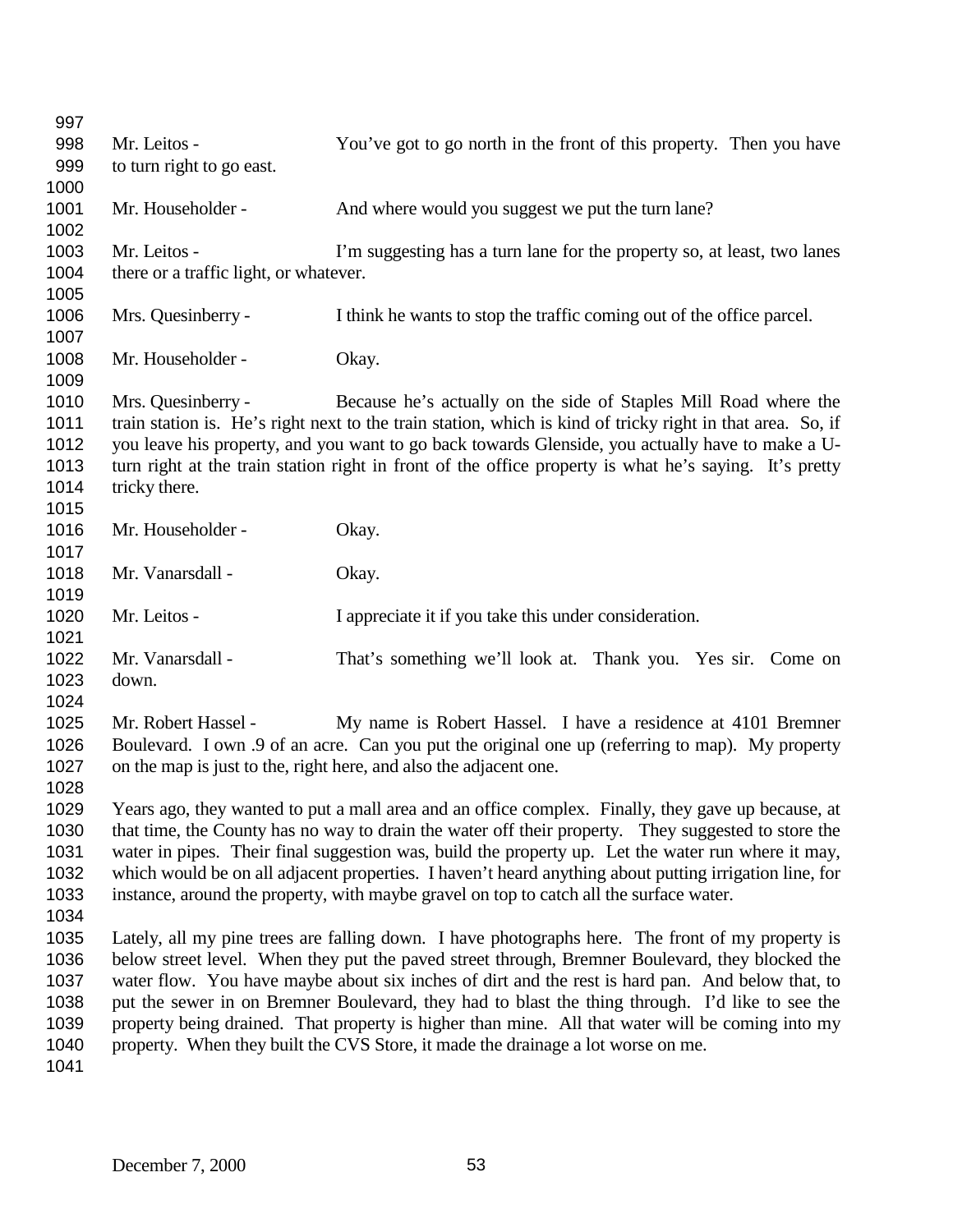The pictures just shows what happens to pine trees when they get too much water. Pine trees don't want to get their feet wet. They just break right off at the bottom. I have about 15 trees lying on 1044 the ground. You can see some on the second picture on the left.

 Also, Tatum Boulevard is a private owned path. And the person who owns it also owns what is called Balmore Avenue now. And the trouble about it, it's not a straight line as on the map. It curves towards the south. So, if they draw the line across there, a black streak anyway. The remedy for that would be to cut down fairly large trees and get rid of the loop. The loop was going to the chicken ranch owned by Tatum when it was all woods around there. Instead of making a right angle turn to get to their property, they kind of make a curve. It's easier to do, you know. So, the Tatum Boulevard now is actually a little beyond the property, which is under consideration. Tatum Boulevard, I have a 1947 deed, which shows the 25 feet wide all the way to the end. This is just 1054 like 12 feet and 25 feet on the map here.

 But, there was a lot of opposition before, but this continued so many months. I was about the only one here who represented the owners around there. One time, at the last moment, you know, they came by in the morning. And, at a time they decided not to have the meeting in the afternoon you know, evening I mean. 

 The only thing concerns me is the water drainage. My property would be worth nothing. I'd have to see a lawyer now about I have this tree on the right hand side that just broke off and its over my property now. It's also resting against a tree on the left and by the (unintelligible) side. I probably have to get a tree man, actually, to brace up, you know, before they can cut the thing down. Otherwise, I'll lose all the bark on the tree. This development is all right. I hate to see my property to go down to nothing.

 Also, on the map on top where you have residential (referring to slide), you have a double dotted 1069 line. That's where a little stream goes through where it rains a lot.

1071 Mr. Vanarsdall - Where is that?

1073 Mr. Hassel - I talked to the woman who owns the house there. She says sometimes she has to sweep the water from her door, which is, you know, on ground level. So, you have to consider, you know, how the perimeter of the property will hold the water in so it won't be running over on everybody else's property. Even CVS, they made them put a dike around the property when they built it. And I believe they cut right through the point where the water flows to 1078 the north and south. So, anyway, I got their water now. 

- Mrs. O'Bannon Sir, one of the things you said was that since they built the CVS 1081 Store, your drainage is worse?
- 

1083 Mr. Hassel - It seems to be worse, yes. All of the little pine trees are dying.

 Mrs. O'Bannon - I have a real concern about that, because with construction like that, they're supposed to maintain the water on the property, or keep the flow for what it was before it was developed.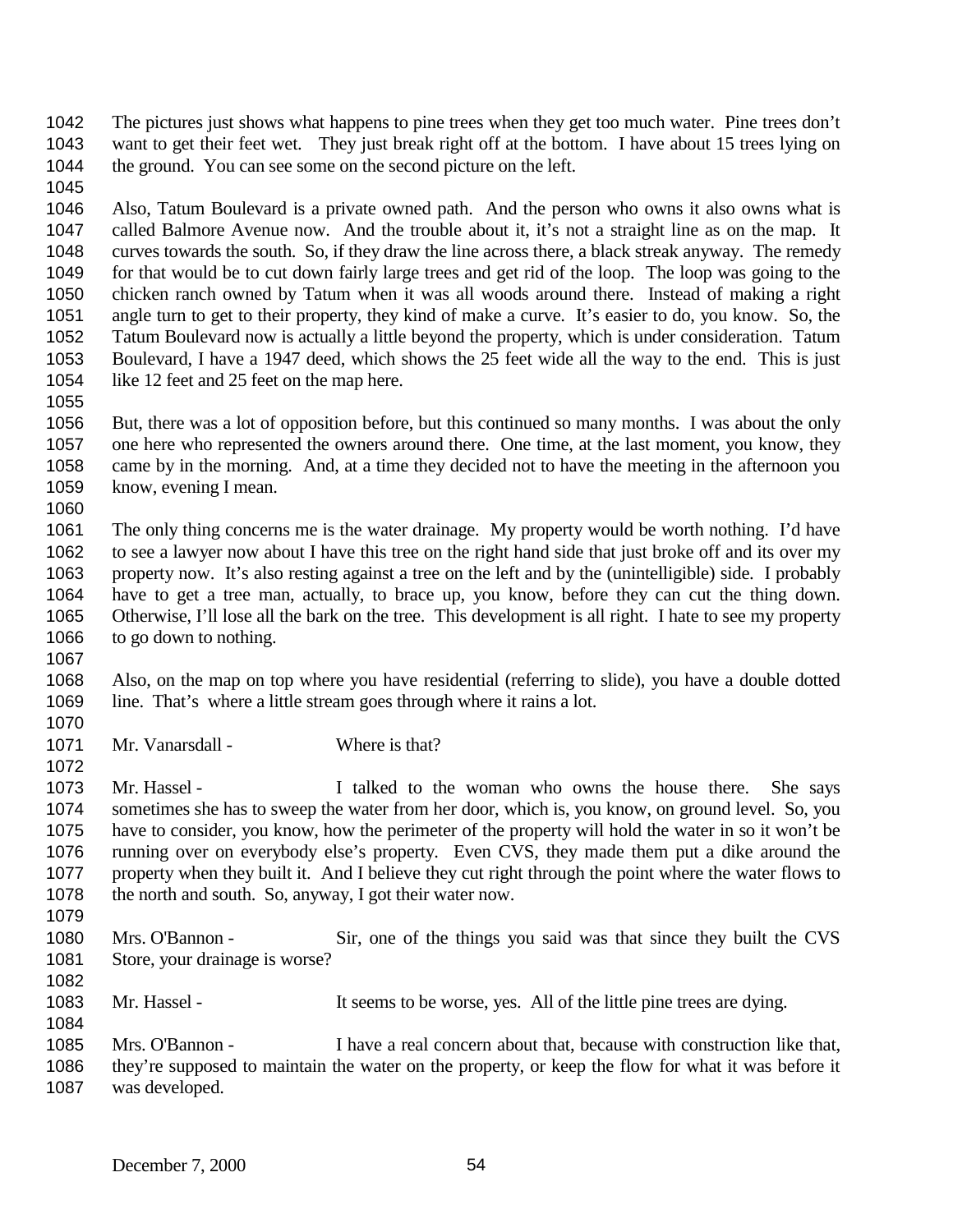Mr. Hassel - Planning said they could have knocked down that dike by now. It's 1090 just a temporary thing. Mrs. O'Bannon - I don't know if the staff has any comment on that. I don't know if we have any staff here to comment on that, but it's not supposed to let that happen. Mr. Hassel - When it gets passed my property, it goes on a little grade and half way down the grade is where the little stream goes through. So, the water is rushing down through there. Of course, I've got arthritis, but its fairly steep, you know. If you start out the west side of the Park and Ride, there's a path going down. It's gives me a little trouble going up and down it. Also, near the (unintelligible) at Tatum Boulevard, there's a little hill. It's hilly there. 1102 Mr. Vanarsdall - Mr. Marlles. Mr. Marlles - Sure. Just to give you some basic information, I'm not from the Public Works Department. There are storm drain requirements that are required. Basically, what they do is stipulate that there can't be any more runoff after development of this site than occurs prior to development. Are you still having a problem from the drug store, or was that a temporary problem? 1110 Mr. Hassel - No. It's still that way. I blame the drug store. It's the only thing that changed around there. Last January, a big storm, and my electricity went off for two days in my house. They actually piled dirt around the house to drain the water off, supposed to. But, I had about 8 inches of water in that house. I got my own pump. I had to pump it out to the street. The only way I could get rid of the water, I had to pump it down to the sewer to the street to the gutter of 1115 the street, you know. Mr. Marlles - Have you contacted the Public Works Department and asked that staff come out and look at the situation? Mr. Hassel - Well, it took four years for them to put a speed bump. They have a driveway on the edge of my property. All the water drains right down my driveway seen as it is lower. It took me four years to do anything about that. They finally put like a little; make like a little speed bump across it so the water go down the channel. It's still almost perfect flat ground though. But, when I pump the water out, the people down towards Staples Mills, it backs up on their property, because they're all flat. Mr. Vanarsdall - Mr. Hassel. 1129 Mr. Hassel - Yes sir. Mr. Vanarsdall - Would you give your name, address, and phone number of Mr. Householder, and we'll get Public Works out there to look at it.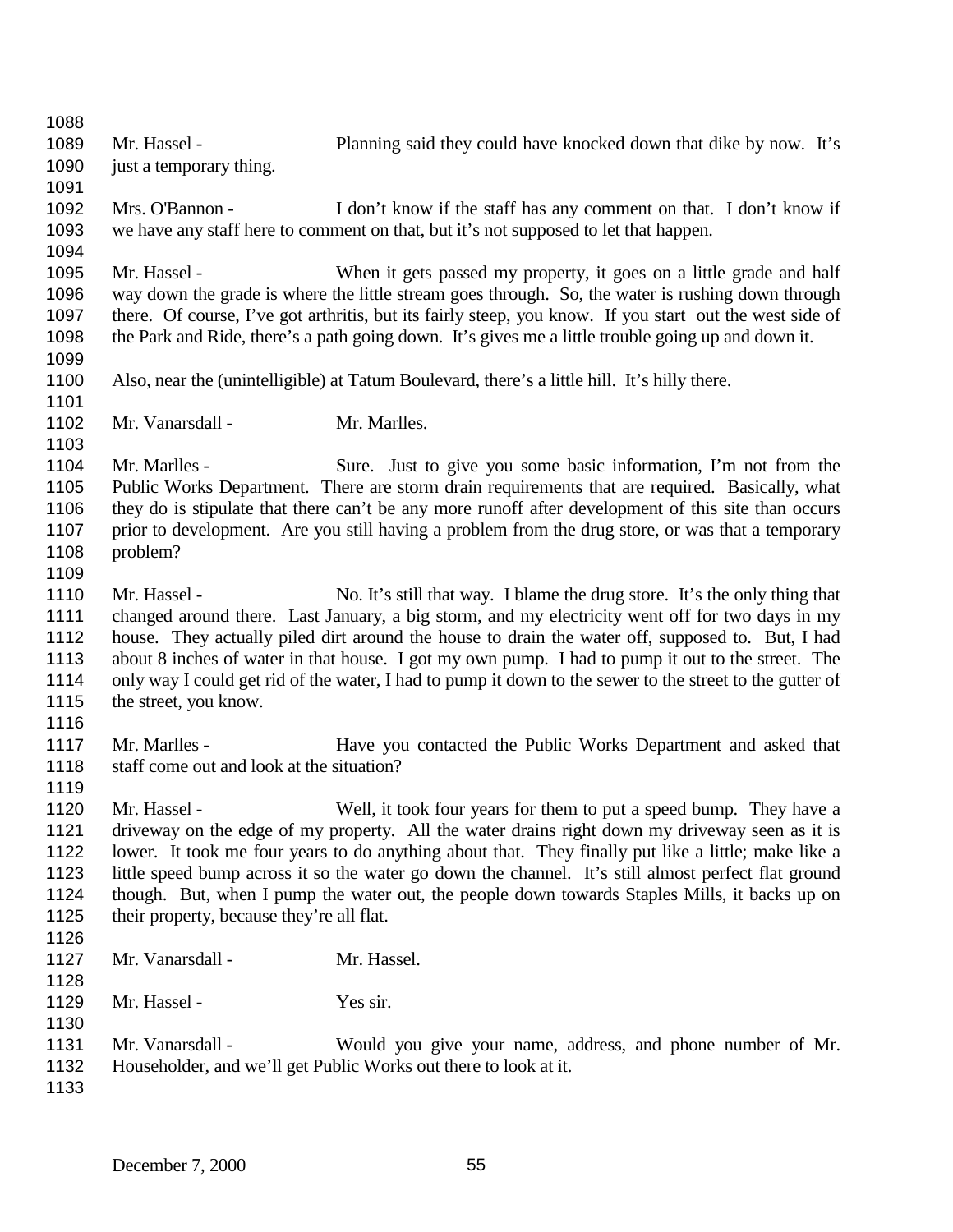| 1134<br>1135 | Mr. Hassel -                                       | Thank you.                                                                                                 |
|--------------|----------------------------------------------------|------------------------------------------------------------------------------------------------------------|
| 1136<br>1137 | Mr. Vanarsdall -                                   | And be glad to. I appreciate your input tonight on it.                                                     |
| 1138<br>1139 | Mr. Hassel -                                       | Thank you for letting me say my peace.                                                                     |
| 1140<br>1141 | Mr. Vanarsdall -                                   | Thank you. Mr. Wilton.                                                                                     |
| 1142         | Mr. Wilton -                                       | Yes sir. I can answer a lot of those questions. But, quite frankly,                                        |
| 1143         |                                                    | after listening to some of the comments on access points, I thought it might be good that maybe            |
| 1144         |                                                    | request a deferral. And go back and just maybe take another look at an access point for the                |
| 1145         |                                                    | townhouses. I'm not planning on building Tatum Road, I'll tell you that. But, I mean, as far as            |
| 1146         |                                                    | building part of it, part of it getting out there along the access point, that actually does make sense to |
| 1147         | me.                                                |                                                                                                            |
| 1148         |                                                    |                                                                                                            |
| 1149         | Mr. Vanarsdall -                                   | I think that would be a very good suggestion.                                                              |
| 1150         |                                                    |                                                                                                            |
| 1151         | Mr. Wilton -                                       | Sir, if I could, the next meeting is January $11th$ . I, hopefully, will be                                |
| 1152         | happy to be here.                                  |                                                                                                            |
| 1153         |                                                    |                                                                                                            |
| 1154         | Mr. Vanarsdall -                                   | All right, so you want to defer it to January $11^{th}$ ? All right. Thank                                 |
| 1155         | you everyone who came.                             |                                                                                                            |
| 1156         |                                                    |                                                                                                            |
| 1157         | Mrs. Dwyer -                                       | We need to vote on the deferral?                                                                           |
| 1158         |                                                    |                                                                                                            |
| 1159         | Mr. Vanarsdall -                                   | I was just thanking him before he got out the door.                                                        |
| 1160         |                                                    |                                                                                                            |
| 1161         | Mrs. Dwyer -                                       | I thought you were ending the meeting.                                                                     |
| 1162         |                                                    |                                                                                                            |
| 1163         | Mr. Vanarsdall -                                   | I move that C-53C-00 Hank Wilton be deferred until January 11,                                             |
| 1164         | 2001 at the applicant's request.                   |                                                                                                            |
| 1165         |                                                    |                                                                                                            |
| 1166         | Mrs. Quesinberry seconded the motion.              |                                                                                                            |
| 1167         |                                                    |                                                                                                            |
| 1168         | Mr. Vanarsdall -                                   | Motion made by Mr. Vanarsdall, seconded by Mrs. Quesinberry. All                                           |
| 1169         |                                                    | those in favor say aye—all those opposed by saying nay. The vote is 5-0 (Mrs. O'Bannon                     |
| 1170         | abstained). Jimmy, thank you for coming out, also. |                                                                                                            |
| 1171         |                                                    |                                                                                                            |
| 1172         | <b>RESOLUTION:</b> The Young Property Park Site    |                                                                                                            |
| 1173         |                                                    | Substantially in Accord with the County of Henrico Comprehensive Plan.                                     |
| 1174         |                                                    |                                                                                                            |
| 1175         |                                                    | All testimony heard under <b>Resolution:</b> Initiation of a Major Thoroughfare Amendment $-$ A portion    |
| 1176         |                                                    | of Connecticut Avenue between Telegraph Road and Brook Road.                                               |
| 1177         |                                                    |                                                                                                            |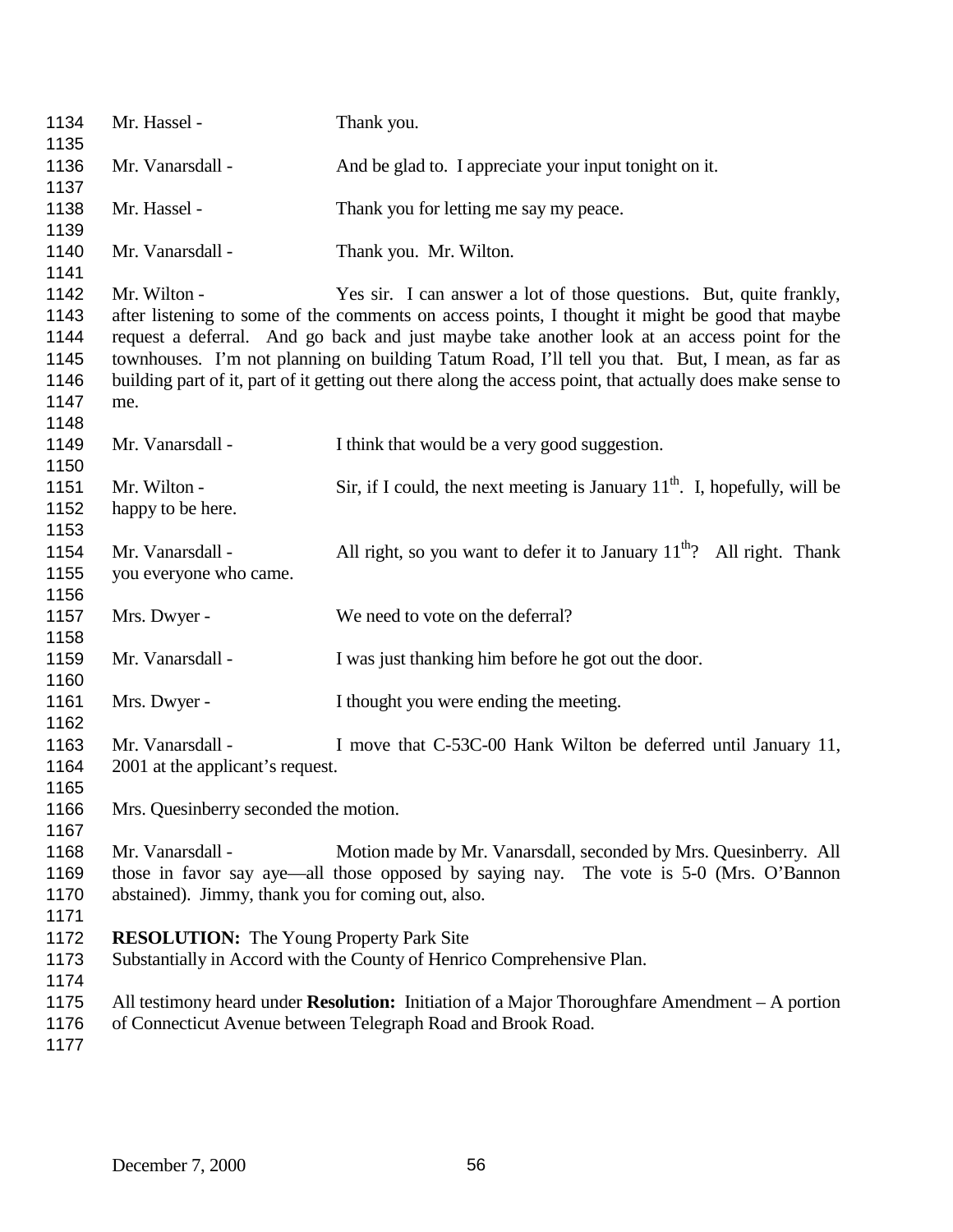Mr. Marlles - Mr. Chairman, we have two items left on the agenda. I believe Mrs. Hunter will be giving those presentations. The first is a consideration of a Substantially in Accord with the County of Henrico Comprehensive Plan for the Young Property Park site. The other resolution involves the **Resolution:** Initiation of a Major Thoroughfare Amendment – A portion of Connecticut Avenue. I'm sure Mrs. Hunter will be brief in her presentations. Mrs. Hunter - I'll be even briefer if you'd like. Mr. Vanarsdall - One thing about this property, it will never be old. Go ahead, Mrs. Hunter. Mrs. Hunter - The proposed site is located in the Fairfield District in close proximity to Montezuma Gardens to the north and Central Gardens here (referring to slide) to the south. The site is approximately 25 acres, currently zoned R-3. The proposed property would be utilized as a community park with a mixture of active and passive recreational uses. The Hidden Creek Park is located here (referring to slide). It's just recently had a new recreation center built. And, we believe this park site could be a good complement to this area. Staff has determined that this site is substantially in accord with the Comprehensive Plan, because it is suitable in terms of its zoning, topography, and use. The proposed facility can be designed to be compatible with adjacent and existing and proposed land uses. And, the proposed site will further the goals and objectives, and policies of the Plan. Staff recommends that the Commission find this request to be substantially in accord with the Comprehensive Plan. 1205 Mr. Vanarsdall - Any questions for Mrs. Hunter? No questions. 1207 Mr. Archer - Mrs. Hunter, let me ask one question. Will this site actually abut Hidden Creek? Mrs. Hunter - You can take a look on this map (referring to slide). There is actually a Virginia Power easement here. 1213 Mr. Archer - Yes. I know where that is. Mrs. Hunter - That runs through and would separate it. This is the Hidden Creek Recreation Center here. The common access comes from here and the community center is here. The site will predominantly have access here (all referring to slide). There'll be pedestrian access through Hidden Creek. The Parks and Recreation Department is working diligently with Virginia Power to be able to possibly utilize the Virginia Power Easement for access and parking. This is the school site up here (referring to slide), so they could come in here behind that for another access point to the park.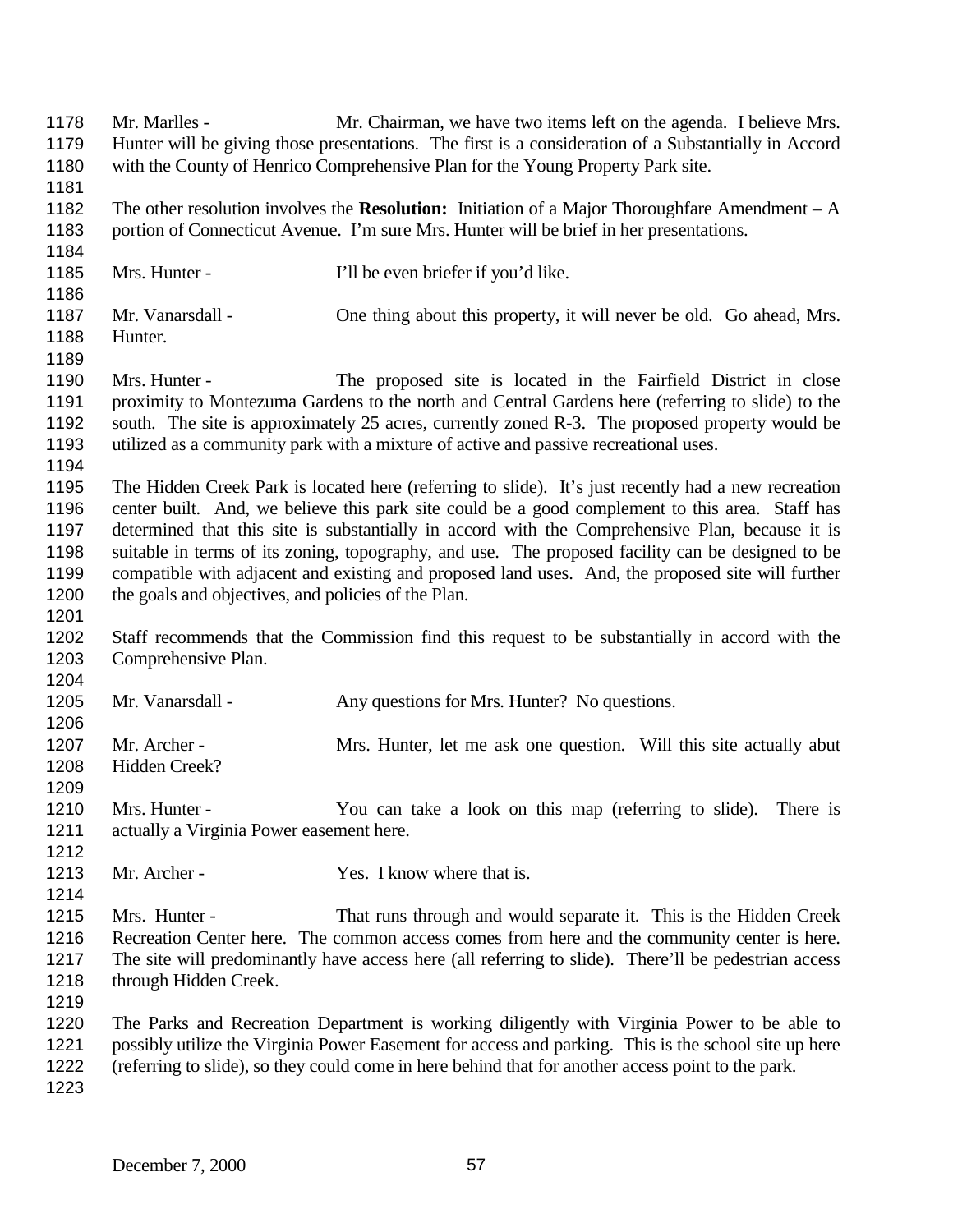| 1224<br>1225                                                 | Mr. Archer -<br>northwest quadrant of that park?                                                                                            | So, that's Elkridge Lane, I believe, isn't it in the, I guess, it is the                                                                                                                                                                                                                                                                                                                                                                                                                                                                                                                                                                                            |
|--------------------------------------------------------------|---------------------------------------------------------------------------------------------------------------------------------------------|---------------------------------------------------------------------------------------------------------------------------------------------------------------------------------------------------------------------------------------------------------------------------------------------------------------------------------------------------------------------------------------------------------------------------------------------------------------------------------------------------------------------------------------------------------------------------------------------------------------------------------------------------------------------|
| 1226<br>1227<br>1228                                         | Mrs. Hunter -                                                                                                                               | This one (referring to slide)?                                                                                                                                                                                                                                                                                                                                                                                                                                                                                                                                                                                                                                      |
| 1229<br>1230<br>1231<br>1232                                 | Mr. Archer -                                                                                                                                | No. Go up a little bit further. In the blackened area up toward the<br>top. Right there, okay. In that elbow. I think that's Elkridge, is it not? I believe it is. It runs off of<br>Binford Lane. Okay. That would be the major access at that point?                                                                                                                                                                                                                                                                                                                                                                                                              |
| 1233<br>1234                                                 | Mrs. Hunter -                                                                                                                               | Yes sir.                                                                                                                                                                                                                                                                                                                                                                                                                                                                                                                                                                                                                                                            |
| 1235<br>1236                                                 | Mr. Archer -                                                                                                                                | And I believe Montezuma Lane is an unimproved whatever it is?                                                                                                                                                                                                                                                                                                                                                                                                                                                                                                                                                                                                       |
| 1237<br>1238                                                 | Mrs. Hunter -                                                                                                                               | I can show you a little bit better.                                                                                                                                                                                                                                                                                                                                                                                                                                                                                                                                                                                                                                 |
| 1239<br>1240                                                 | Mr. Archer -                                                                                                                                | Okay. All right. There are townhouses up in there.                                                                                                                                                                                                                                                                                                                                                                                                                                                                                                                                                                                                                  |
| 1241<br>1242<br>1243                                         | Mr. Vanarsdall -<br>a motion, Mr. Archer.                                                                                                   | Any more questions? If there are no more questions, we'll entertain                                                                                                                                                                                                                                                                                                                                                                                                                                                                                                                                                                                                 |
| 1244<br>1245                                                 | Mr. Archer -                                                                                                                                | All right, Mr. Chairman.                                                                                                                                                                                                                                                                                                                                                                                                                                                                                                                                                                                                                                            |
| 1246<br>1247                                                 | Mr. Vanarsdall -                                                                                                                            | If you so desire.                                                                                                                                                                                                                                                                                                                                                                                                                                                                                                                                                                                                                                                   |
| 1248<br>1249<br>1250                                         | Mr. Archer -<br>accord with the Comprehensive Plan be recommended.                                                                          | I move that the Resolution: Young Property Site substantially in                                                                                                                                                                                                                                                                                                                                                                                                                                                                                                                                                                                                    |
| 1251<br>1252                                                 | Mrs. Quesinberry seconded the motion.                                                                                                       |                                                                                                                                                                                                                                                                                                                                                                                                                                                                                                                                                                                                                                                                     |
| 1253<br>1254<br>1255<br>1256                                 | Mr. Vanarsdall -                                                                                                                            | Motion made by Mr. Archer, seconded by Mrs. Quesinberry. All<br>those in favor say aye—all those opposed by saying nay. The vote is 5-0 (Mrs. O'Bannon<br>abstained). Thank you. We have one other item, Mr. Secretary.                                                                                                                                                                                                                                                                                                                                                                                                                                             |
| 1257<br>1258<br>1259                                         | <b>RESOLUTION:</b> Initiation of a Major Thoroughfare Amendment – A portion of Connecticut<br>Avenue between Telegraph Road and Brook Road. |                                                                                                                                                                                                                                                                                                                                                                                                                                                                                                                                                                                                                                                                     |
| 1260<br>1261                                                 | Mr. Marlles -                                                                                                                               | Mrs. Hunter.                                                                                                                                                                                                                                                                                                                                                                                                                                                                                                                                                                                                                                                        |
| 1262<br>1263<br>1264<br>1265<br>1266<br>1267<br>1268<br>1269 | Mrs. Hunter -                                                                                                                               | This is a resolution, as found in your packet, requesting staff to take a<br>look at the possible elimination of Connecticut between Brook Road and Telegraph Road. This has<br>been requested by the Board member in the Fairfield District, due to the changing development of<br>the area, and the zoning. It was originally proposed for a much higher industrial uses. The general<br>area is being developed for residences. And, there's also been significant changes to the<br>development of Brook Road in that area. This is a resolution asking for your permission to study<br>this and advertise a public hearing for January $11th$ on this request. |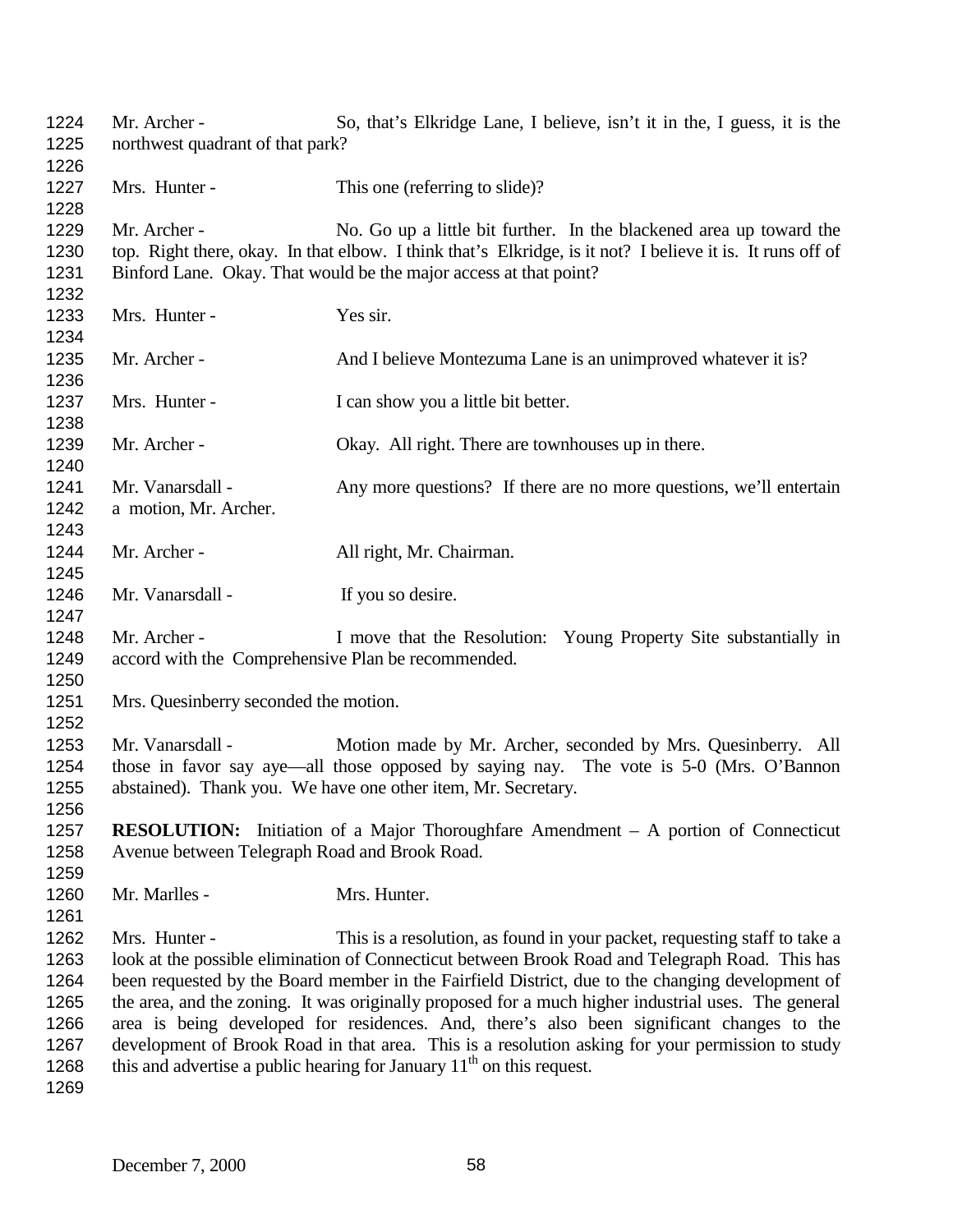Mr. Archer - Mrs. Hunter, am I to understand, what we're undertaking to do 1271 tonight is just to study this to see if it is feasible? Mrs. Hunter - We would study it to see if its appropriate; get comments from different agencies and see if this road, whether it should stay on the Major Thoroughfare Plan or not. Mr. Archer - Okay. One thing that I would like to see, as being a part of the study, is the fact that, if you look at the amount of development that has occurred along Telegraph Road, and with Route 1 now being widened to six lanes, I believe, from I guess Concord or somewhere like that all the way down to Connecticut, there is no traffic signal. And, one of the concerns about 1281 removing this, there is a traffic signal at Connecticut. 1283 Mrs. Hunter - Right. 1285 Mr. Archer - But, it doesn't go all the way across. It comes down by the State Police Station, and then you can turn left or right onto Route 1. Mr. Vanarsdall - Where is the traffic signal? 1290 Mr. Archer - At Connecticut and Brook Road. Mrs. Hunter - The traffic signal is located right here. This is the State Police Headquarters (referring to slide). 1295 Mr. Vanarsdall - Okay. 1297 Mr. Archer - You know, I was assuming that one of the reasons, if any, that we would want to leave Connecticut on is to give the folks that would have to travel from the other side of Telegraph Road an opportunity to be able to come out at a signal, and have a way to turn safely left or right that you don't have now coming down either one of the state streets, Georgia, Maryland, or Virginia. 1303 Mrs. Hunter - Right. 1305 Mr. Archer - None of those streets have lights. You know, with the tremendous amount of increase that has been provided by Ayers Tavern, Telegraph Woods, Telegraph Run, and Telegraph Station, again, I'd just like to see it made a part of that study. 1309 Mrs. Hunter - We'll be sure to include that. 1311 Mr. Archer - Because if that street were cut through, it does give you an opportunity to be able to come out to a light. 1314 Mrs. Hunter - Right.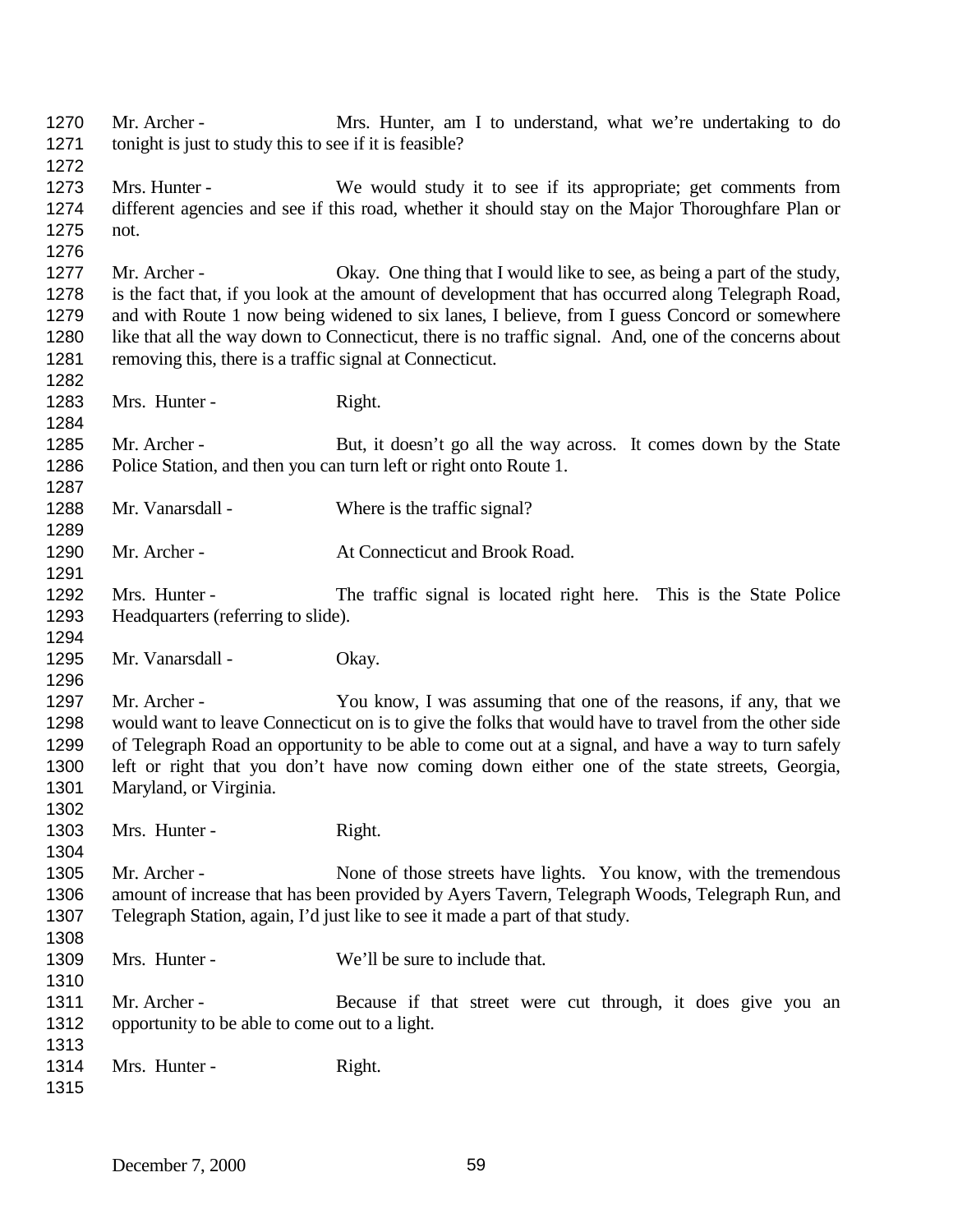| 1316 | Mr. Archer -                                                                                     | Because, other than that, its awful tough trying to turn left and go                                |  |
|------|--------------------------------------------------------------------------------------------------|-----------------------------------------------------------------------------------------------------|--|
| 1317 | back toward town coming out any of those side streets.                                           |                                                                                                     |  |
| 1318 |                                                                                                  |                                                                                                     |  |
| 1319 | Mrs. Hunter -                                                                                    | It sure is.                                                                                         |  |
| 1320 |                                                                                                  |                                                                                                     |  |
| 1321 | Mr. Archer -                                                                                     | I just think its something we need to take into consideration when we                               |  |
| 1322 | do the study.                                                                                    |                                                                                                     |  |
| 1323 |                                                                                                  |                                                                                                     |  |
| 1324 | Mrs. O'Bannon -                                                                                  | This is just a general question. I drove back in there when these were                              |  |
| 1325 |                                                                                                  | coming up for rezoning. How much of that has actually been developed at this point, all of those    |  |
| 1326 | subdivisions that were along                                                                     |                                                                                                     |  |
| 1327 |                                                                                                  |                                                                                                     |  |
| 1328 | Mr. Archer -                                                                                     | All of it, I believe. I haven't been back in there in about six months                              |  |
| 1329 | or so.                                                                                           |                                                                                                     |  |
| 1330 |                                                                                                  |                                                                                                     |  |
| 1331 | Mrs. O'Bannon -                                                                                  | That's what I mean. It's been more than a year since I've been there.                               |  |
| 1332 |                                                                                                  |                                                                                                     |  |
| 1333 | Mrs. Hunter -                                                                                    | Most of these, I'd say, are more than 70 percent developed.                                         |  |
| 1334 |                                                                                                  |                                                                                                     |  |
| 1335 | Mrs. O'Bannon -                                                                                  | I only ask that, because is it possible, to do a traffic study? I mean, if                          |  |
| 1336 |                                                                                                  | they're fairly well; its pretty much finished developing. Would that be something that's feasible   |  |
| 1337 |                                                                                                  | toAnd I'm not even sure how to do it. I think it would address the issues. It's pretty much what    |  |
| 1338 | Mr. Archer was saying. If it's almost finished developing, then they could get a fairly accurate |                                                                                                     |  |
| 1339 | count. That's why I asked that. When I drove back in there as they were being rezoned, as they   |                                                                                                     |  |
| 1340 |                                                                                                  | were beginning to be developed, there are a lot of houses. I just didn't know how far along it was. |  |
| 1341 |                                                                                                  |                                                                                                     |  |
| 1342 | Mr. Archer -                                                                                     | Right now, I just can't recall, as many time as I've been there, what                               |  |
| 1343 |                                                                                                  | the topography looks like on the other side of Brook Road from Connecticut Avenue that exists       |  |
| 1344 |                                                                                                  | now. You know, even if we were to do this, it might be feasible then, to have another signalized    |  |
| 1345 | intersection, at some point, if we eliminate this possibility.                                   |                                                                                                     |  |
| 1346 |                                                                                                  |                                                                                                     |  |
| 1347 | Mrs. Hunter -                                                                                    | Somewhere else in the corridor?                                                                     |  |
| 1348 |                                                                                                  |                                                                                                     |  |
| 1349 | Mr. Archer -                                                                                     | Yes.                                                                                                |  |
| 1350 |                                                                                                  |                                                                                                     |  |
| 1351 | Mrs. Hunter -                                                                                    | Those are all factors that we would take a look at with the study, and                              |  |
| 1352 | bring back during the public hearing on the $11th$ .                                             |                                                                                                     |  |
| 1353 |                                                                                                  |                                                                                                     |  |
| 1354 | Mr. Archer -                                                                                     | Okay.                                                                                               |  |
| 1355 |                                                                                                  |                                                                                                     |  |
| 1356 | Mr. Vanarsdall -                                                                                 | You're going to get it as quick as the $11^{th}$ ?                                                  |  |
| 1357 |                                                                                                  |                                                                                                     |  |
| 1358 | Mrs. Hunter -                                                                                    | That's what we're asking for. If the Commission is not comfortable                                  |  |
| 1359 | with that, we can take a look at a different schedule.                                           |                                                                                                     |  |
| 1360 |                                                                                                  |                                                                                                     |  |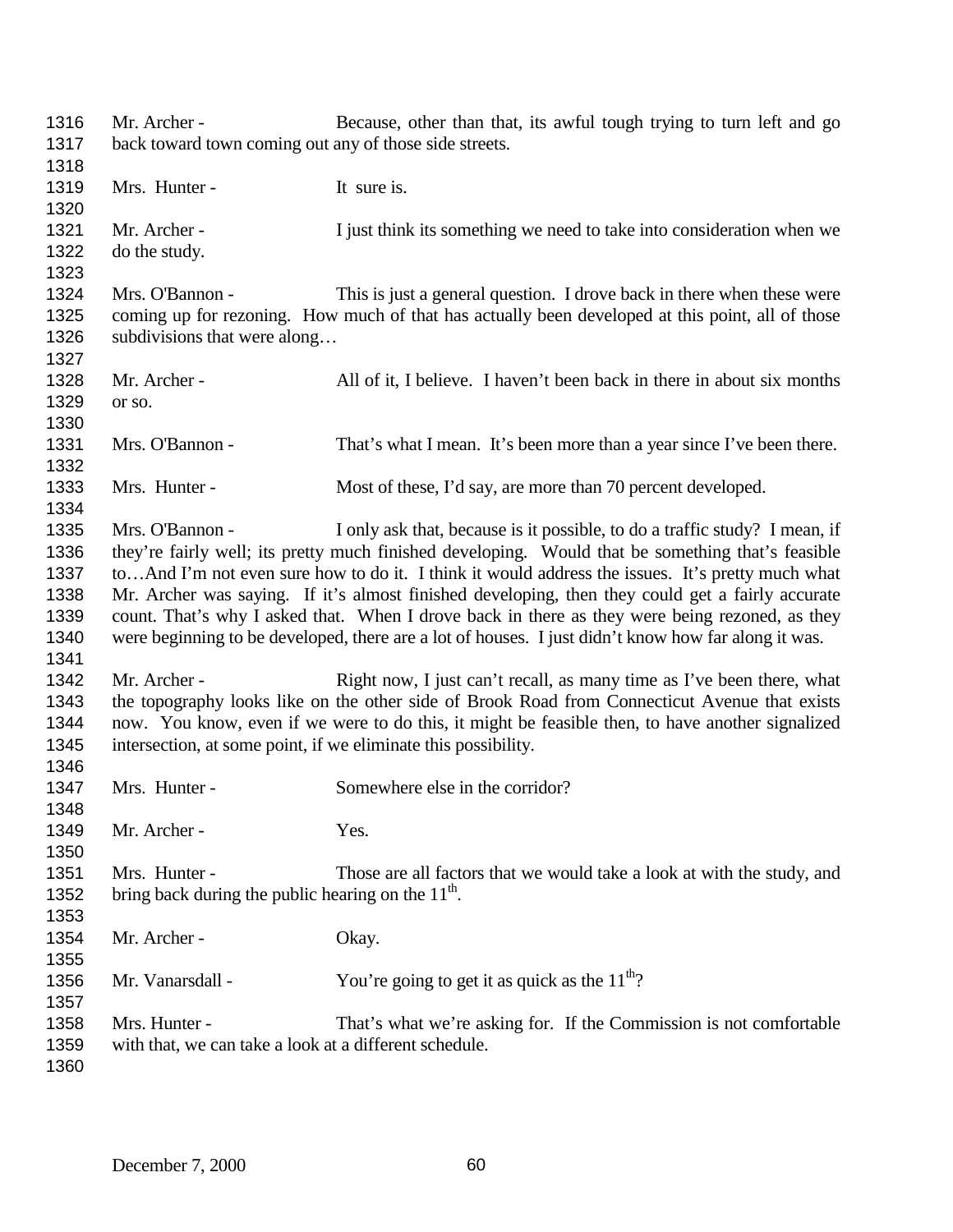Mrs. O'Bannon - I think one of the things you're probably thinking about, too, Mr. Archer, is, if there were another signal, the other ones are, obviously, houses along those streets. This one doesn't have the houses yet. 1365 Mr. Archer - Yet. That's right. Mrs. O'Bannon - Drawing traffic to where the signalized intersection were currently. I think Virginia Avenue, obviously, looks like another location. But, you've got houses all along there. And, I know it's not a real wide street. It's something to handle the traffic. I think the traffic study would be appropriate. Mr. Archer - I think, if my memory serves me correct, I've met with someone within the past year about a property that exists up here that's kind of landlocked. It can't, I guess, reasonably be sold, because of the fact that the proposed Connecticut Avenue does exist. I think that may have been the genesis of this. I've met with somebody and talked about it. It's been awhile. You know, certainly, I don't want to deprive anybody to waste their property. But, at the same time, I think we need to address their concern about traffic flow, particularly, in light of some of the things that have been occurring recently with accidents. Mrs. Hunter - This is what it currently looks like, Mr. Archer. The property here that is separated by Connecticut Avenue, the northern portion is very narrow, a wider area here There's currently a subdivision here that has a conditional subdivision stubbed into this road (all referring to slide). If the road was eliminated, what would be more than likely what would happen with this, it would then be cul-de-saced like that (referring to slide). So, you're correct. There is a piece of property 1387 there that is impacted by this roadway. Mrs. O'Bannon - Point, if you did that, you'd have that many more cars going over to, at least, what, New York Avenue, and exit the subdivision. It looks to me like they really do need a 1391 traffic study, on general principles. Mr. Archer - Well, then, I suppose, the best way to find out is to do the resolution. 1395 Mr. Vanarsdall - Let them go after it. 1397 Mr. Archer - Then I move approval of the resolution to do the study. Mr. Taylor seconded the motion. Mr. Vanarsdall - Motion made by Mr. Archer, seconded by Mr. Taylor. All those in favor say aye—all those opposed by saying nay. The vote is 5-0 (Mrs. O'Bannon abstained). Mr. Marlles, do you have anything else on the agenda? Mr. Marlles - There is nothing else on the agenda.